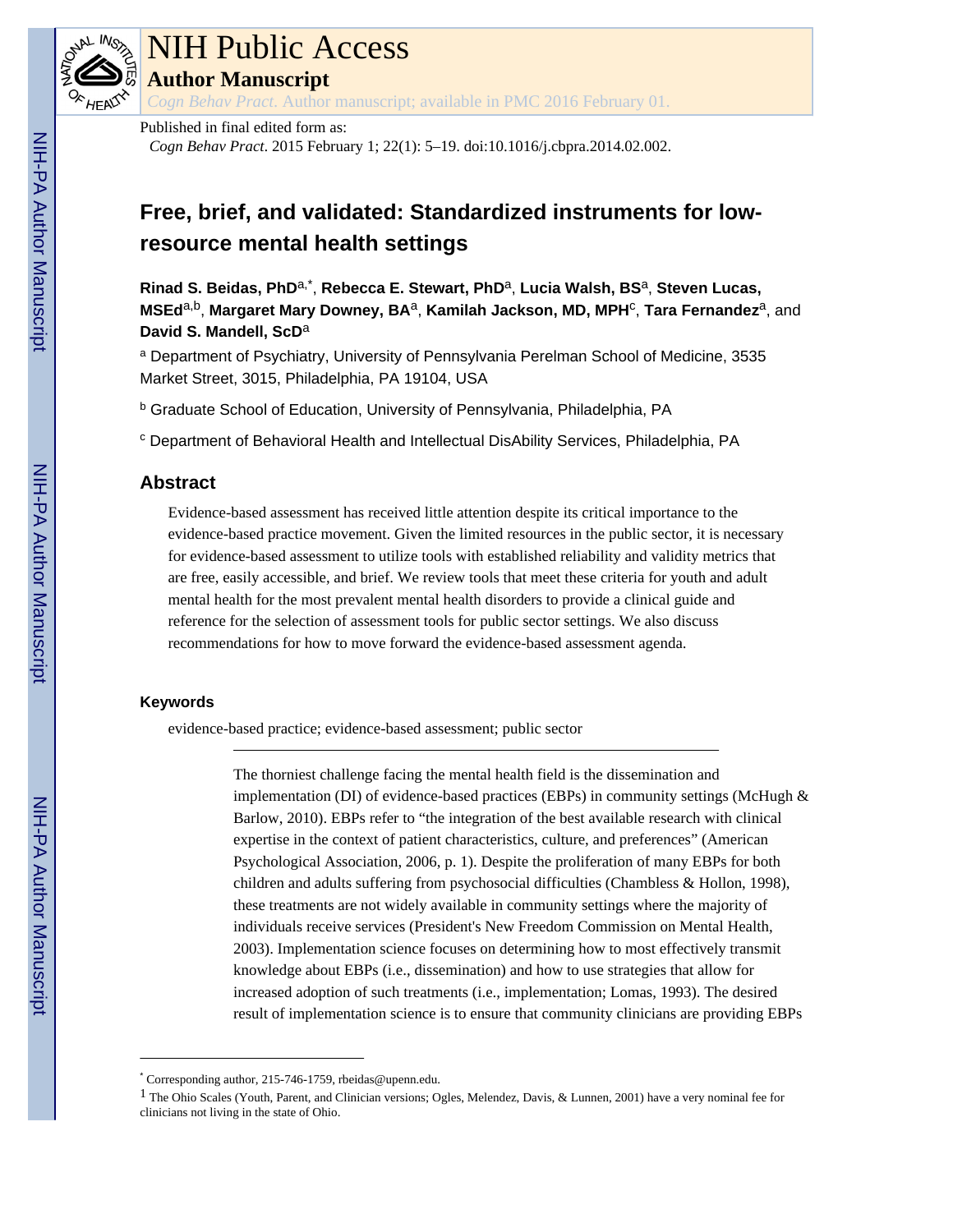to youth and adults with the ultimate goal of improved quality of care. One aspect to this pursuit that has to date received little attention is evidence-based assessment (EBA), a critical foundational component of EBPs (American Psychological Association, 2006; Hunsley & Mash, 2007).

The scope of EBA is twofold, encompassing both the process through which assessment is conducted, and the instruments utilized for evaluation (Hunsley & Mash, 2007). The scope of this review will focus on the latter (i.e., instruments used for evaluation). We first briefly highlight the importance of EBA in the context of EBP. Assessment is inherently a decisionmaking task fraught with the biases that plague clinical decision-making (Dawes, Faust,  $\&$ Meehl, 1989; Garb, 1998). For example, clinicians are subject to cognitive heuristics and biases such as confirmatory bias (i.e., preferentially seeking evidence consistent with an initial conceptualization at the cost of considering emerging contradictory information; Garb, 2005). These biases may be more avoidable with a systematic and empirically-based, research-driven approach to assessment. The importance of an accurate diagnosis is an implicit prerequisite to the selection of EBPs, which are largely organized by specific disorders. Moreover, diagnostic categories are the common language through which we think about, question, and communicate about research findings and clinical problems. Without accurate assessments yielding accurate diagnoses, we may widen the researchpractice communication gap (Jensen & Weisz, 2002). There is also some evidence that accurate diagnosis is associated with better treatment outcomes (Jensen-Doss & Weisz, 2008; Pogge et al., 2001). Finally, emerging evidence suggests that simply tracking progress during treatment and providing feedback to clinicians results in better treatment outcomes (Bickman, Kelley, Breda, Vides de Andrade, & Riemer, 2011; Lambert, Hansen, & Finch, 2001). Therefore, EBA is critical to any evidence-based treatment approach. Given the importance of EBA, to date, two special issues of peer-reviewed journals have focused on EBA in both adult and youth populations: see special issues of *Psychological Assessment*  (Hunsley & Mash, 2005) and the Journal of Clinical Child and Adolescent Psychology (Mash & Hunsley, 2005). These special issues have resulted in recommendations on EBA for a variety of disorders, including youth and adult anxiety (Antony & Rowa, 2005; Silverman & Ollendick, 2005), adult depression (Joiner, Walker, Pettit, Perez, & Cukrowicz, 2005), youth disruptive behavior disorders (McMahon & Frick, 2005), and youth bipolar disorder (Youngstrom, Findling, Kogos-Youngstrom, & Calabrese, 2005).

Although these reviews have resulted in important recognition of the importance of EBA and preliminary guidelines, they have not always been as applicable to low resource mental health settings such as those in the public sector because they have featured resourceintensive ways to engage in EBA. In the pages that follow, we identify and address issues related to the use of standardized tools in low resource mental health settings. The challenge of identifying which standardized instruments to use in the public sector is complicated by the sheer volume of assessment methods and processes and the many purposes of assessment compared to treatment (Hunsley & Mash, 2005). Treatment providers in agencies in public settings must often contend with high workload, poor financial compensation, limited time, and intense demand for resources (Nunno, 2006). Assessments must not add unnecessarily to the paperwork burden for providers and agencies, lest the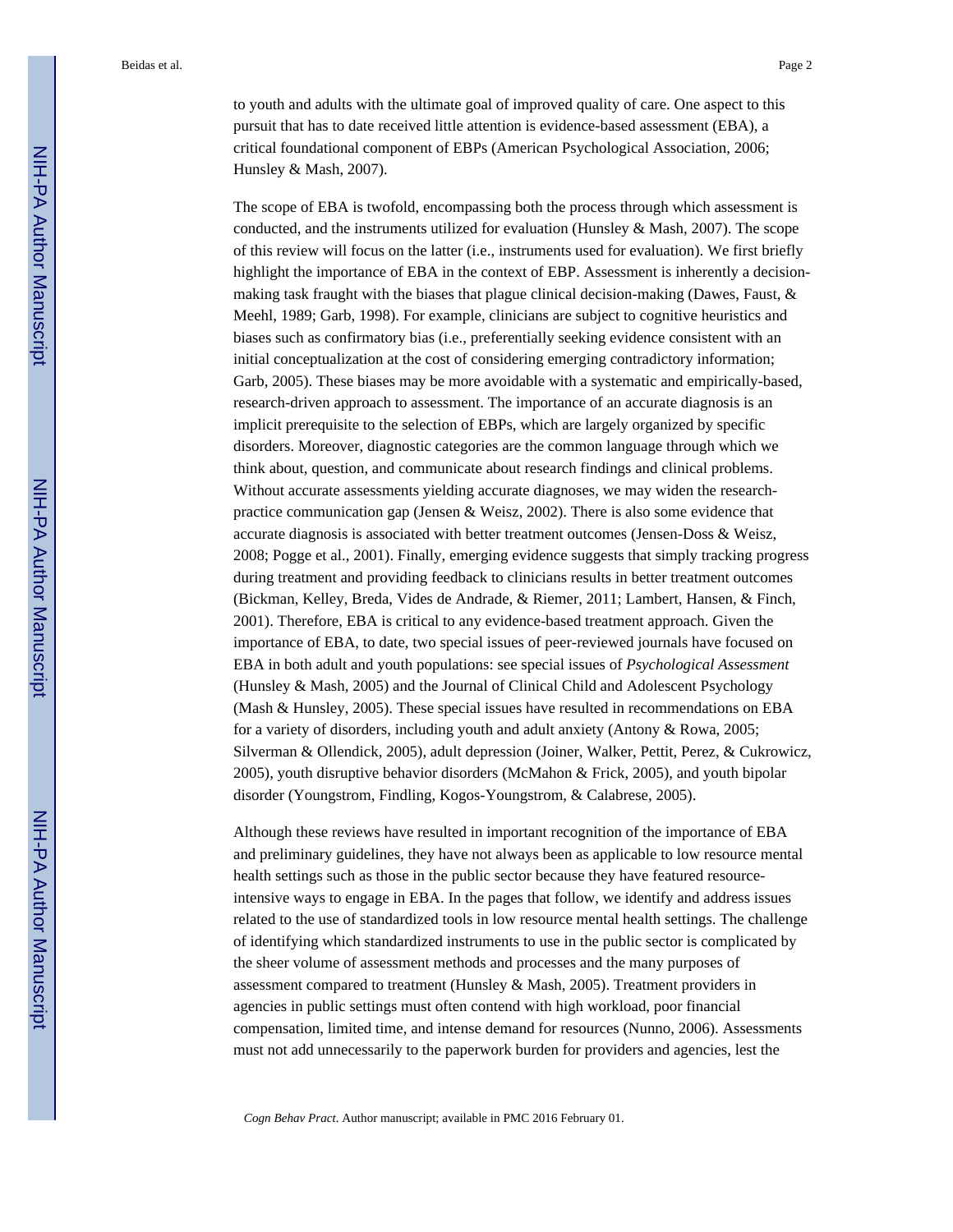cost, time, and resource requirements of EBA become barriers that outweigh the potential benefits (Bumbarger & Campbell, 2012). Given the known barriers to implementation of EBPs in community settings and our desire to increase EBA in the public sector, assessments must be brief, free or low cost, validated for use in multiple populations particularly ethnic minority and low socioeconomic status individuals, and straightforward and brief to administer, score and interpret (Jensen-Doss & Hawley, 2010). These recommendations are echoed by public health researchers who recommend that for standardized assessment instruments to be usable, they must be important to stakeholders in addition to researchers, low burden to administer, broadly applicable, sensitive to change, and represent constructs that are actionable (i.e., clinician or patient can do something about them; Glasgow & Riley, 2013).

Accordingly, the goal of this paper is to conduct a review of EBA instruments for the most prevalent mental health disorders in youths and adults that meet the criteria delineated above. We focus on instruments that can be used for screening (i.e., identifying those at risk for a disorder), diagnosis (i.e., identifying those who meet DSM criteria), and/or treatment monitoring and evaluation (i.e., evaluating the success of treatment or interim response to treatment (Hunsley & Mash, 2008). We hope this manuscript can serve as a clinical guide and reference for the selection of assessment instruments for low-resource mental health settings.

#### **Methods**

#### **Search Methods**

We searched PsycINFO, PubMed, and Google Scholar using this search term as our template: ("disorder name or type" or "mental health") AND (instrument OR survey OR questionnaire OR measure OR assessment). For "disorder name or type", we used the following terms: "trauma," "trauma exposure," "depression," "anxiety," "obsessivecompulsive disorder," "panic," "worry," "generalized anxiety disorder," "eating disorder," "anorexia nervosa," "bulimia nervosa," "suicide," "suicidality," "self-injurious," "schizophrenia," "psychosis," "personality disorders," "borderline personality disorder," "conduct disorder," "oppositional defiant disorder," "attention-deficit disorder," "bipolar," "mania," "quality of life," "functioning," and "general functioning." For disorders that could apply to both youth and adults (e.g., anxiety), we inserted "child," "youth," or "adolescent" in front of the disorder name or type when searching for youth-specific measures. We also searched for adolescent versions of all child and adult measures identified in our search. We employed a snowball sampling technique in which we searched the reference sections of located articles for potentially eligible measures. Also, due to its specific relevance, a textbook referencing EBA instruments was searched by hand for relevant measures (Hunsley  $\&$  Mash, 2008). Finally, we reached out to experts to ensure that we did not miss any instruments. Specifically, the first author queried members of the Association for Behavioral and Cognitive Therapies (ABCT) via the ABCT members' listserv and engaged in conversations with experts about measures they had used previously in studies. We also included measures we have used in previous studies in low-resource settings.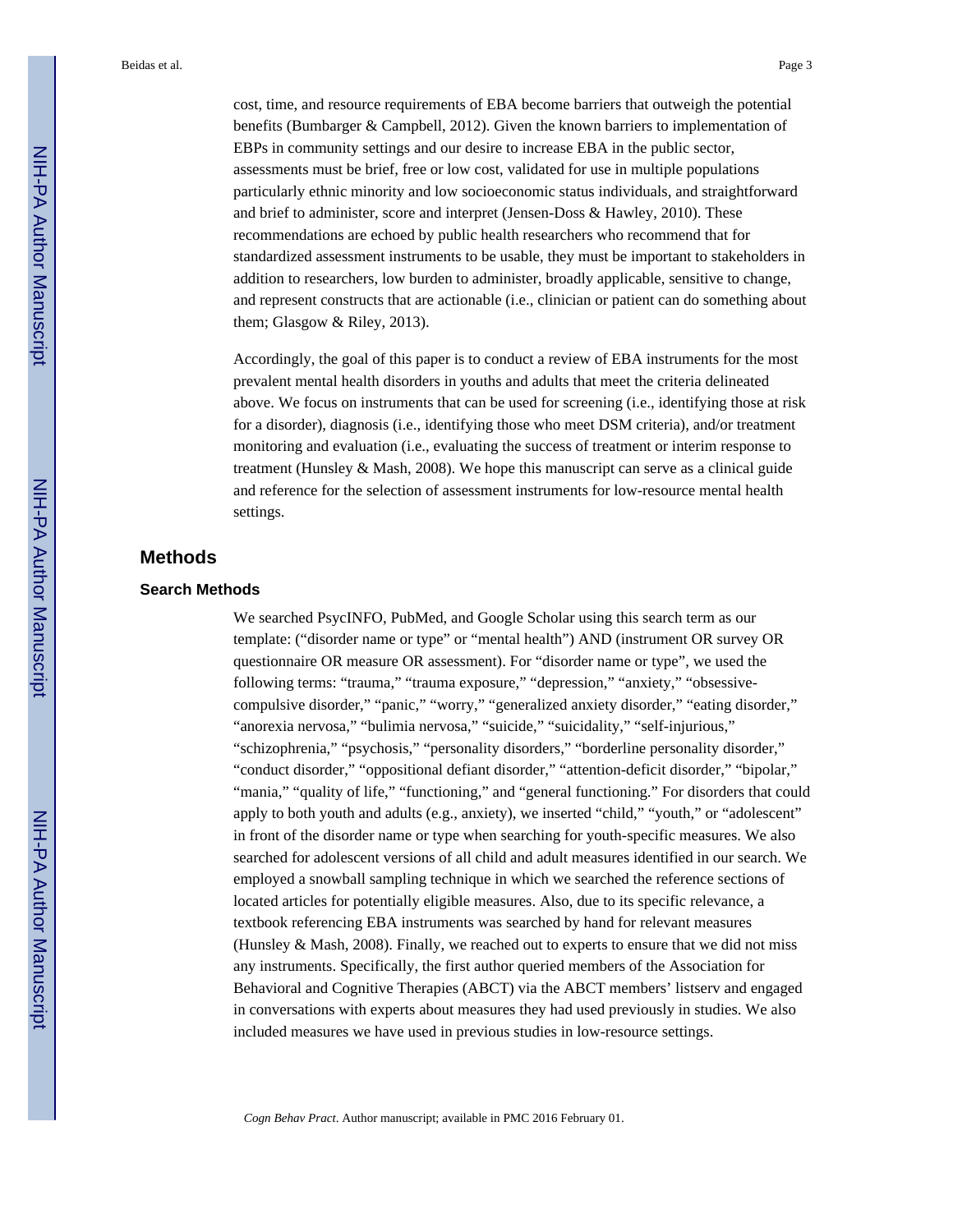#### **Inclusion and Exclusion Criteria**

We utilized the following criteria when deciding whether or not to include measures: we required that the measures be free, easily accessible via the Internet or the author of the measure, brief (items < 50), have established reliability and validity, and be relevant for the most prevalent mental health disorders (e.g., anxiety, depression, trauma-associated disorders, oppositional behavior disorders; Kessler, Chiu, Demler, Merikangas, & Walters, 2005; Merikangas et al., 2010). We crafted these criteria based on a recent paper written by Glasgow & Riley (2013) encouraging the use of pragmatic measures. Specifically, Glasgow & Riley (2013) recommend that instruments be: important to stakeholders, low burden to administer, broadly applicable, sensitive to change, and measure actionable constructs. Our inclusion criteria map on these recommendations explicitly. The instruments we included are: (a) of importance for stakeholders in that they meet the needs for outcome assessment, a growing reality and requirement in many public systems, (b) are low burden to administer because they have fewer than 50 items, (c) are broadly applicable because they are appropriate for high prevalence conditions, (d) are sensitive to change when intended to be used as progress monitoring instruments, and (e) measure actionable constructs such as symptoms of a mental health disorder that are amenable to change through treatment.

See Figure 1 for the number of instruments that were identified, reviewed, included, and excluded. Two hundred and sixty four instruments (134 adult, 130 youth) were initially located: 25 adult and 54 youth instruments were excluded because they had a financial cost associated with them, 15 adult and nine youth instruments were excluded because they could not be accessed (e.g., only available through journal articles which required a library subscription), 18 adult and 12 youth instruments were excluded due to number of items (i.e., >50 items), 11 adult and 10 youth instruments were excluded due to inadequate psychometrics (e.g., no information provided on reliability and/or validity) and 36 adult and 25 youth instruments were excluded due to being too specific or pertaining to a low base rate disorder (e.g., an instrument to diagnose personality disorders in incarcerated adolescent males; an instrument to rate trichotillomania symptoms). In all, 49 instruments (29 adult, 20 youth) were included.

#### **Instrument Classification**

Given that instruments can serve multiple purposes (i.e., diagnosis, screening, and treatment monitoring/evaluation), we elected to classify the manner in which each instrument could be used. Instruments may be used for: (a) diagnosis: to determine "the nature and/or cause of the presenting problem"; (b) screening: to identify "those who are at risk...or who might be helped by further assessment or intervention"; and/or (c) treatment monitoring and evaluation: "track changes in symptoms and functioning" or determine "effectiveness...of the intervention."(p. 6, Hunsley & Mash, 2008). An instrument could be designated as meeting all three criteria. We operationally defined instruments as appropriate for diagnosis if they were created to map on to DSM criteria. Sometimes, authors of instruments stated that it was explicitly not meant to be used for diagnosis (e.g., eating disorder instruments). However, to be consistent, we included any measure that mapped on to DSM criteria as meeting the "diagnosis" definition. Instruments met criteria for screening if the questions queried for symptoms of a mental health disorder or behavioral and/or emotional difficulties.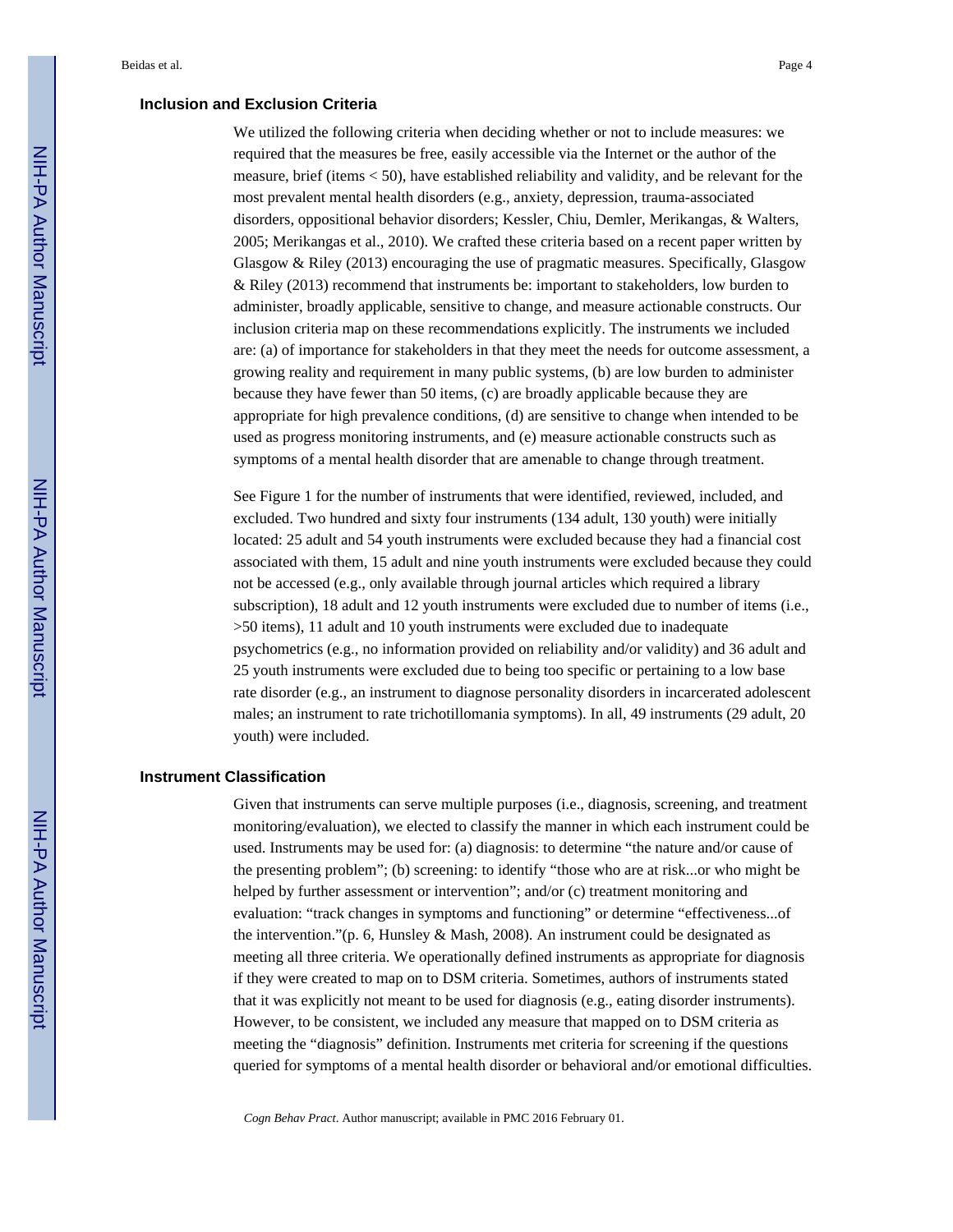Finally, instruments were classified as treatment monitoring and evaluation instruments if they could be used for screening or diagnosis, and data were available on the instrument's sensitivity to change following psychotherapy or psychotropic medication.

#### **Reliability and Validity**

Because methods and metrics to assess validity were not consistent across measures (e.g., concurrent validity, convergent validity, divergent validity), it was not possible to apply a validity coding scheme across instruments. Therefore, Appendices A and B summarize any evidence of validity as presented in the original psychometric papers. For reliability data, specifically internal consistency, inter-rater reliability, and test-retest reliability, we considered adequate, good and excellent reliabilities based on the criteria set forth by Hunsley & Mash (2008). These criteria are reviewed in Table 1.

#### **Results**

Twenty-nine adult and 20 youth instruments were identified. All instruments are free<sup>1</sup>, can be accessed through a website or by emailing the author, and contain less than 50 items. Additionally, all have reliability and validity information available. See Tables 2 and 3 for a list of all instruments and selected information (i.e., number of items, age range, sensitivity to change, reporter, and classification). More in-depth descriptions, including reliability and validity data, as available, are presented in the appendices (see Appendices A and B).

#### **Anxiety**

Fourteen instruments were identified (9 adult, 5 youth) that assessed symptoms of anxiety.

**Adult—**Adult instruments ranged in length from 7-24 items. The majority of the adult instruments (7) were disorder specific (e.g., assessing for Generalized Anxiety Disorder; Generalized Anxiety Disorder Screener (GAD-7; Spitzer, Kroenke, Williams, & Löwe, 2006)), although two instruments assessed general anxiety (The Clinically Useful Anxiety Outcome Scale (CUXOS; Zimmerman, Chelminski, Young, & Dalrymple, 2010); Hamilton Rating Scale for Anxiety (HAM-A; Hamilton, 1959)). All of the adult instruments could be used as screening and treatment monitoring/evaluation tools. Only three instruments could be used as diagnostic tools (GAD-7; Spitzer et al., 2006); Panic Disorder Severity Scale (PDSS; Shear et al., 1997); Social Phobia Inventory (SPIN; Connor et al., 2000)).

**Youth—**Youth instruments ranged in length from 10-47 items and were intended for administration with youths 6-19. The majority of the youth instruments (3) assessed general anxiety (Revised Children's Anxiety and Depression Scale Youth and Parent Versions (RCADS; Chorpita, Yim, Moffitt, Umemoto, & Francis, 2000); Screen for Child Anxiety Related Emotion Disorders (SCARED; Birmaher et al., 1997), Spence Children's Anxiety Scale (SCAS; Spence, 1998)), although two instruments were disorder specific (Children Yale-Brown Obsessive Compulsive Scale (CY-BOCS; Scahill et al., 1997); Penn State Worry Questionnaire for Children (PSWQ-C; Chorpita, Tracey, Brown, Collica, & Barlow, 1997)). All of the youth instruments could be used as screening tools. Only two instruments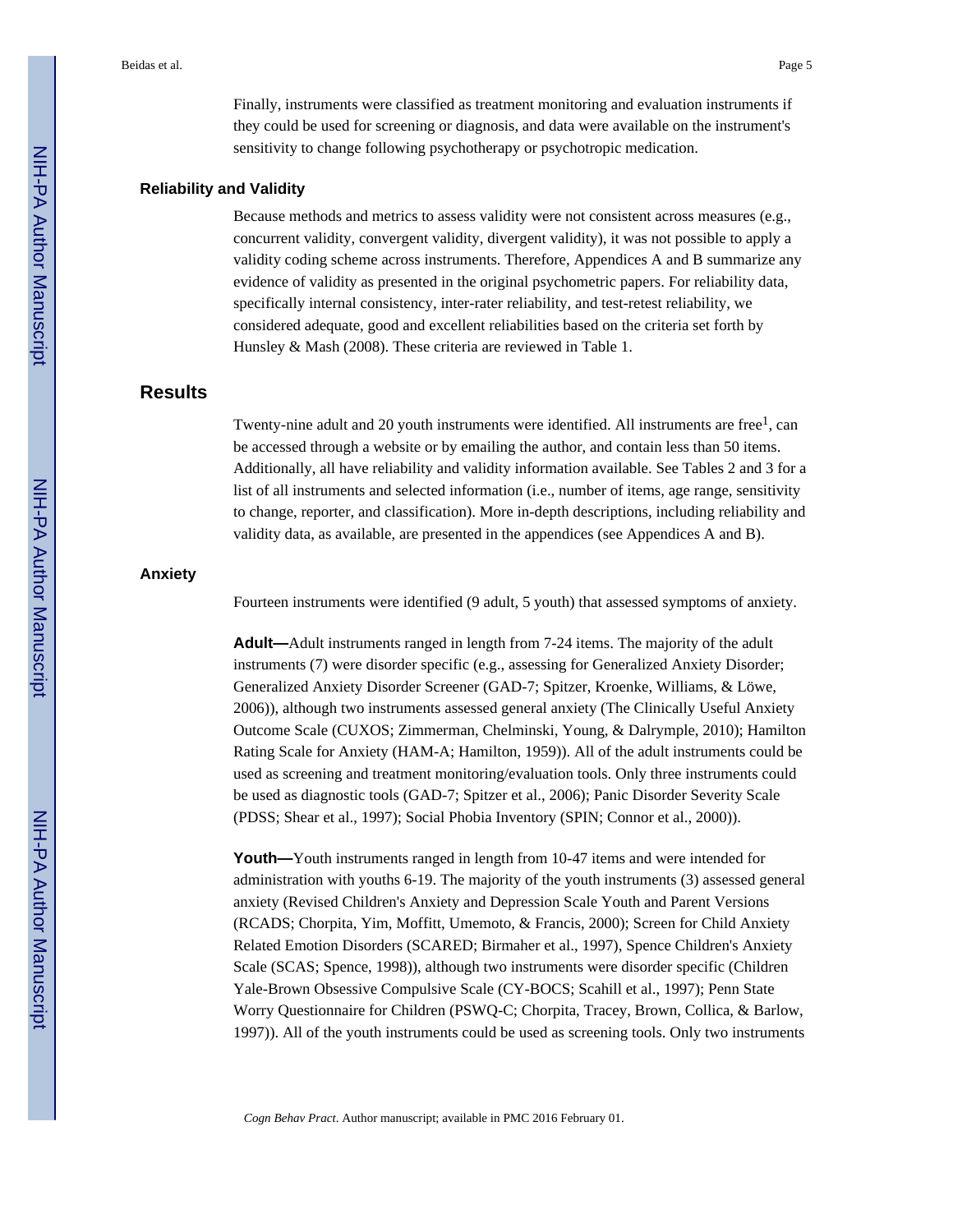could be used as diagnostic tools (RCADS; SCAS). Four instruments could be used for treatment monitoring/evaluation (CY-BOCS, RCADS, SCARED, SCAS).

#### **Depression**

Six instruments were identified (4 adult, 2 youth) that assessed symptoms of depression.

**Adult—**Adult instruments ranged in length from 9-30 items. All of the adult instruments could be used as screening tools. Three instruments could be used as diagnostic tools and treatment monitoring/evaluation tools (The Clinically Useful Depression Outcome Scale (CUDOS, Zimmerman, Chelminski, McGlinchey, & Posternak, 2008); The Inventory of Depressive Symptoms/Quick Inventory of Depressive Symptoms (IDS/QIDS; Rush et al., 1986; Rush, Gullion, Basco, Jarrett, & Trivedi, 1996; Rush et al., 2003); Patient Health Questionnaire-9 (PHQ-9; Kroenke, Spitzer, & Williams, 2001)).

**Youth—**. Youth instruments ranged in length from 18-20 items and were intended for administration in youths 6-23. All of the youth instruments could be used as screening tools. None were appropriate for diagnostic purposes. Only one tool could be used for treatment monitoring and evaluation (Center for Epidemiologic Studies Depression Scale for Children (CES-DC; Fendrich, Weissman, & Warner, 1990)).

#### **Disruptive Behavior Disorders**

One instrument was identified that assessed symptoms of disruptive behavior disorders.

**Adult—**Not applicable.

**Youth—**One 25-item instrument, the Child and Adolescent Disruptive Behavior Inventory-Parent & Teacher Version (CADBI; Burns, Taylor, & Rusby, 2001a; 2001b), was identified. This tool can be used as a screening and diagnostic tool, but not for treatment monitoring and evaluation.

#### **Eating disorders**

Four instruments were identified (2 adult, 2 youth) that assessed symptoms of eating disorders.

**Adult—**Adult instruments ranged in length from 5-22 items. Both adult instruments could be used as screening tools; only the Eating Disorder Diagnostic Scale (EDDS; Stice, Telch, & Rizvi, 2000) could be used as a diagnostic and treatment monitoring/evaluation tool.

**Youth—**Both youth instruments were 26 items and were intended for administration in youths 8-18. Both instruments could be used as screening tools. Neither was appropriate for diagnostic or treatment monitoring and evaluation.

#### **Mania**

Five instruments were identified (3 adult, 2 youth) that assessed symptoms of mania.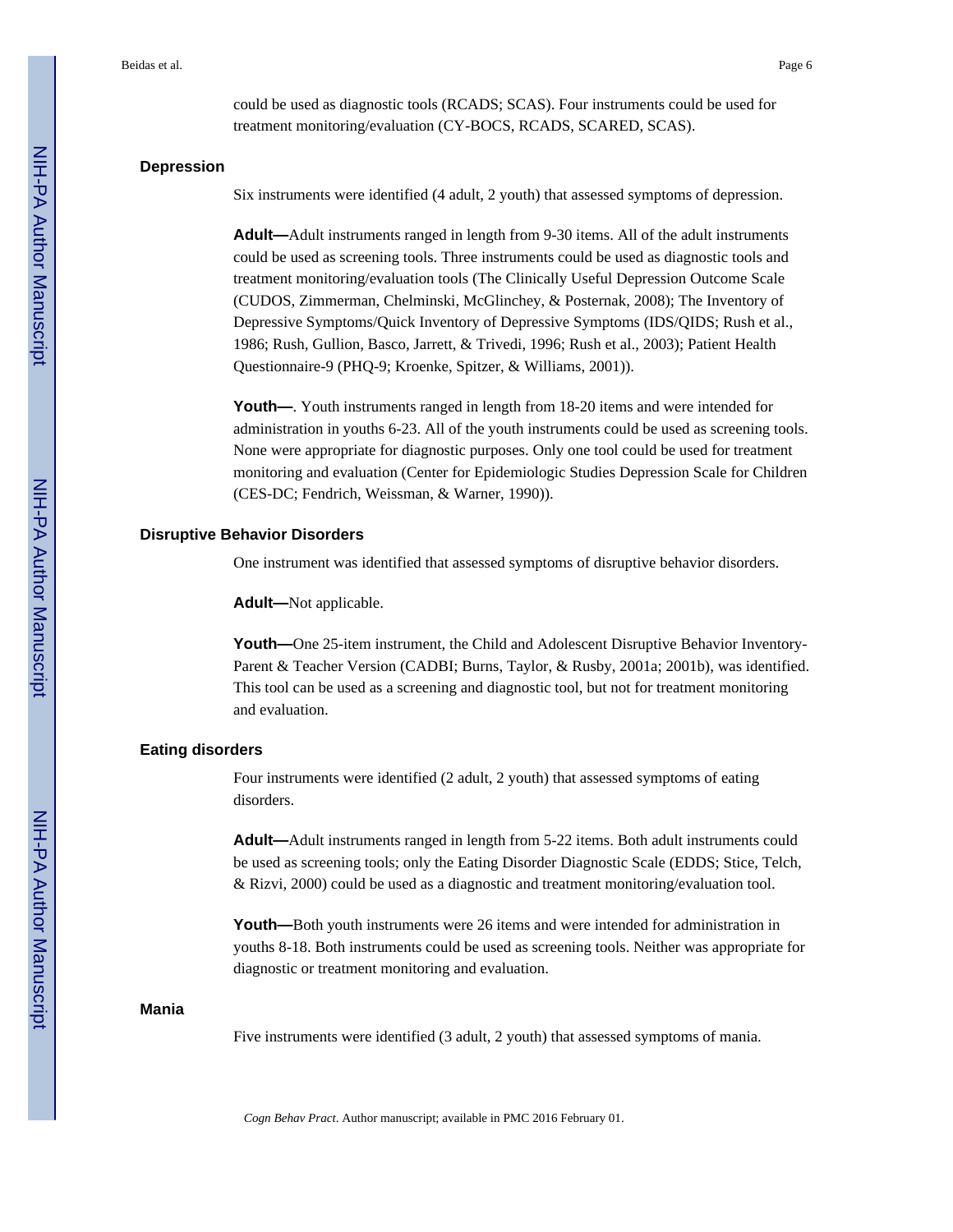**Adult—**Adult instruments ranged in length from 5-11 items. All adult instruments could be used as screening and treatment monitoring/evaluation tools. None of the tools could be used for diagnostic purposes.

**Youth—**Youth instruments ranged from 11-21 items and were intended for administration in youths 5-17. Both youth instruments could be used as screening tools; only the Child Mania Rating Scale-Parent (CMRS-P; Pavuluri, Henry, Devineni, Carbray, & Birmaher, 2006) could be used for diagnostic and treatment monitoring/evaluation purposes.

#### **Overall Mental Health**

Nine instruments were identified (3 adult, 6 youth) that fell under the category of "overall mental health."

**Adult—**Adult instruments ranged in length from 4-41 items. Two adult instruments could be used as screening tools (National Institutes of Health Patient Reported Outcomes Measurement Information System (PROMIS; NIH PROMIS, 2013); Patient Health Questionnaire (PHQ; Spitzer, Kroenke, & Williams, 1999)). The PHQ could also be used as a diagnostic tool. Two instruments could be used for treatment monitoring and evaluation (PHQ, Recovery Assessment Scale (RAS; Giffort, Schmook, Woody, Vollendorf, & Gervain, 1995)).

Youth—Youth instruments ranged from 11-48 items and were intended for administration in youths 3-18. Four of the instruments could be used as screening tools (Brief Problem Checklist (BPC; Chorpita et al., 2010), Peabody Treatment Progress Battery (PTPB; Bickman et al., 2010), Pediatric Symptom Checklist/Youth Report (PSC & Y-PSC; Jellinek et al., 1988), and the Strength and Difficulties Questionnaire (SDQ; Goodman, 1997)). None of the instruments were used as diagnostic tools. All instruments could be used for treatment monitoring and evaluation.

#### **Personality Disorders**

One measure was identified that assessed personality disorders in adults; no measures were identified for youths which is appropriate given that personality disorders are not diagnosed in those under 18 years.

**Adult—**The Borderline Evaluation of Severity over Time (BEST; Blum, Pfohl, St. John, Monahan, & Black, 2002) is a 15-item instrument that is a screening, diagnostic, and treatment monitoring/evaluation tool for borderline personality disorder. Tools for other personality disorders were not identified.

**Youth—**Not applicable.

#### **Suicidality**

Two adult instruments were identified that assessed suicidality; no child instruments were identified.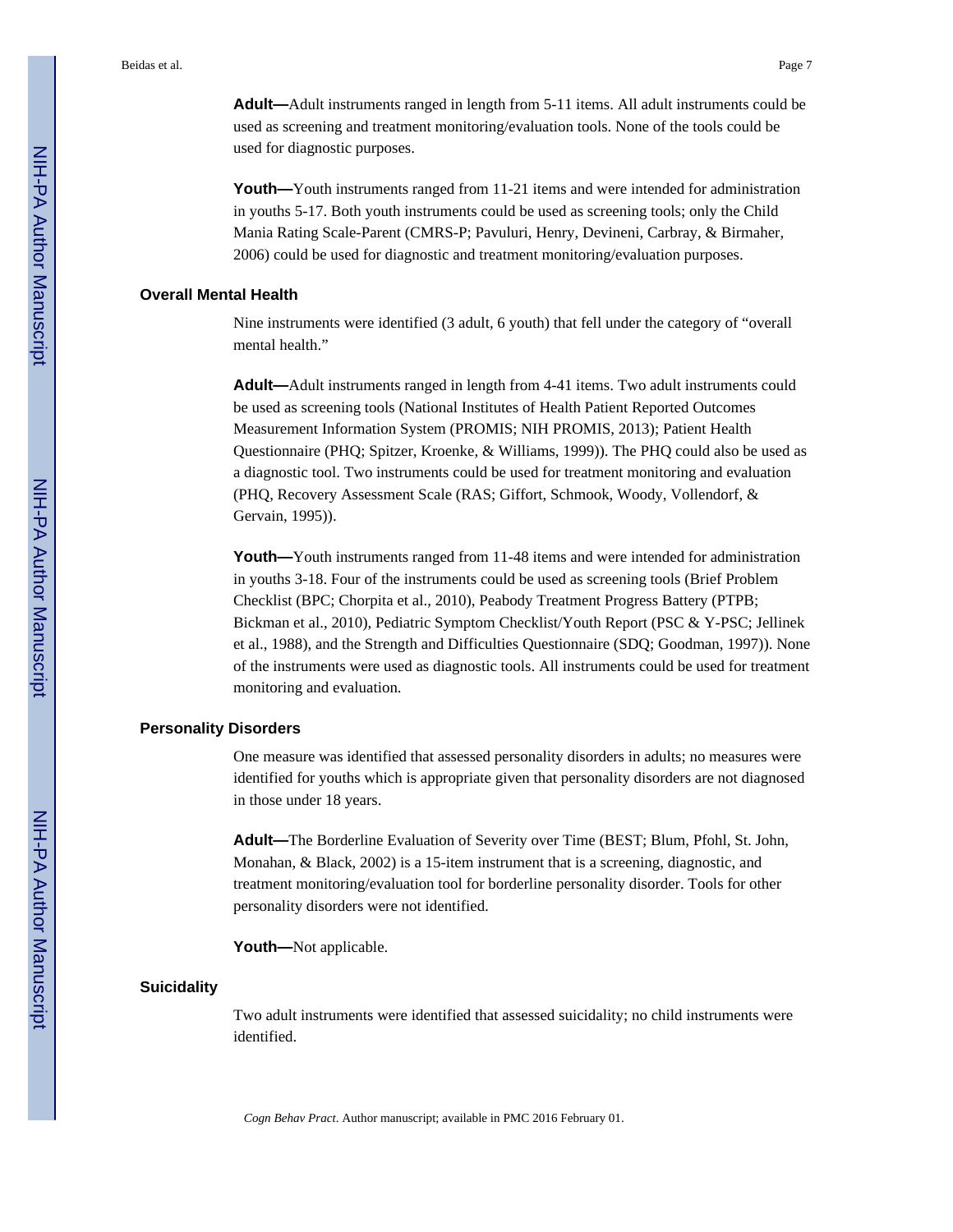**Adult—**Adult instruments ranged in length from 4-20 items. All adult instruments could be used as screening tools. One instrument could be used for treatment monitoring and evaluation (The Suicide Behaviors Questionnaire-Revised (SBQ-R; Osman et al., 2001).

**Youth—**We were not able to identify any measures that met our criteria.

#### **Trauma**

Seven instruments were identified (5 adult, 2 youth) that assessed symptoms of trauma.

**Adult—**Adult instruments ranged in length from 14-43 items. All adult instruments could be used as screening tools. None of the tools could be used for treatment monitoring and evaluation. Two instruments could be used for diagnostic purposes (Los Angeles Symptom Checklist (LASC; King, King, Leskin, & Foy, 1995); The Post-Traumatic Stress Disorder Checklist-Civilian Version (PCL-C; Weathers, Litz, Herman, Huska, & Keane, 1993)).

**Youth—**Youth instruments ranged from 21-24 items and were intended for administration in youths 2-18. Both youth instruments could be used as screening tools; only the Child PTSD Symptom Scale (CPSS; Foa, Johnson, Feeny, & Treadwell, 2001) could be used for diagnostic purposes. Both instruments could be used for treatment monitoring/evaluation purposes.

#### **Discussion**

As evidenced by this review, there are multiple assessment tools that fit the needs of clinicians in low-resource mental health settings; these measures are free, easily accessible via the Internet or email, brief, have established psychometric properties, and are relevant for the most prevalent mental health disorders. It is our hope that community clinicians will use this compendium to select the most appropriate measure for their general population and specific clients. We have identified 29 adult and 20 youth measures that can be used as part of an EBA toolkit for a heterogeneous group of clients. We also believe that this manuscript can provide a valuable resource for implementation scientists interested in promoting the use of feasible EBA in community settings.

This review also provides important insights about where assessment tools are most sorely needed. Whereas instruments to measure anxiety symptoms in adults and youths were well represented, instruments to assist in diagnosis and treatment monitoring for youth with depressive symptoms were sparse. Only one instrument for disruptive behavior disorders was identified, and this instrument can be used only for screening and/or diagnosis; not treatment monitoring/evaluation, suggesting a need for instrument development and validation. Diagnostic and treatment monitoring and evaluation instruments for youth with eating disorders were also unavailable. Of great concern, tools assessing suicidality in youths were unavailable. Diagnostic tools of overall mental health were missing for youth. With regard to adult instruments, a need for treatment monitoring and evaluation instruments for trauma were identified as a needed area, as well as instruments that assess for personality disorders other than borderline personality disorder.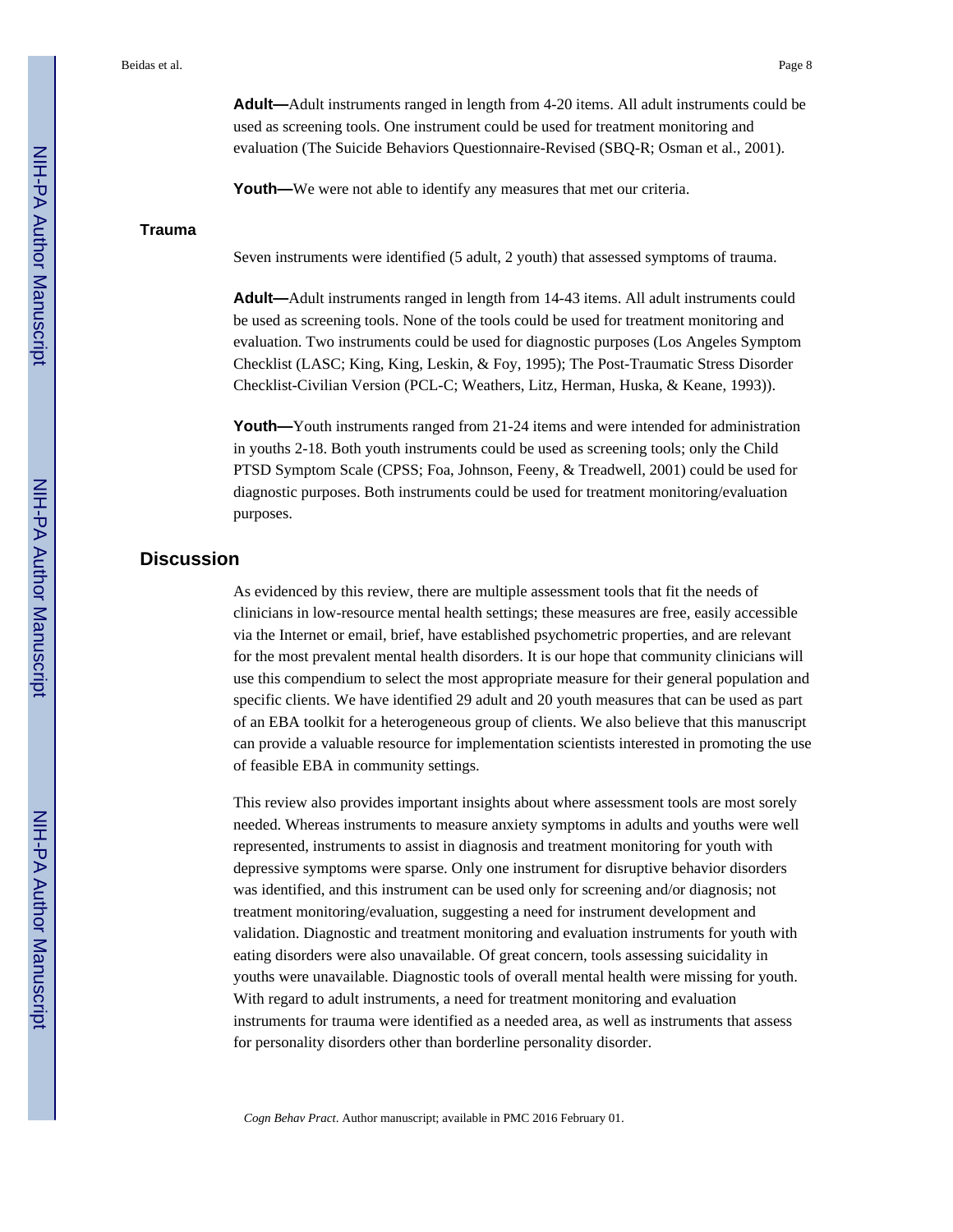Some have suggested that providing a laundry list of psychometrically validated measures is not likely to be effective in encouraging use of EBA on a wider scale (Kazdin, 2005). However, the provision of this list helps lay a foundation in moving the agenda forward for increasing the use of EBA (Jensen-Doss & Hawley, 2010) through the necessary first step of providing access. A few studies have queried mental health clinicians about their use of assessment tools, finding that the primary assessment method used in clinical practice is the unstructured clinical interview (Anderson & Paulosky, 2004). Clinicians report that barriers to the use of standardized tools are measure access, time demands, and ease of administration and scoring (Garland, Kruse, & Aarons, 2003; Hatfield & Ogles, 2007; Jensen-Doss & Hawley, 2010). These practical concerns are particularly pressing for feefor-service clinicians in the public sector. It is our hope that the publication of this collection of measures increases the opportunity for clinicians to quickly access a list of available, free, standardized instruments from which to select a battery for screening, diagnosis, and treatment monitoring and evaluation. Moreover, in concert with sophisticated guidelines in the process of EBA (See Youngstrom, Coukas-Bradley, Calhoun, & Jensen-Doss, this issue), this list has the potential to make an impact on clinicians, clients, and policy-makers in the public sector wishing to integrate assessment and monitoring tools in their toolkit, as well as highlighting areas of need for future research.

There are a number of important clinical issues that must be considered within the context of EBA, including: How does a clinician decide which standardized tool to use? Should the tools be general to mental well-being or specific to the presenting problem or disorder? How should these tools inform the diagnostic process and treatment monitoring? Which informants should be included? When is the best time to administer such tools? We have not made recommendations about which measure a clinician should select for a particular presenting problem, in large part because such guidelines will be necessarily complex and are beyond the scope of this manuscript. Several manuscripts are dedicated to exploring these issues for particular disorders in the referenced special issues. Hunsley and Mash (2005) present key themes and considerations in the development of EBA guidelines, and yet suggest that there is still much work to do in delineating EBA guidelines. Making an exciting stride forward, Youngstrom and colleagues (this issue) make recommendations on a twelve-step approach, using evidence-based medicine principles, that can be applied to streamline the assessment process.

There is a general consensus that prior to treatment, clinicians should select broader assessment tools to cast a wide net regarding the presenting problem of a client, and then using more specific tools as the presenting problem becomes more clear (Hunsley  $\&$  Mash, 2005). To monitor progress over time, specific tools can be used to track client improvement or deterioration. This also speaks to the issue of assessment over time. As Kazdin (2005) states, "ongoing, continuous assessment is needed during the course of treatment." (p. 554). For example, in the case of a youth presenting for treatment; a general screener such as the BPC (Chorpita et al., 2010) can be administered. If particular elevations suggesting anxiety become apparent, then an anxiety specific standardized tool such as the SCARED can then be administered (Birmaher et al., 1997). Subsequently, this tool can be used on a regular basis (e.g., every 2 weeks) to monitor treatment progress. At the end of treatment, the BPC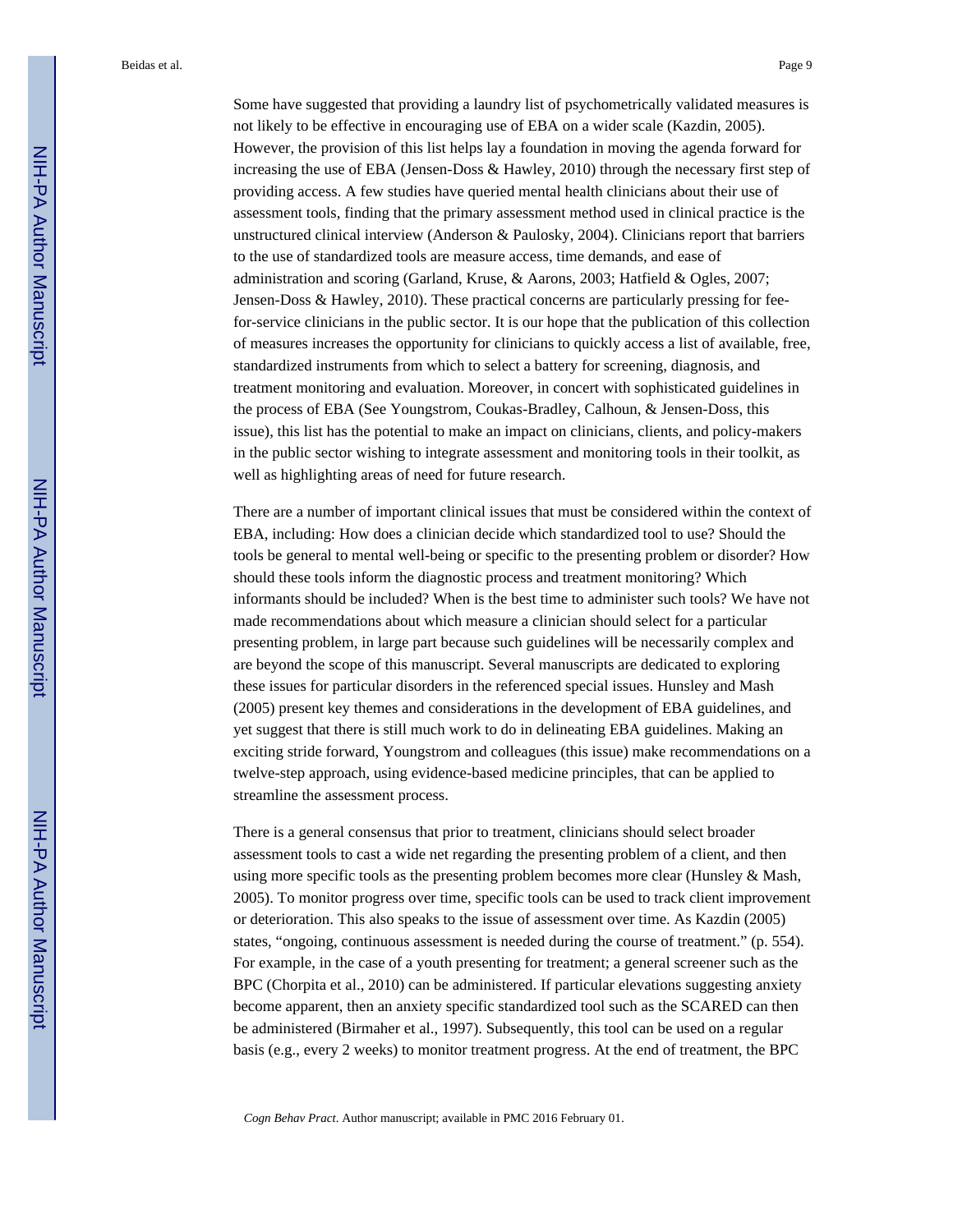and SCARED can be administered again to ensure that initial elevations are no longer present.

Beyond the question of which instrument to use and when to administer it, clinicians are confronted with the question of whom to ask to complete it (Achenbach, 2005). This topic has been explored in great depth in the youth assessment literature, but has received less recognition in the adult assessment literature, despite evidence that, similar to data in youths, there is low cross-informant (e.g., caregiver, spouses) agreement for adults (Achenbach, Krukowski, Dumenci, & Ivanova, 2005). Unfortunately, there is little guidance available to help clinicians decide how to weigh informant data in adults. In the youth assessment literature, a plethora of evidence suggests discrepancies among children, parents, and teachers when reporting on youths psychosocial difficulties (De Los Reyes & Kazdin, 2005). There are different methods to assess such divergence (see De Los Reyes & Kazdin, 2004). In the absence of EBA guidelines, clinicians are encouraged to use the "or rule." If a youth or parent reports symptoms on a standardized tool, the clinician targets treatment towards those symptoms. The "or rule" increases sensitivity compared with the "and rule," which requires that both the youth and parent report symptoms (Comer & Kendall, 2004).

There are also a number of ethical considerations to consider in the context of EBA. One important question is the appropriateness of standardized assessment tools for ethnic/racial minorities and the use of standardized rating scales to make diagnostic determinations. Many standardized assessment tools cited in this manuscript have not been tested in multiple ethnic/racial groups (Achenbach, 2005), and may not be equally valid in assessing psychopathology or diagnostic criteria. In the rare cases in which standardized tools have been compared across different cultures, similarities have been found in the prevalence and presentation of mental health difficulties (Ivanova et al., 2007; 2010). More research of this kind is needed given that many of the youth and adults seen in the public sector are ethnic and/or racial minorities. Another ethical issue concerns the use of rating scales as diagnostic tools. The gold-standard diagnostic process is the structured clinical interview (e.g., Structured Clinical Interview for DSM Disorders; SCID; First, Spitzer, Gibbon, & Williams, 1996). The standardized tools presented in this manuscript are not intended as diagnostic tools even if they map on to diagnostic criteria; they are all intended as screeners for potential disorders (sometimes necessitating further assessment) or symptom rating tools. However, the SCID and similar interviews are time-intensive, generally unbillable, and require intensive training for administration. Given these practical concerns, they are not feasible in the public sector. Clinicians in these settings need brief standardized tools that can be used as diagnostic aids (see Youngstrom et al., this issue). It is not clear from the literature how much EBA presently occurs in community mental health. Given the practical concerns, the answer is possibly very little. Although future research is necessary to examine this empirical question, it may be better overall for clinicians to be using some EBA tools rather than none at all, and this review will hopefully serve as a helpful resource.

There is a critical need to include EBA as part of the process of implementing EBP in community settings. Initial evaluation and ongoing progress monitoring are foundational components of the EBP process; both are expected and routine in other areas of healthcare (Goodman, McKay, & DePhilippis, in press). Use of standardized tools prior to treatment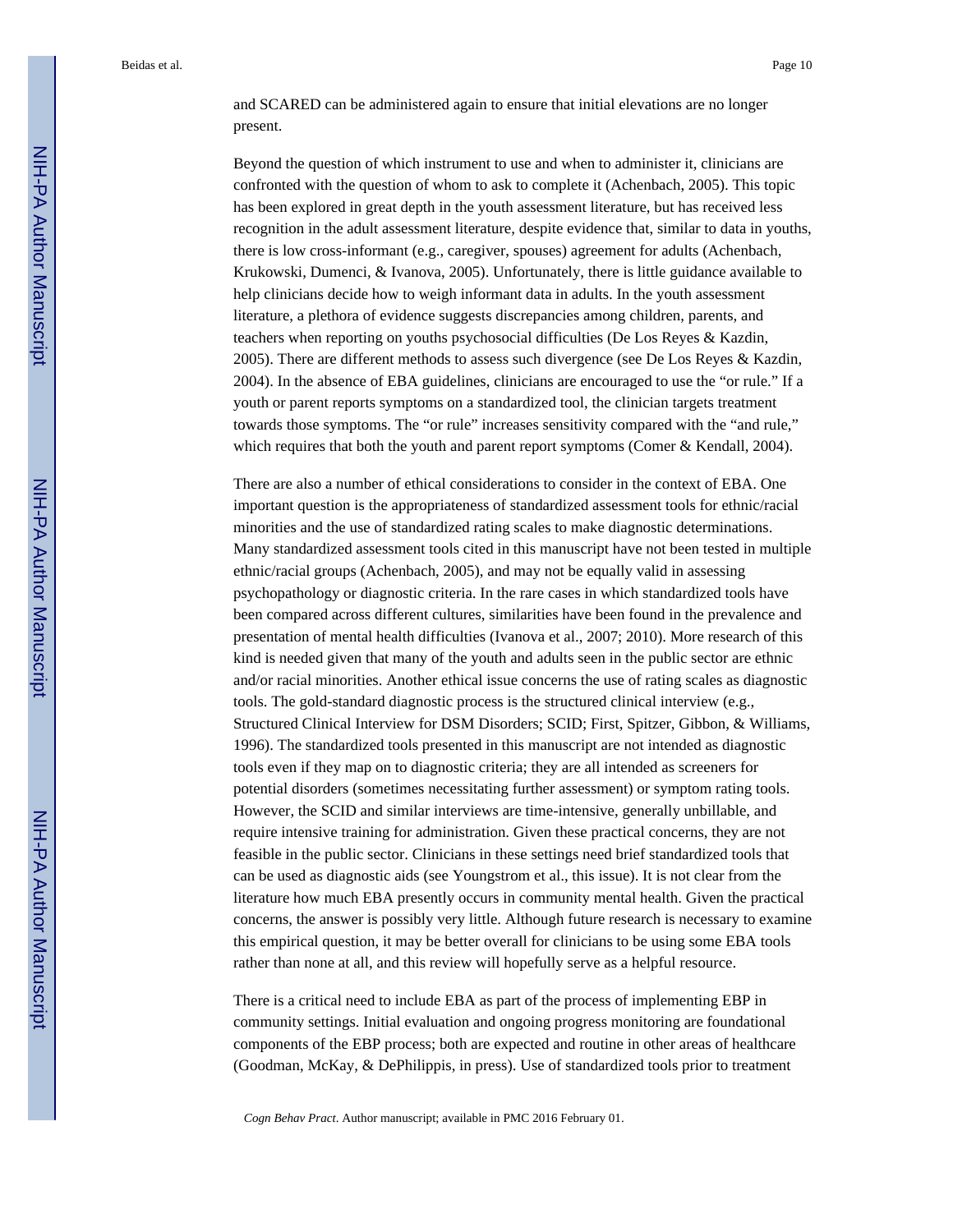initiation for screening and diagnostic purposes allows clinicians to target treatment and identify appropriate EBPs. The use of standardized tools to monitor and evaluate treatment and provide feedback over the course of treatment can result in improved outcomes in both youths (Bickman et al., 2011) and adults (Carlier et al., 2012; Lambert et al., 2001). Having inexpensive, brief and easily accessible screening and progress-monitor tools is an important first – but by no means the only necessary – step in increasing the use of EBA in community mental health settings.

Several exciting national initiatives will make it easier for clinicians to use standardized tools as part of ongoing practice. The National Institutes of Health (NIH) has developed PROMIS, a set of freely available validated measures of patient–reported health status for physical, mental, and social well–being (<http://www.nihpromise.org>). Although promising, more work must be conducted on the use of these measures in clinical populations (e.g., youth with anxiety and/or depression) given that they have been primarily used in pediatric populations (e.g., oncology). The National Cancer Institute has sponsored a separate, free repository of available standardized tools to assess various mental and physical conditions [\(https://www.gem-beta.org/](http://https://www.gem-beta.org/)). Further, the NIH now requires that articles published from NIH-funded research be freely available to the public, which increases the likelihood of any new measures created through public funding becoming available to practitioners and consumers.

In the following paragraphs, we suggest some important next steps to increase the extent to which EBA is used.

#### **Develop guidelines**

While assessment guidelines are available for some disorders, these guidelines often do not take into account the practical constraints facing clinicians working in low resource mental health settings. Guidelines are needed for general practice and for specific disorders, with consideration of the limited time and other resources available to community clinicians. Specifically, guidelines are needed to help guide clinicians through the decision making process of which instrument to use, when to use it (e.g., screening, diagnosis, treatment monitoring and evaluation), how often to administer (i.e., frequency), and how to integrate information across instruments in a clinically meaningful manner. For example, the work of Ebesutani and colleagues (2012) provides a significant step forward in developing a standardized assessment protocol that is of low burden to clinicians that can inform treatment need for youth in public sector settings. More work of this kind is needed.

#### **Develop training protocols to increase expertise in EBA**

Another largely ignored issue is the need for clinician training in the use of standardized tools. Without understanding how standardized tools can be useful clinically, they become another administrative burden with little clinical payoff (Garland et al., 2003). One of the largest challenges in the EBP movement has been training the existing workforce in treatments with which they have little familiarity (McHugh & Barlow, 2010). Such efforts to train clinicians in EBP to date have been largely disappointing (Beidas & Kendall, 2010). As efforts are made to improve trainings and understand how the public sector context impacts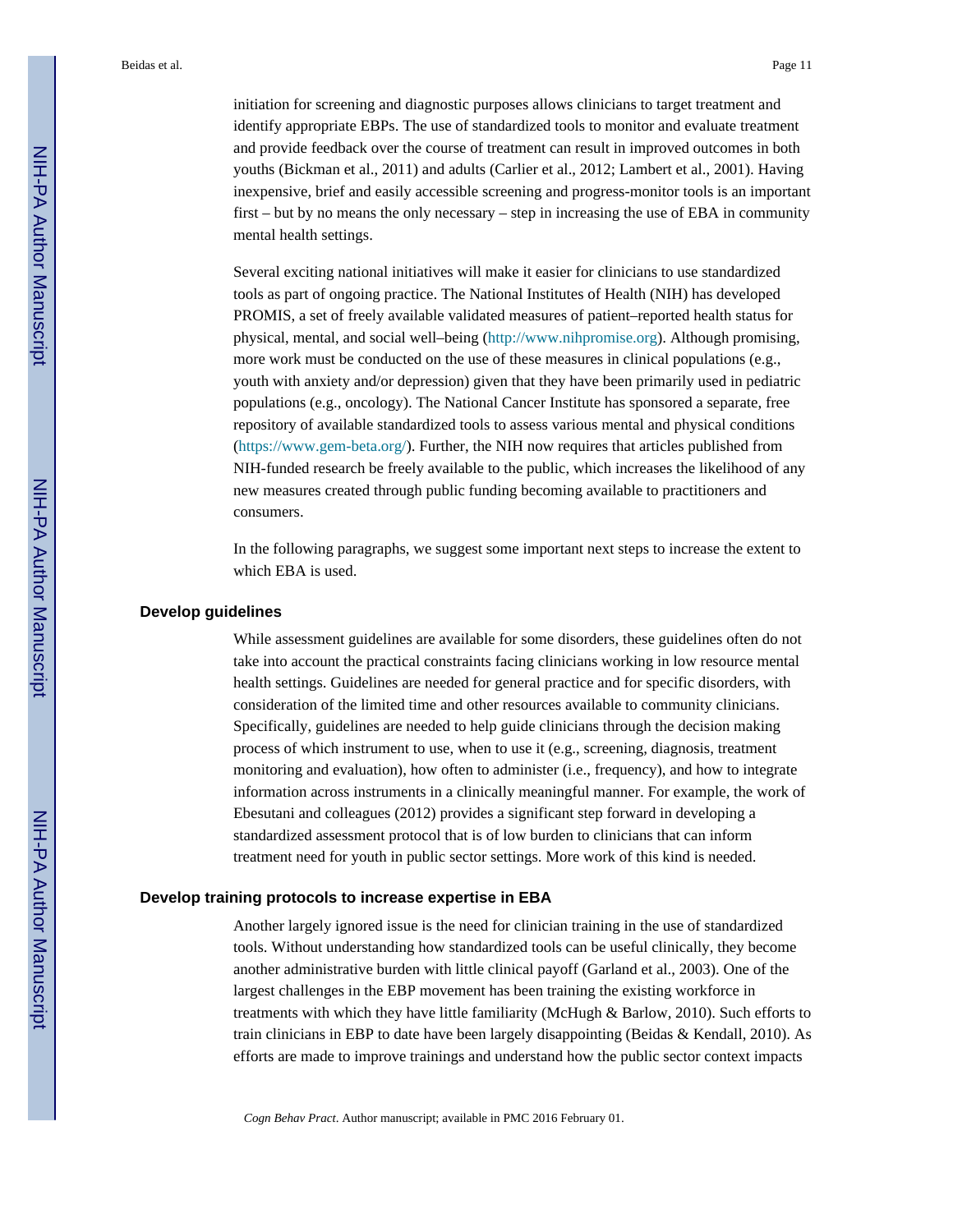clinician behavior (e.g., Beidas et al., 2013), an additional consideration will be the provision of training on how to administer standardized tools and use the data in meaningful ways (Kazdin, 2005). An exploration of implementation strategies (Powell et al., 2012) that increase the use of standardized tools is an important area of future research.

#### **Develop a frequently updated databank of EBA**

The status of standardized assessment tools is constantly in flux, with new tools created and old tools updated on a regular basis. Future efforts to document such tools in a web-based repository such as the American Psychological Association (APA) PracticeOUTCOMES website are ideal; however this service requires an APA membership. Other websites exists but none of them offer a comprehensive overview of screening, diagnostic, and treatment monitoring and evaluation instruments for youths and adults (e.g., [http://](http://www.psychiatry.org/practice/dsm/dsm5/online-assessment-measures) [www.psychiatry.org/practice/dsm/dsm5/online-assessment-measures](http://www.psychiatry.org/practice/dsm/dsm5/online-assessment-measures); [http://](http://outcometracker.org) [outcometracker.org](http://outcometracker.org)). A free website similar to this effort that provides an ongoing resource with updated standardized assessment tools by problem area would greatly move the EBA field forward.

#### **Take advantage of new digital technologies**

Most measures are administered using paper-and-pencil and require time to score and interpret. Current technology makes it easy to develop software that scores and provide interpretations for clinicians to reduce clinician burden and increase standardization of interpretation. As these technologies become less expensive, clinics could use tablet technology or kiosks to administer measures while clients wait for their appointments. This information then could be transmitted to the clinician in a seamless manner that greatly enhances the accessibility and uniformity of EBA. This may require negotiation with instrument developers as incorporation of instruments into digital data-collection systems may not be covered under usage terms.

#### **Conclusion**

This manuscript provides a clinical guide and reference for the selection of free, brief, and validated evidence-based assessment tools for public sector mental health settings. Relative to many other areas of health, mental health research has been greatly hampered by lack of consistent and universal measurement of presenting problems, progress over time, and outcomes. Even among highly trained professionals, there is a tremendous lack both of diagnostic agreement and concordance regarding treatment approach, especially among the clinically complex individuals presenting for treatment in the public sector. Successful implementation of EBA holds the potential to place the emphasis of our treatment and associated research on patient-centered outcomes. Standardized measurement is a necessary first step in comparative effectiveness research, a focus of the most recent National Institute of Mental Health Strategic Plan (United States Department of Health and Human Services, National Institutes of Health, 2008) and the recently created Patient Centered Outcomes Research Institute (PCORI). Applied to the population as a whole, implementation of EBA has the potential to provide a much better understanding of which treatments work for which patient, thereby reshaping the way care is provided in the public sector.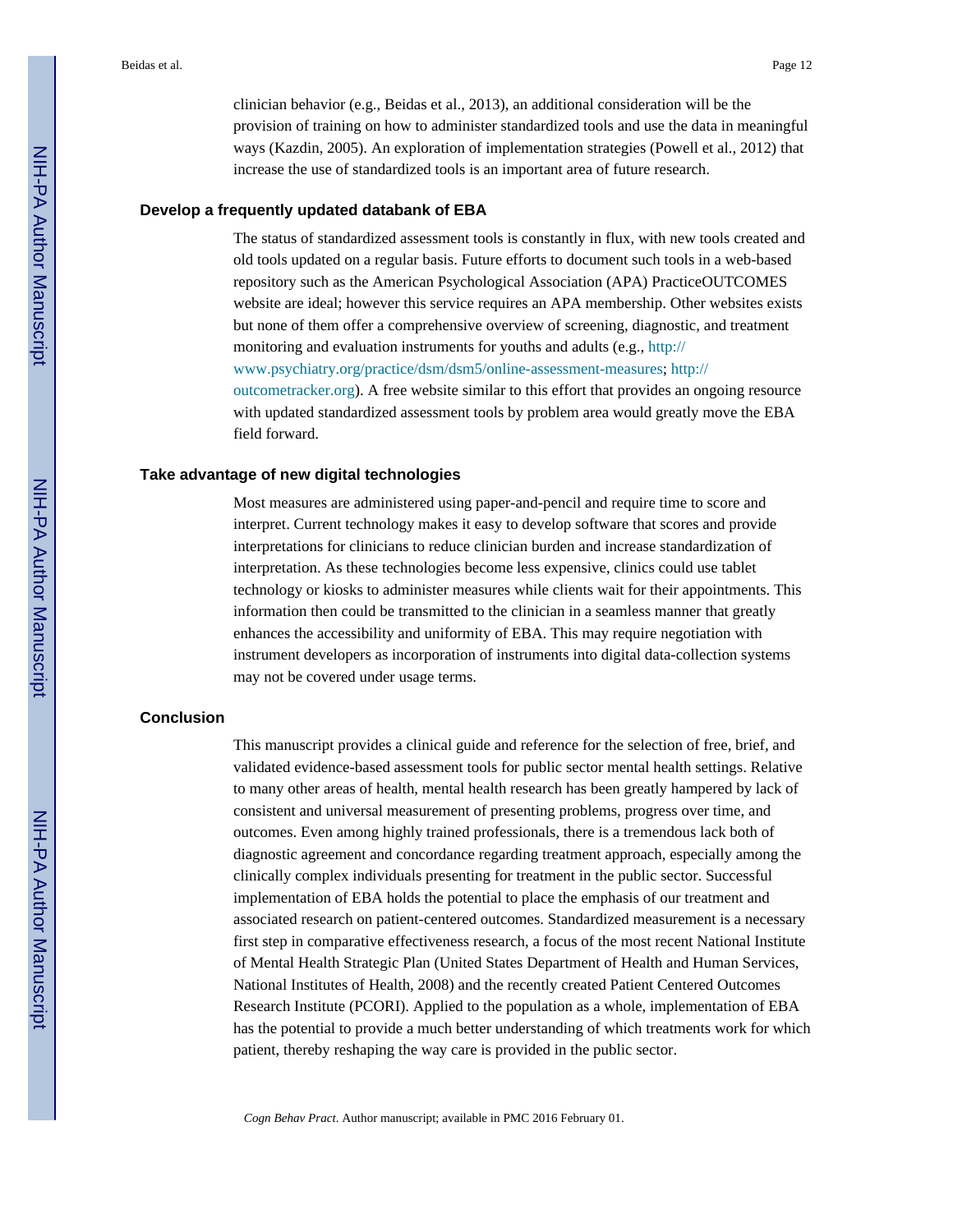#### **Supplementary Material**

Refer to Web version on PubMed Central for supplementary material.

#### **References**

- Achenbach, TM. Manual for the Child Behavior Checklist/4-18 and 1991 profile.Burlington. University of Vermont, Department of Psychiatry; VT: 1991a.
- Achenbach, TM. Manual for the Youth-Self Report and 1991 Profile. University of Vermont, Department of Psychiatry; Burlington, VT: 1991b.
- Achenbach TM. Advancing assessment of children and adolescents: Commentary on evidence-based assessment of child and adolescent disorders. Journal of Clinical Child & Adolescent Psychology. 2005; 34(3):541–547. doi: 10.1207/s15374424jccp3403\_9. [PubMed: 16026217]
- Achenbach TM, Krukowski RA, Dumenci L, Ivanova MY. Assessment of adult psychopathology: Meta-analyses and implications of cross-informant correlations. Psychological Bulletin. 2005; 131(3):361–382. doi: 10.1037/0033-2909.131.3.361. [PubMed: 15869333]
- Achenbach, TM.; Rescorla, LA. Manual for the ASEBA School-Age Forms &Profiles. University of Vermont, Research Center for Children, Youth, & Families; Burlington, VT: 2001.
- Adler-Nevo G, Manassis K. An adaptation of prolonged exposure therapy for pediatric single incident trauma: A case series. Journal of the Canadian Academy of Child and Adolescent Psychiatry. 2011; 20(2):127–133. [PubMed: 21541102]
- Altman EG, Hedeker DR, Janicak PG, Peterson JL, Davis JM. The Clinician-Administered Rating Scale for Mania (CARS-M): Development, reliability, and validity. Biological Psychiatry. 1994; 36(2):124–134. [PubMed: 7948445]
- Altman EG, Hedeker D, Peterson JL, Davis JM. The Altman Self-Rating Mania Scale. Biological Psychiatry. 1997; 42(10):948–955. doi: 10.1016/S0006-3223(96)00548-3. [PubMed: 9359982]
- Altman EG, Hedeker D, Peterson JL, Davis JM. A comparative evaluation of three self-rating scales for acute mania. Biological Psychiatry. 2001; 50(6):468–471. [PubMed: 11566165]
- American Psychological Association. Evidence-based practice in psychology. AmericanPsychology. 2006; 61(4):271–285. doi: 10.1037/0003-066X.61.4.271.
- American Psychiatric Association. Diagnostic and Statisic Manual of Mental Disorders. 4th ed.. American Psychiatric Association; Washington, D.C.: 1994.
- American Psychiatric Association. Diagnostic and Statistic Manual of Mental Disorders. 4th ed., text rev.. American Psychiatric Association; Washington, D.C.: 2010.
- American Psychiatric Association. Diagnostic and statistical manual of mental disorders. 5th ed.. American Psychiatric Publishing; Arlington, VA: 2013.
- Anderson DA, Paulosky CA. A survey of the use of assessment instruments by eating disorder professionals in clinical practice. Eating and Weight Disorders. 2004; 9(3):238–241. [PubMed: 15656022]
- Antony MM, Rowa K. Evidence-based assessment of anxiety disorders in adults. Psychological Assessment. 2005; 17(3):256–266. doi: 10.1037/1040-3590.17.3.256. [PubMed: 16262452]
- Axelson D, Birmaher BJ, Brent D, Wassick S, Hoover C, Bridge J, Ryan N. A preliminary study of the Kiddie Schedule for Affective Disorders and Schizophrenia for school-age children mania rating scale for children and adolescents. Journal of Child and Adolescent Psychopharmachology. 2003; 13(4):463–470.
- Baczwaski BJ. A measure of interest to logotherapy researchers: Suicidal Behaviors Questionnaire-Revised. International Forum for Logotherapy. 2012; 35(1):41–42. Retrieved from [http://](http://search.proquest.com/docview/1312430562?accountid=14707) [search.proquest.com/docview/1312430562?accountid=14707](http://search.proquest.com/docview/1312430562?accountid=14707).
- Baker SL, Heinrichs N, Kim HJ, Hofmann SG. The Liebowitz Social Anxiety Scale as a self-report instrument: A preliminary psychometric analysis. Behaviour Research and Therapy. 2002; 40(6): 701–715. doi: 10.1016/S0005-7967(01)00060-2. [PubMed: 12051488]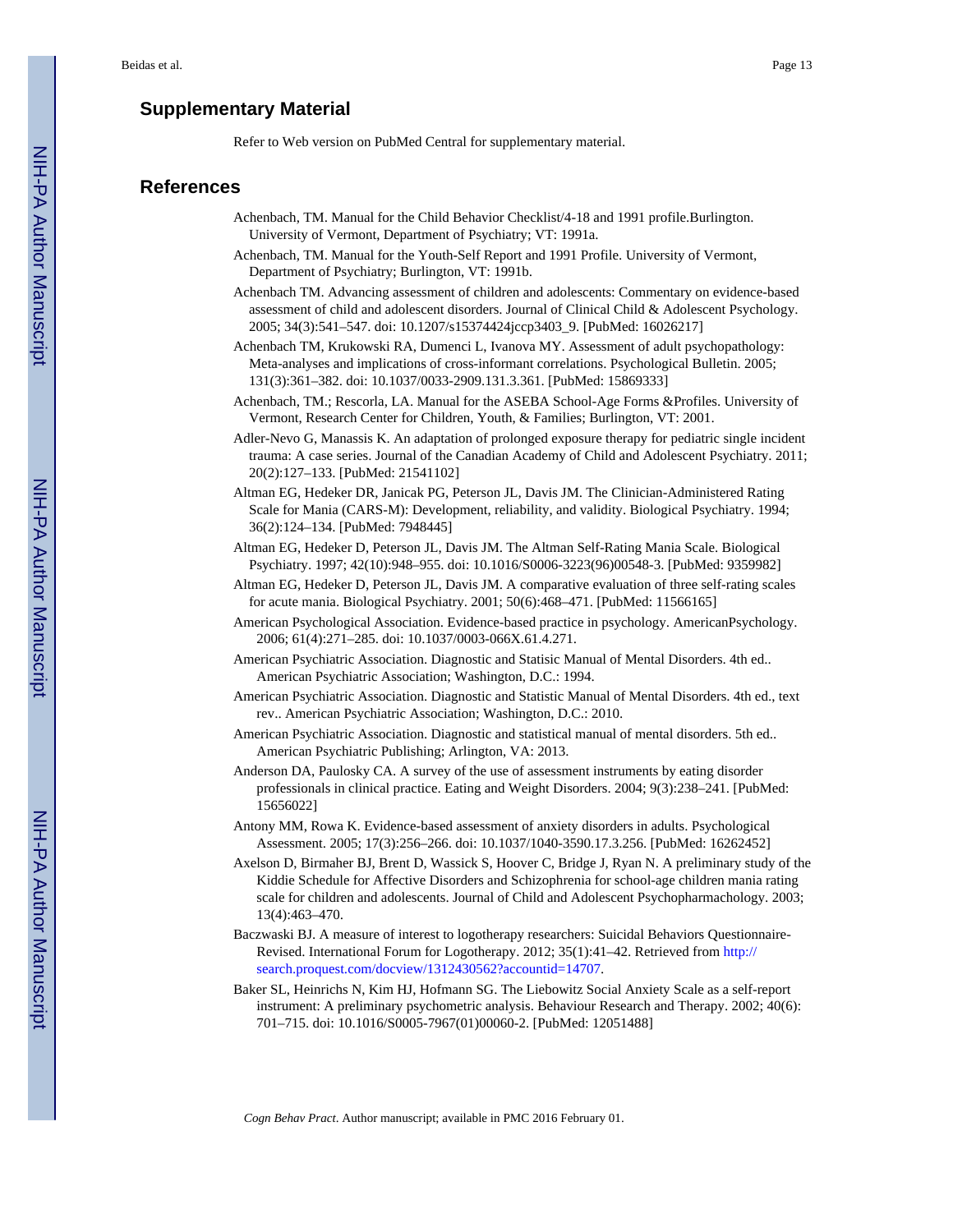- Bagby RM, Ryder AG, Schuller DR, Marshall MB. The Hamilton Depression Rating Scale: Has the gold standard become a lead weight? The American Journal of Psychiatry. 2004; 161(12):2163– 2177. doi: 10.1176/appi.ajp.161.12.2163. [PubMed: 15569884]
- Bech P. The Bech-Rafaelsen Mania Scale in clinical trials of therapies for bipolar disorder: A 20-year review of its use as an outcome measure. CNS Drugs. 2002; 16(1):47–63. doi: 10.2165/00023210-200216010-00004. [PubMed: 11772118]
- Bech P, Rafaelsen OJ, Kramp P, Bolwig TG. The Mania Rating Scale: Scale construction and interobserver agreement. Neuropharmacology. 1978; 17(6):430–431. [PubMed: 673161]
- Beck AT, Epstein N, Brown G, Steer RA. An inventory for measuring clinical anxiety: Psychometric properties. Journal of Consulting and Clinical Psychology. 1988; 56(6):893–897. doi: 10.1037/0022-006X.56.6.893. [PubMed: 3204199]
- Beck AT, Kovacs M, Weissman A. Assessment of suicidal intention: The Scale for Suicide Ideation. Journal of Consulting and Clinical Psychology. 1979; 47(2):343. [PubMed: 469082]
- Beck AT, Ward CH, Mendelson M, Mock J, Erbaugh J. An inventory for measuring depression. Archives of General Psychiatry. 1961; 4:561–571. [PubMed: 13688369]
- Beidas RS, Aarons G, Barg F, Evans A, Hadley T, Hoagwood K, Mandell DS. Policy to implementation: Evidence-based practice in community mental health--Study protocol. Implementation Science. 2013; 8:38. doi: 10.1186/1748-5908-8-38. [PubMed: 23522556]
- Beidas RS, Kendall PC. Training therapists in evidence-based practice: A critical review of studies from a systems-contextual perspective. Clinical Psychology: Science and Practice. 2010; 17(1):1– 30. doi: 10.1111/j.1468-2850.2009.01187.x. [PubMed: 20877441]
- Berkowitz S, Stover CS. Trauma History Questionnaire Parent and Child Version. Unpublished questionnaire. Yale Child Study Center Trauma Section. 2005
- Bickman L, Athay MM. Practical multi-informant measurement of youth mental health treatment progress [Special issue]. Administration and Policy in Mental Health and Mental Health Services Research. 2012; 39(1-2):1–145. [PubMed: 22407560]
- Bickman, L.; Athay, MM.; Riemer, M.; Lambert, EW.; Kelley, SD.; Breda, C.; Vides de Andrade, AR., editors. 2nd ed.. Vanderbilt University; Nashville, TN: 2010. Manual of the Peabody Treatment Progress Battery. Electronic versionRetrieved from: <http://peabody.vanderbilt.edu/ptpb\>
- Bickman L, Kelley SD, Breda C, Vides de Andrade AR, Riemer M. Effects of routine feedback to clinicians on mental health outcomes of youths: Results of a randomized trial. Psychiatric Services. 2011; 62(12):1423–1429. doi:10.1176/appi.ps.00205201. [PubMed: 22193788]
- Birleson P. The validity of depressive disorder in childhood and the development of a self-rating scale: A research report. Journal of Child Psychology and Psychiatry. 1981; 22:68–73.
- Birleson P, Hudson I, Buchanan DG, Wolff S. Clinical evaluation of a self-rating scale for depressive disorder in childhood. Journal of Child Psychology and Psychiatry. 1987; 28(1):43–60. [PubMed: 3558538]
- Birmaher B, Brent DA, Chiappetta L, Bridge J, Monga S, Baugher M. Psychometric properties of the Screen for Child Anxiety Related Emotional Disorders(SCARED): A replication study. Journal of the American Academy of Child & Adolescent Psychiatry. 1999; 38(10):1230–1236. doi: 10.1097/00004583-199910000-00011. [PubMed: 10517055]
- Birmaher B, Khetarpal S, Brent D, Cully M, Balach L, Kaufman J, Neer SM. The Screen for Child Anxiety Related Emotional Disorders (SCARED): Scale construction and psychometric characteristics. Journal of the American Academy of Child & Adolescent Psychiatry. 1997; 36(4): 545–553. [PubMed: 9100430]
- Blake DD, Weathers FW, Nagy LM, Kaloupek DG, Gusman FD, Charney DS, Keane TM. The development of a Clinician-Administered PTSD Scale. Journal of Traumatic Stress. 1995; 8(1): 75–90. [PubMed: 7712061]
- Blum N, Pfohl B, St. John D, Monahan P, Black DW. STEPPS: A cognitive-behavioral systems-based group treatment for outpatients with borderline personality disorder--A preliminary report. Comprehensive Psychiatry. 2002; 43(4):301–310. doi: 10.1053/comp.2002.33497. [PubMed: 12107867]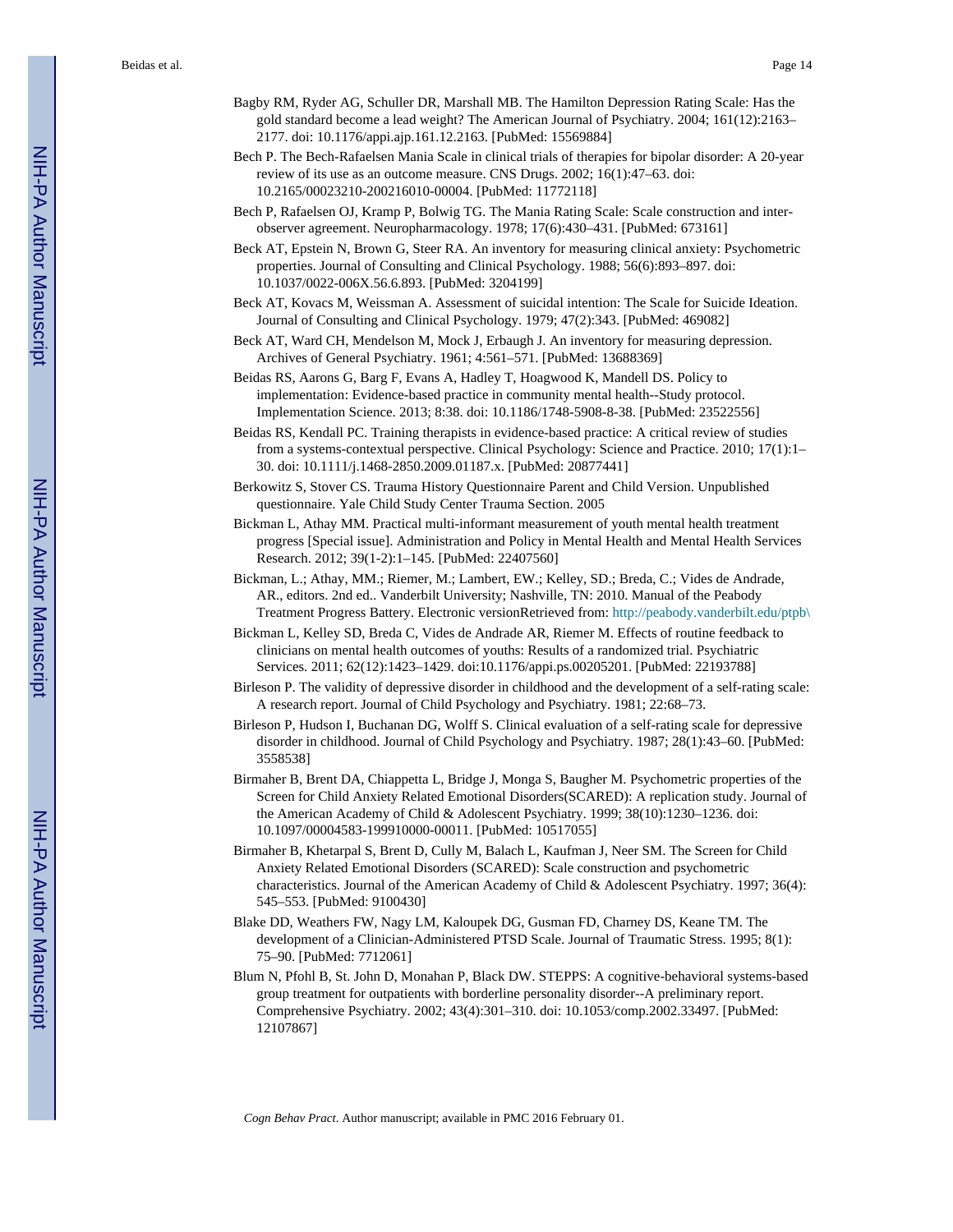- Bollinger AR, Cuevas CA, Vielhauer MJ, Morgan EE, Keane TM. The operating characteristics of the PTSD Checklist in detecting PTSD in HIV+ substance abusers. Journal of Psychological Trauma. 2008; 7(4):213–234. doi: 10.1080/19322880802384251.
- Boysan M, Keskin S, Besiroglu L. Assessment of hierarchical factor structure, reliability and validity of Penn State Worry Questionnaire Turkish version. Klinik Psikofarmakoloji Bulteni-Bulletin of Clinical Psychopharmacology. 2008; 18(3):174–182.
- Bright Futures: Tool for Professionals. Instructions for use. Center for EpidemiologicalStudies Depression Scale for Children (CES-DC); 2013. Retrieved from [http://www.brightfutures.org/](http://www.brightfutures.org/mentalhealth/pdf/professionals/bridges/ces_dc.pdf) [mentalhealth/pdf/professionals/bridges/ces\\_dc.pdf](http://www.brightfutures.org/mentalhealth/pdf/professionals/bridges/ces_dc.pdf)
- Broderick JE, DeWitt EM, Rothrock N, Crane PK, Forrest CB. Advances in patient reported outcomes: The NIH PROMIS measures. Generating Evidence & Methods to Improve Patient Outcomes. 2013; 1(1):12. doi: 10.13063/2327-9214.1015.
- Buhr K, Dugas MJ. The Intolerance of Uncertainty Scale: Psychometric properties of the English version. Behaviour Research and Therapy. 2002; 40(8):931–945. doi: 10.1016/ S0005-7967(01)00092-4. [PubMed: 12186356]
- Bumbarger BK, Campbell EM. A state agency-university partnership for translational research and the dissemination of evidence-based prevention and intervention. Administration and Policy in Mental Health and Mental Health Services Research. 2012; 39(4):268–277. doi: 10.1007/ s10488-011-0372-x. [PubMed: 21901440]
- Burns GL, Boe B, Walsh JA, Sommers-Flanagan R, Teegarden LA. A confimatory factor analysis on the DSM-IV ADHD and ODD symptoms: What is the best model for the organization of these symptoms? Journal of Abnormal Psychology. 2001; 29:339–349.
- Burns, GL.; Taylor, TK.; Rusby, JC. Child and Adolescent Disruptive Behavior Inventory 2.3: Parent version. Washington State University, Department of Psychology; Pullman: 2001a.
- Burns, GL.; Taylor, TK.; Rusby, JC. Child and Adolescent Disruptive Behavior Inventory 2.3: Teacher Version. Washington State University, Department of Psychology; Pullman: 2001b.
- Calderoni ME, Alderman EM, Silver EJ, Bauman LJ. The mental health impact of 9/11 on inner-city high school students 20 miles north of ground zero. Journal of Adolescent Health. 2006; 39(1):57– 65. doi: 10.1016/j.jadohealth.2005.08.012. [PubMed: 16781962]
- Campbell KA, Rohlman DS, Storzbach D, Binder LM, Anger WK, Kovera CA, Grossmann SJ. Testretest reliability of psychological and neurobehavioral tests self-administered by computer. Assessment. 1999; 6(1):21–32. [PubMed: 9971880]
- Carlier IV, Meuldijk D, Van Vliet IM, Van Fenema E, Van der Wee NJ, Zitman FG. Routine outcome monitoring and feedback on physical or mental health status: Evidence and theory. Journal of Evaluation in Clinical Practice. 2012; 18(1):104–110. doi: 10.1111/j.1365-2753.2010.01543.x. [PubMed: 20846319]
- Carlson EB, Smith SR, Palmieri PA, Dalenberg C, Ruzek JI, Kimerling R, Spain DA. Development and validation of a brief self-report measure of trauma exposure: The Trauma History Screen. Psychological Assessment. 2011; 23(2):463–477. doi: 10.1037/a0022294. [PubMed: 21517189]
- Center for School Mental Health. Summary of free assessment measures. 2012. Retrieved from [http://](http://csmh.umaryland.edu/Resources/ClinicianTools/Summmary%20of%20Free%20Assessment%20Measures%2012.12.12.pdf) [csmh.umaryland.edu/Resources/ClinicianTools/Summmary%20of%20Free%20Assessment](http://csmh.umaryland.edu/Resources/ClinicianTools/Summmary%20of%20Free%20Assessment%20Measures%2012.12.12.pdf) [%20Measures%2012.12.12.pdf](http://csmh.umaryland.edu/Resources/ClinicianTools/Summmary%20of%20Free%20Assessment%20Measures%2012.12.12.pdf)
- Center for Suicide Risk Assessment. About the C-SSRS: Clinical practice. 2013. Retrieved from [http://](http://www.cssrs.columbia.edu/clinical_practice.html) [www.cssrs.columbia.edu/clinical\\_practice.html](http://www.cssrs.columbia.edu/clinical_practice.html)
- Chambless DL, Hollon SD. Defining empirically supported therapies. Journal ofConsulting and Clinical Psychology. 1998; 66(1):7–18.
- Chorpita BF, Moffitt CE, Gray J. Psychometric properties of the Revised ChildAnxiety and Depression Scale in a clinical sample. Behaviour Research and Therapy. 2005; 43:309–322. doi: 10.1016/j.brat.2004.02.004. [PubMed: 15680928]
- Chorpita BF, Reise S, Weisz JR, Grubbs K, Becker KD, Krull JL, ResearchNetwork on Youth Mental Health. Evaluation of the Brief Problem Checklist:Child and caregiver interviews to measure clinical progress. Journal of Consulting and Clinical Psychology. 2010; 78(4):526–536. doi: 10.1037/a0019602. [PubMed: 20658809]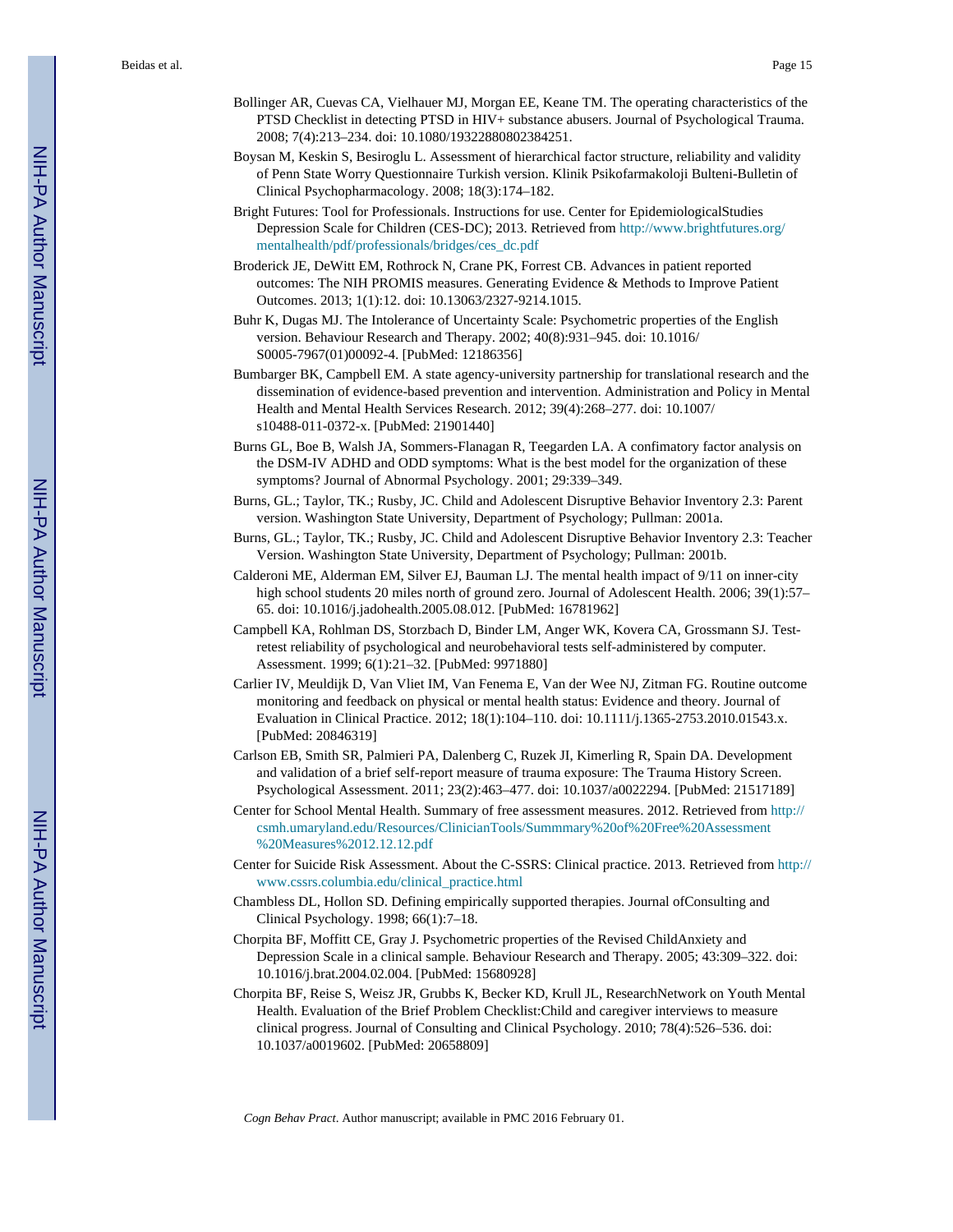- Chorpita BF, Tracey SA, Brown TA, Collica TJ, Barlow DH. Assessment of worry in children and adolescents: An adaptation of the Penn State Worry Questionnaire. Behaviour Research and Therapy. 1997; 35(6):569–581. doi: 10.1016/S0005-7967(96)00116-7. [PubMed: 9159982]
- Chorpita BF, Yim L, Moffitt C, Umemoto LA, Francis SE. Assessment of symptoms of DSM-IV anxiety and depression in children: A revised child anxiety and depression scale. Behaviour Research and Therapy. 2000; 38(8):835–855. doi: 10.1016/S0005-7967(99)00130-8. [PubMed: 10937431]
- Cole DA. Hopelessness, social desirability, depression, and parasuicide in two college student samples. Journal of Consulting and Clinical Psychology. 1988; 56(1):131–136. [PubMed: 3346438]
- Collaborative Research Team to Study Psychosocial Issues in Bipolar Disorder. Assessment and Rating Scales: Young Mania Rating Scale (YMRS). 2013. Retrieved from: [http://](http://www.crestbd.ca/wp-content/uploads/YMRS.pdf) [www.crestbd.ca/wp-content/uploads/YMRS.pdf](http://www.crestbd.ca/wp-content/uploads/YMRS.pdf)
- Comer JS, Kendall PC. A symptom-level examination of parent-child agreement in the diagnosis of anxious youths. Journal of the American Academy of Child & Adolescent Psychiatry. 2004; 43(7): 878–886. doi: 10.1097/01.chi.0000125092.35109.c5. [PubMed: 15213589]
- Connor KM, Davidson JRT, Churchill LE, Sherwood A, Foa E, Weisler RH. Psychometric properties of the Social Phobia Inventory (SPIN). New self-rating scale. The British Journal of Psychiatry. 2000; 176:379–386. doi: 10.1192/bjp.176.4.379. [PubMed: 10827888]
- Connor KM, Kobak KA, Churchill LE, Katzelnick D, Davidson JR. Mini-SPIN: A brief screening assessment for generalized social anxiety disorder. Depression and Anxiety. 2001; 14(2):137–140. doi: 10.1002/da.1055. [PubMed: 11668666]
- Cooper J. The Leyton obsessional inventory. Psychological Medicine. 1970; 1(1):48–64. [PubMed: 5526113]
- Corrigan PW, Giffort D, Rashid F, Leary M, Okeke I. Recovery as a psychological construct. Community Mental Health Journal. 1999; 35(3):231–239. doi: 10.1023/A:1018741302682. [PubMed: 10401893]
- Cotton CR, Peters DK, Range LM. Psychometric properties of the Suicidal Behaviors Questionnaire. Death Studies. 1995; 19(4):391–397. [PubMed: 10160549]
- Cox BJ, Ross L, Swinson RP, Direnfeld DM. A comparison of social phobia outcome measures in cognitive behavioral group therapy. Behavior Modification. 1998; 22:285–297. [PubMed: 9670801]
- Creamer M, Bell R, Failla S. Psychometric properties of the Impact of Event Scale Revised. Behaviour Research and Therapy. 2003; 41(12):1489–1496. doi: 10.1016/j.brat.2003.07.010. [PubMed: 14705607]
- Crittendon J, Hopko DR. Assessing worry in older and younger adults:Psychometric properties of an abbreviated Penn State Worry Questionnaire (PSWQ-A). Journal of Anxiety Disorders. 2006; 20(8):1036–1054. doi: 10.1016/j.janxdis.2005.11.006. [PubMed: 16387472]
- Cusin, C.; Yang, H.; Yeung, A.; Fava, M. Rating scales for depression.. In: Baer, L.; Blaid, MA., editors. Handbook of clinical rating scales and assessment in psychiatry and mental health. Humana Press; Totowa, NJ: 2010. p. 7-35.
- Daig I, Herschbach P, Lehmann A, Knoll N, Decker O. Gender and age differences in domain-specific life satisfaction and the impact of depressive and anxietysymptoms: A general population survey from Germany. Quality of Life Research. 2009; 18(6):669–678. doi[:http://dx.doi.org/10.1007/](http://dx.doi.org/10.1007/s11136-009-9481-3) [s11136-009-9481-3.](http://dx.doi.org/10.1007/s11136-009-9481-3) [PubMed: 19430928]
- Davidson JR, Potts NL, Richichi EA, Ford SM, Krishnan KR, Smith RD, Wilson W. The Brief Social Phobia Scale. The Journal of Clinical Psychiatry. 1991; 52(Suppl):48–51. [PubMed: 1757457]
- Dawes RM, Faust D, Meehl PE. Clinical versus actuarial judgment. Science. 1989; 243(4899):1668– 1674. [PubMed: 2648573]
- De Los Reyes A, Kazdin AE. Measuring informant discrepancies in clinical child research. Psychological Assessment. 2004; 16(3):330–334. doi: 10.1037/1040-3590.16.3.330. [PubMed: 15456389]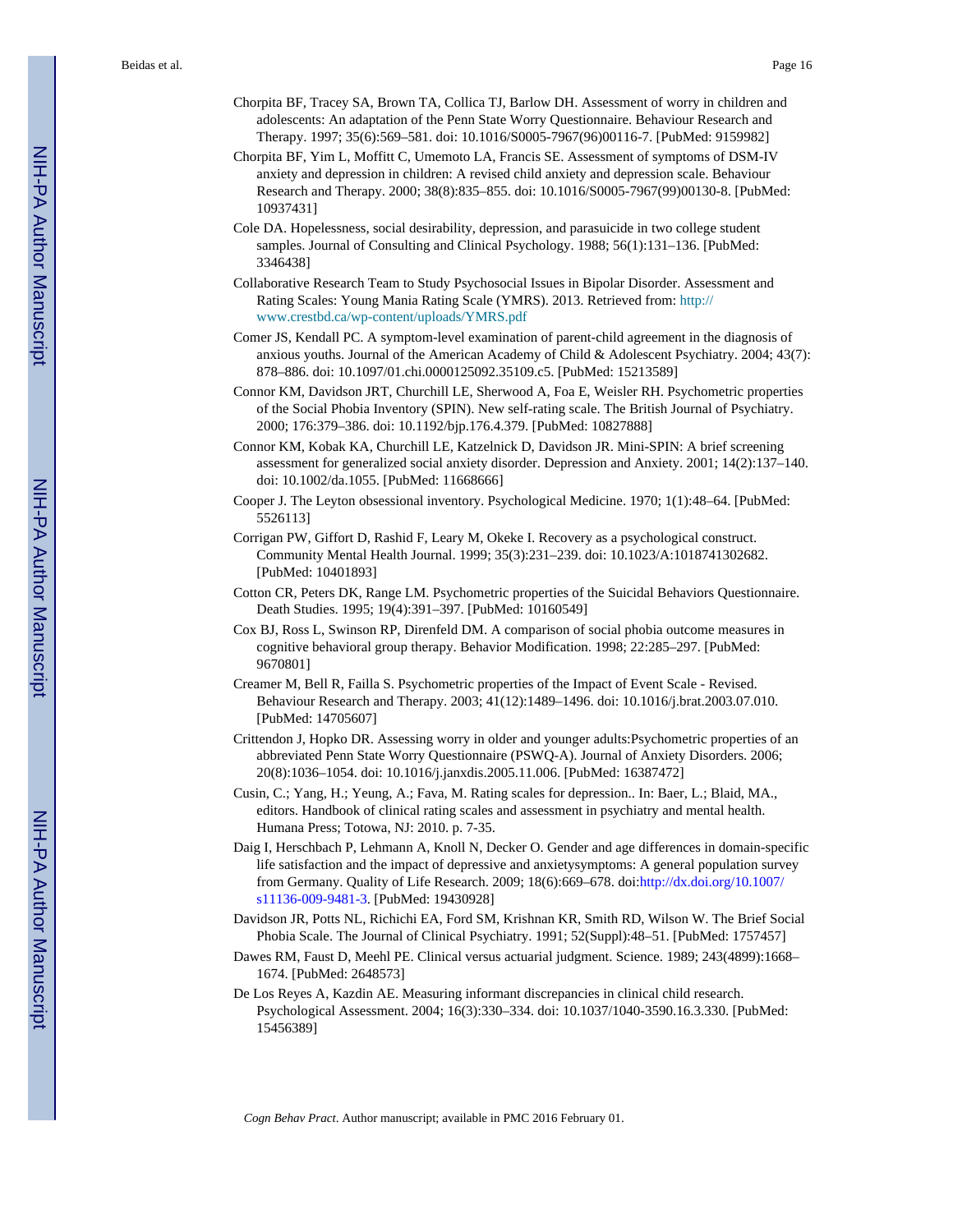- De Los Reyes A, Kazdin AE. Informant discrepancies in the assessment of childhood psychopathology: A critical review, theoretical framework, and recommendations for further study. Psychological Bulletin. 2005; 131(4):485–509. doi: 10.1037/0033-2909.131.4.483.
- DelBello MP, Chang K, Welge JA, Adler CM, Rana M, Howe M, Strakowski SM. A double-blind, placebo-controlled pilot study of quetiapine for depressed adolescents with bipolar disorder. Bipolar Disorders. 2009; 11(5):483–493. doi: 10.1111/j.1399-5618.2009.00728.x. [PubMed: 19624387]
- Derogatis LR, Lipman RS, Rickels K, Uhlenhuth EH, Covi L. The Hopkins Symptom Checklist (HSCL). A measure of primary symptom dimensions. Modern Problems of Pharmacopsychiatry. 1974; 7(0):79–110. [PubMed: 4607278]
- Di Nardo, PA.; Brown, TA.; Barlow, DH. Anxiety Disorders Interview Schedule for DSM-IV: Lifetime Version (ADIS-IV). Pyschological Corporation; San Antonio, TX: 1994.
- Dugas, MS.; Freeston, MH.; Lachance, S.; Provencher, M.; Ladouceur, R. Poster presned at the world congress of behavioral and cognitive therapies. Copenhagen, Denmark: 1995. Worry and Anxiety Questionnaire: Initial validation in non clinical and clinical samples..
- Dugas MJ, Freeston MH, Provencher MD, Lachance S, Ladouceur R, Gosselin P. Worry and Anxiety Questionnaire. Journal de Thérapie Comportementale et Cognitive. 2001; 11(1):31–36.
- Dugas MJ, Ladouceur R, Léger E, Freeston MH, Langolis F, Provencher MD, Boisvert JM. Group cognitive-behavioral therapy for generalized anxiety disorder: Treatment outcome and long-term follow-up. Journal of Consulting and Clinical Psychology. 2003; 71(4):821–825. doi: 10.1037/0022-006X.71.4.821. [PubMed: 12924687]
- Ebesutani C, Bernstein A, Nakamura BJ, Chorpita BF, Weisz JR. A psychometric analysis of the revised child anxiety and depression scale--Parent version in a clinical sample. Journal of Abnormal Child Psychology. 2010; 38(2):249–260. doi: 10.1007/s10802-009-9363-8. [PubMed: 19830545]
- Ebesutani C, Bernstein A, Chorpita BF, Weisz JR. A transportable assessment protocol for prescribing youth psychosocial treatments in real-world settings: Reducing assessment burden via self-report scales. Psychological Assessment. 2012; 24(1):141–155. doi: 10.1037/a0025176. [PubMed: 21859220]
- Elkins RM, Pincus DB, Comer JS. A psychometric evaluation of the Panic Disorder Severity Scale for Children and Adolescents. Psychological Assessment. Dec 2.2013 advance online publication. doi: 10.1037/a0035283.
- Eyberg SM, Ross AW. Assessment of child behavior problems: The validation of a new inventory. Journal of Clinical Child Psychology. 1978; 7(2):113–116.
- Fairbum, CG.; Cooper, Z. The Eating Disorder Examination.. In: Fairbum, CG., editor. Binge eating: Nature, assessment, and treatment. Guilford Press; New York: 1993. p. 317-360.
- Farrand P, Woodford J. Measurement of individualised quality of life amongst young people with indicated personality disorder during emerging adulthood using the SEIQoL-DW. Quality of Life Research. 2013; 22(4):829–838. doi: 10.1007/s11136-012-0210-y. [PubMed: 22661108]
- Fendrich M, Weissman MM, Warner V. Screening for depressive disorder in children and adolescents: Validating the Center for Epidemiologic Studies Depression Scale for Children. American Journal of Epidemiology. 1990; 131(3):538–551. [PubMed: 2301363]
- First, M.; Spitzer, R.; Gibbon, M.; Williams, J. Structured Clinical Interview for DSMIV Axis I Disorders, Clinician Version (SCID-CV). American Psychiatric Press, Inc.; Washington, D.C.: 1996.
- Foa EB, Johnson KM, Feeny NC, Treadwell KR. The Child PTSD Symptom Scale: A preliminary examination of its psychometric properties. Journal of Clinical Child & Adolescent Psychology. 2001; 30(3):376–384.
- Ford JD, Racusin R, Ellis CG, Daviss WB, Reiser J, Fleischer A, Thomas J. Child maltreatment, other trauma exposure and posttraumatic symptomatology among children with oppositional defiant and attention deficit hyperactivity disorders. Child Maltreatment. 2000; 5(3):205–217. Retrieved from <http://search.proquest.com/docview/619464325?accountid=14707>. [PubMed: 11232267]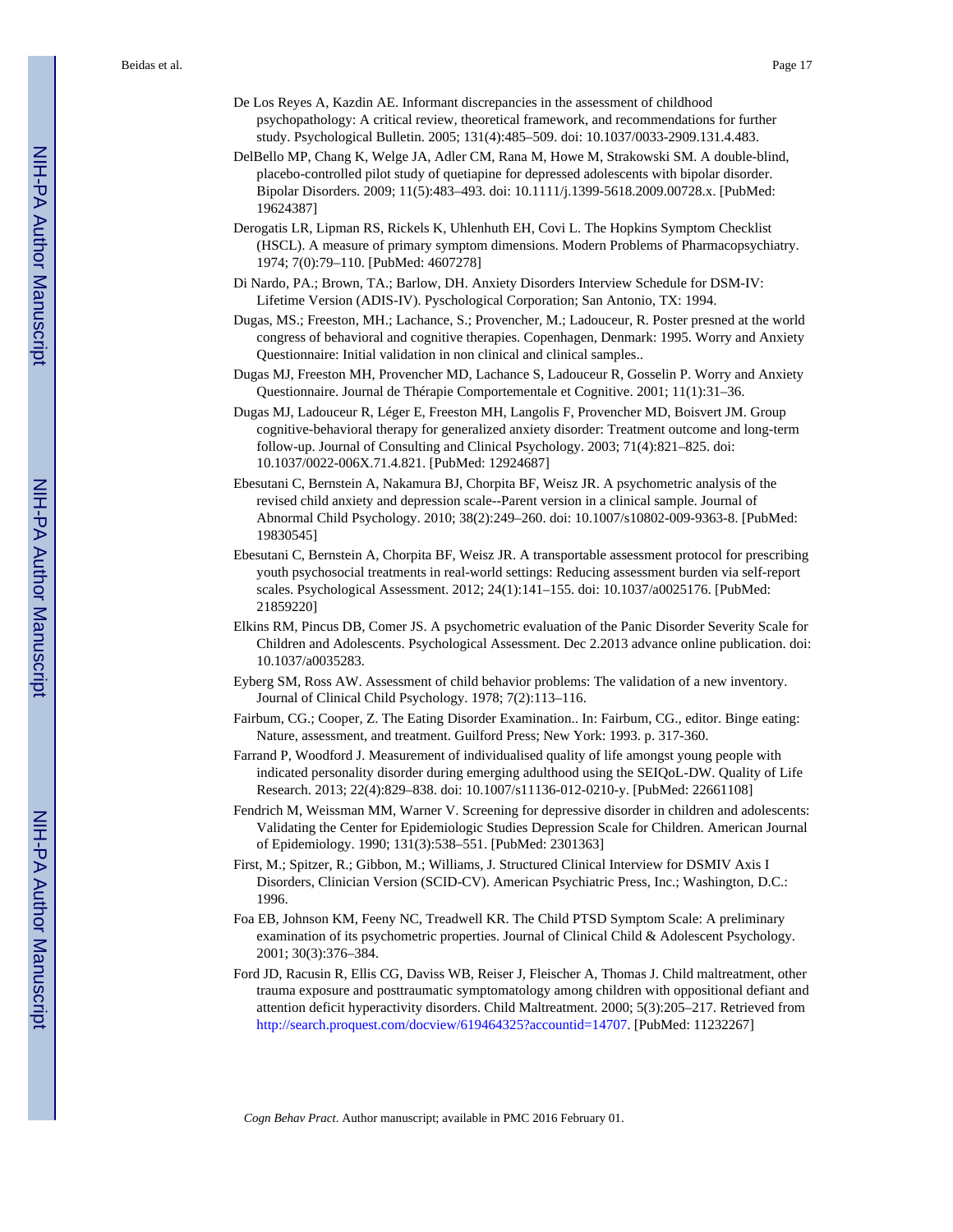- Foy DW, Wood JL, King DW, King LA, Resnick HS. Los AngelesSymptom Checklist: Psychometric evidence with an adolescent sample. Assessment. 1997; 4(4):377–384. doi: 10.1177/107319119700400408.
- Fredrick CJ, Pynoos RS, Nader K. Childhood Posttraumatic Stress ReactionIndex. Copyrighted Instrument. 1992
- Garb, HN. Studying the clincian: Judgement research and psychological assessment. American Psychological Association; Washington, DC: 1998.
- Garb HN. Clinical judgement and decision making. Annual Review of ClinicalPsychology. 2005; 1:67–89. doi: 10.1146/annurev.clinpsy.1.102803.143810.
- Garcia-Campayo J, Zamorano E, Ruiz MA, Pardo A, Perez-Paramo M, Lopez-Gomez V, Rejas J. Cultural adaptation into Spanish of the Generalized Anxiety Disorder-7 (GAD-7) scale as a screening tool. Health and Quality of Life Outcomes. 2010; 8:8. doi: 10.1186/1477-7525-8-8. [PubMed: 20089179]
- Garland AF, Kruse M, Aarons GA. Clinicians and outcome measurement:What's the use? Journal of Behavioral Health Services & Research. 2003; 30(4):393–405. [PubMed: 14593663]
- Garner, DM. Eating Attitudes Test (EAT-26): Scoring and interpretation. 2010. Retrieved from [http://](http://www.eat-26.com/Docs/EAT-26IntpretScoring-Test-3-20-10.pdf) [www.eat-26.com/Docs/EAT-26IntpretScoring-Test-3-20-10.pdf](http://www.eat-26.com/Docs/EAT-26IntpretScoring-Test-3-20-10.pdf)
- Garner DM, Olmsted MP, Bohr Y, Garfinkel PE. The Eating Attitudes Test:Psychometric features and clinical correlates. Psychological Medicine. 1982; 12(4):871–878. [PubMed: 6961471]
- George, D.; Mallery, P. SPSS for windows step by step: A simple guide and reference 12.0 update. 15th ed.. Pearson Education New Zealand; Auckland, New Zealand: 2005.
- Giffort, D.; Schmook, A.; Woody, C.; Vollendorf, C.; Gervain, M. RecoveryAssessment Scale. Illinois Department of Mental Health; Chicago, IL: 1995.
- Glasgow RE, Riley WT. Pragmatic measures: What they are and why we need them. American Journal of Preventative Medicine. 2013; 45(2):237–243. doi: 10.1016/j.amepre.2013.03.010.
- Goodman R. The Strengths and Difficulties Questionnaire: A research note. Journal of Child Psychology and Psychiatry. 1997; 38:581–586. [PubMed: 9255702]
- Goodman R. Psychometric properties of the Strengths and Difficulties Questionnaire. Journal of the American Academy of Child & Adolescent Psychiatry. 2001; 40(11):1337–1345. doi: 10.1097/00004583-200111000-00015. [PubMed: 11699809]
- Goodman, R. What is the SDQ?. 2012. Retrieved from <http://www.sdqinfo.org/a0.html>
- Goodman J, McKay J, DePhilippis D. Progress monitoring in mental health and addiction treatment: A means of improving care. Professional Psychology: Research and Practice. in press.
- Goodman WK, Price LH, Rasmussen SA, Mazure C, Fleischmann RL, Hill CL, Charney DS. The Yale-Brown Obsessive Compulsive Scale. I. Development, use, and reliability. Archives of General Psychiatry. 1989; 46(11):1006–1011. doi: 10.1001/archpsyc.1989.01810110048007. [PubMed: 2684084]
- Gosselin P, Dugas MJ, Ladouceur R, Freeston MH. Evaluation of worry: Validation of a French translation of the Penn State Worry Questionnaire. L'Encéphale. 2001; 27(5):475–484.
- Gracious, BL.; Holmes, WD.; Ruppar, N.; Burke, KC.; Hurt, J. Mania Rating Scale reliability in children and adolescents.. Presented at the First Annual International Conference on Bipolar Disorders; Pittsburgh. 1994.
- Gracious BL, Youngstrom EA, Findling RL, Calabrese JR. Discriminative validity of a parent version of the Young Mania Rating Scale. Journal of the American Academy of Child & Adolescent Psychiatry. 2002; 41(11):1350–1359. doi: 10.1097/00004583-200211000-00017. [PubMed: 12410078]
- Green, B. Trauma History Questionnaire.. In: Stamm, BH., editor. Measurement of stress, trauma, and adaptation. Sidran Press; Lutherville, MD: 1996. p. 366-369.
- Greenhill LL, Pine D, March J, Birmaher B, Riddle M. Assessment issues in treatment research of pediatric anxiety disorders: What is working, what is not working, what is missing, and what needs improvement. Psychopharmacology Bulletin. 1998; 34(2):155–164. [PubMed: 9640993]
- Hamilton M. The assessment of anxiety states by rating. British Journal of MedicalPsychology. 1959; 32(1):50–55. doi: 10.1111/j.2044-8341.1959.tb00467.x.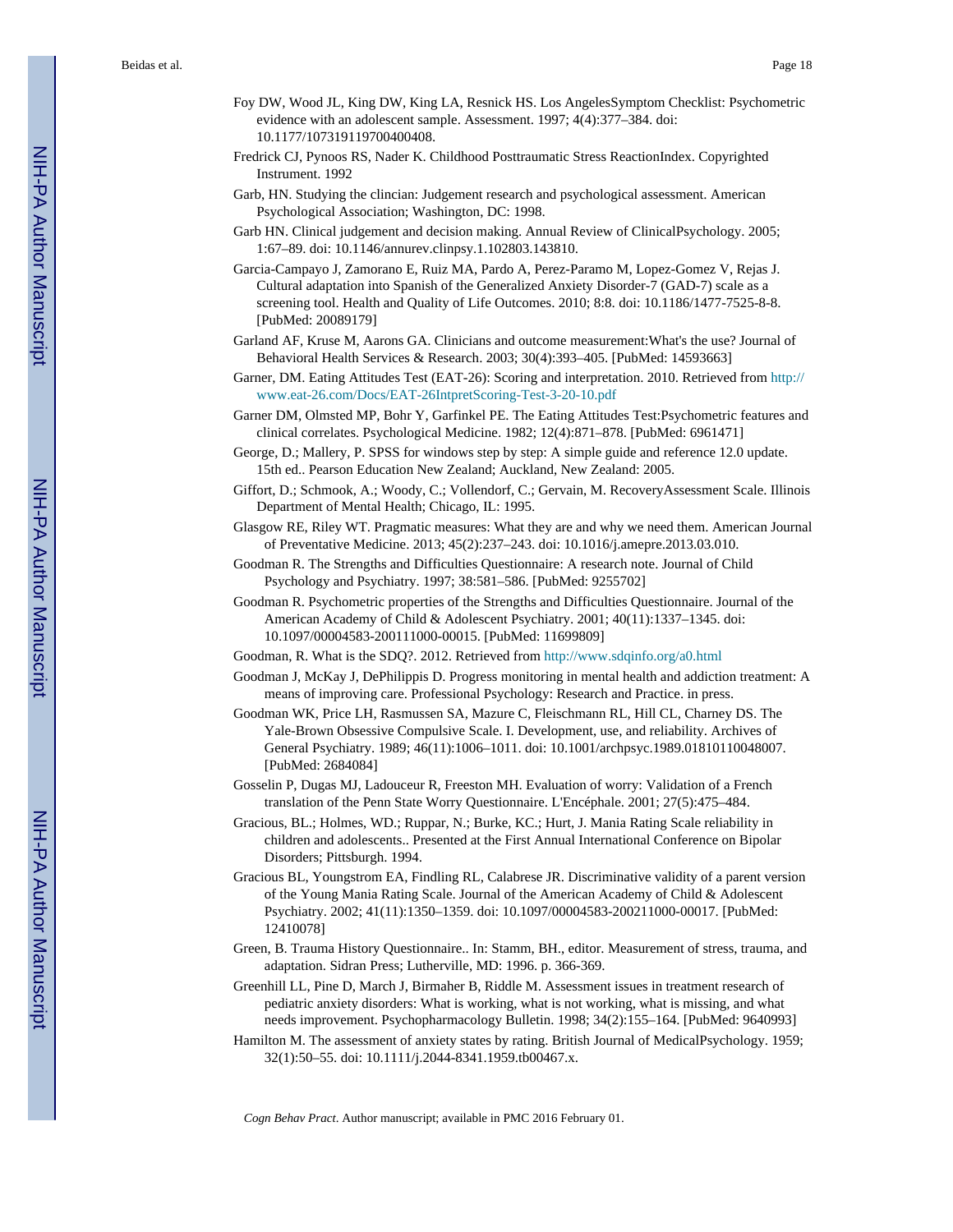- Hamilton M. A rating scale for depression. Journal of Neurology, Neurosurgery, andPsychiatry. 1960; 23:56–62. doi: 10.1136/jnnp.23.1.56.
- Hamilton, M. Hamilton rating scale for Depression (Ham-D).. In: American Psychiatric Association. Rush, AJ., editor. Handbook of psychiatric measures. American Psychogical Association; Washington, D.C.: 2000. p. 526-528.
- Hancock, N.; Bundy, A.; Honey, A.; Tamsett, S.; Helich, S. Sydney eScholarship Repository. University of Sydney; Sydney, Austrailia: 2013. Recovery Assessment Scale: Domains and stages (RAS-DS)..
- Hatfield DR, Ogles BM. Why some clinicians use outcome measures and others do not. Administration and Policy in Mental Health and Mental Health Services Research. 2007; 34(3): 283–291. doi: 10.1007/s10488-006-0110-y. [PubMed: 17211715]
- Hautala L, Junnila J, Helenius H, Väänänen A, Liuksila P, Räihä H, Saarijärvi S. Adolescents with fluctuating symptoms of eating disorders: A 1-year prospective study. Journal of Advanced Nursing. 2008; 62(6):674–680. doi: 10.1111/j.1365-2648.2008.04697.x. [PubMed: 18503651]
- Heimberg RG, Horber KJ, Juster HR, Safren SA, Brown EJ, Schneier FR, Liebowitz MR. Psychometric properties of the Liebowitz Social Anxiety Scale. Psychological Medicine. 1999; 29:199–212. [PubMed: 10077308]
- Helmreich I, Wagner S, Mergl R, Allgaier AK, Hautzinger M, Henkel V, Tadíc A. Sensitivity to changes during antidepressant treatment: A comparison of unidimensional subscales of the Inventory of Depressive Symptomatology (IDS-C) and the Hamilton Depression Rating Scale (HAMD) in patients with mild major, minor, or subsyndromal depresssion. European Archives of Psychiatry and Clinical Neuroscience. 2011; 262(4):291–304. doi: 10.1007/s00406-011-0263-x. [PubMed: 21959915]
- Hill LS, Reid F, Morgan JF, Lacey JH. SCOFF, the development of an eating disorder screening questionnaire. International Journal of Eating Disorders. 2010; 43(4):344–351. doi: 10.1002/eat. 20679. [PubMed: 19343793]
- Hofmann SG, Dibartolo PM. An instrument to assess self-statements during public speaking: Scale development and preliminary psychometric properties. Behavior Therapy. 2000; 31(3):499–515. [PubMed: 16763666]
- Hooper LM, Stockton P, Krupnick JL, Green BL. The development, use, and psychometric properties of the Trauma History Questionnaire. Journal of Loss and Trauma. 2011; 16(3):258–283. doi: 10.1080/15325024.2011.572035.
- Houck PR, Spiegel DA, Shear MK, Rucci P. Reliability of the self-report version of the panic disorder severity scale. Depression and Anxiety. 2002; 15(4):183–185. doi: 10.1002/da.10049. [PubMed: 12112724]
- Hudson JL, Rapee RM, Deveney C, Schniering CA, Lyneham HJ, Bovopoulos N. Cognitivebehavioral treatment versus an active control for children and adolescents with anxiety disorders: A randomized control trial. Journal of the American Academy of Child & Adolescent Psychiatry. 2009; 48(5):533–544. doi: 10.1097/CHI.0b013e31819c2401. [PubMed: 19318990]
- Hunsley J, Mash E. Introduction to the special section on developing guidelines for the evidence-based assessment of adult disorders [Special Issue]. Psychological Assessment. 2005; 17(3):251–255. doi:10.1037/1040-3590.17.3.251. [PubMed: 16262451]
- Hunsley J, Mash EJ. Evidence-based assessment. Annual Review of ClinicalPsychology. 2007; 3:29– 51. doi: 10.1146/annurev.clinpsy.3.022806.091419.
- Hunsley, J.; Mash, EJ. A guide to assessments that work. 1st ed.. Oxford University Press; New York: 2008.
- IDS-QUIDS.org.. Inventory of Depressive Symptomatology (IDS) & Quick Inventory ofDepressive Symptomatology (QIDS). 2013. Retrieved from<http://www.idsqids.org/index2.html#VALIDITY>
- International Society for Traumatic Stress Studies. Assessing trauma: Child PTSDSymptom Scale. 2013. Retrieved from<http://www.istss.org/ChildPTSDSymptomScale.htm>
- Ivanova MY, Achenbach TM, Rescorla LA, Dumenci L, Almqvist F, Bilenberg N, Verhulst FC. The generalizability of the Youth Self-Report syndrome structurein 23 societies. Journal of Consulting and Clinical Psychology. 2007; 75(5):729–738. doi: 10.1037/0022-006X.75.5.729. [PubMed: 17907855]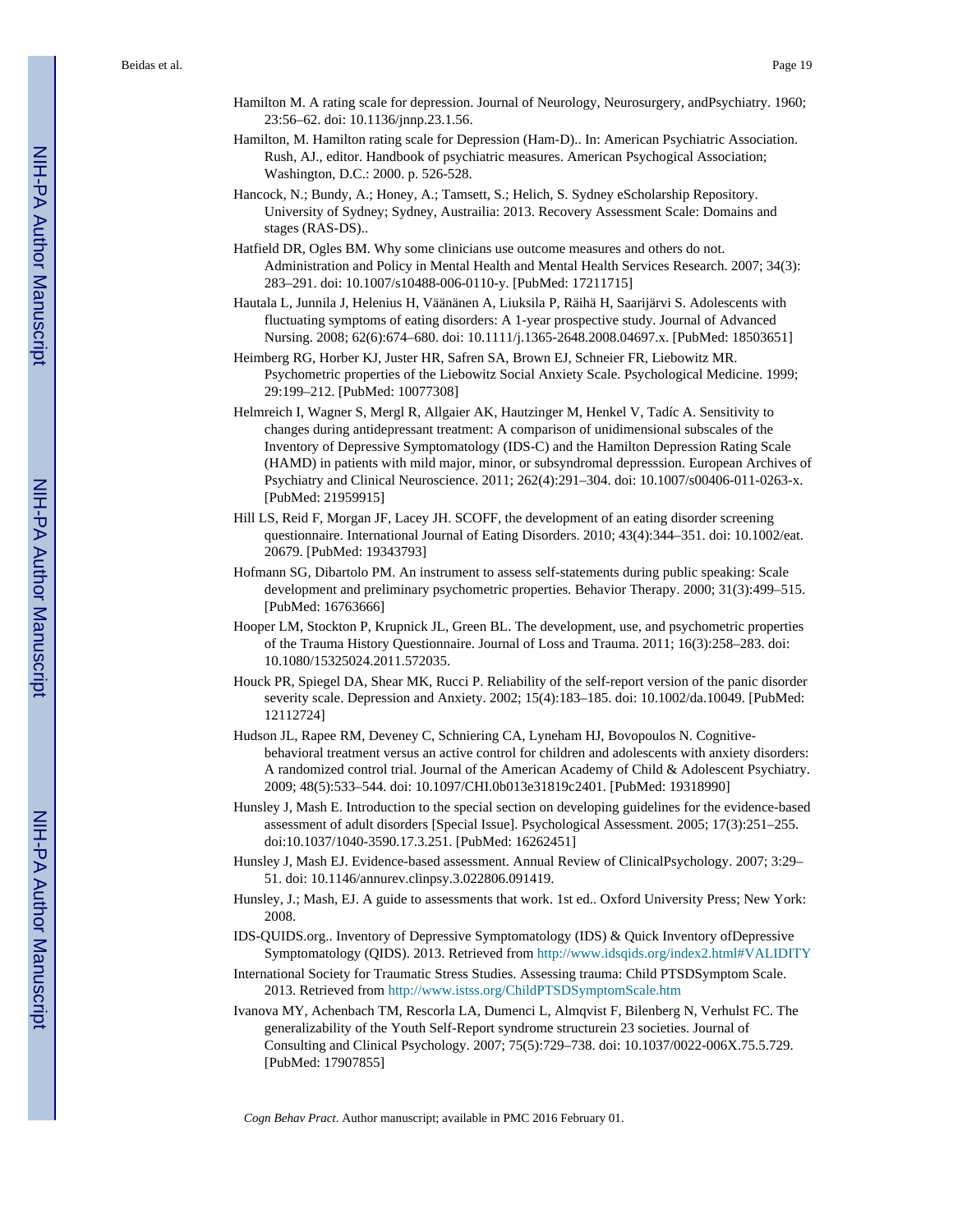- Ivanova MY, Achenbach TM, Rescorla LA, Harder VS, Ang RP, Bilenberg N, Verhulst FC. Syndromes of preschool psychopathology reported by parents in 23 societies. Journal of the American Academy of Child & Adolescent Psychiatry. 2010; 49(12):1215–1224. doi: 10.1016/ j.jaac.2010.08.019. [PubMed: 21093771]
- Ivarsson T, Lidberg A, Gillberg C. The Birleson Depression Self-Rating Scale(DSRS): Clinical evaluation in an adolescent inpatient population. Journal of Affective Disorders. 1994; 32(2): 115–125. [PubMed: 7829763]
- Jellinek MS, Murphy JM, Robinson J, Feins A, Lamb S, Fenton T. ThePediatric Symptom Checklist: Screening school-age children for psychological dysfunction. Journal of Pediatrics. 1988; 112(2): 201–209. doi: 10.1016/S0022-3476(88)80056-8. [PubMed: 3339501]
- Jensen-Doss A, Hawley KM. Understanding barriers to evidence-based assessment:Clinician attitudes toward standardized assessment tools. Journal of Clinical Child & Adolescent Psychology. 2010; 39(6):885–896. doi: 10.1080/15374416.2010.517169. [PubMed: 21058134]
- Jensen AL, Weisz JR. Assessing match and mismatch between practitioner-generated and standardized interview-generated diagnoses for clinic-referred children and adolescents. Journal of Consulting and Clinical Psychology. 2002; 70(1):158–168. doi: 10.1037//0022-006X.70.1.158. [PubMed: 11860042]
- Jensen-Doss A, Weisz JR. Diagnostic agreement predicts treatment process and outcomes in youth mental health clinics. Journal of Consulting and Clinical Psychology. 2008; 76(5):711–722. doi: 10.1037/0022-006X.76.5.711. [PubMed: 18837589]
- Johnson HS, Inderbitzen-Nolan HM, Anderson ER. The Social PhobiaInventory: Validity and reliability in an adolescent community sample. Psychological Assessment. 2006; 18:269–277. doi:101037/1040-3590183269. [PubMed: 16953730]
- Johnson JG, Harris ES, Spitzer RL, Williams JBW. The Patient HealthQuestionnaire for Adolescents: Validation of an instrument for the assessment of mental disorders among adolescent primary care patients. Journal of Adolescent Health. 2002; 30(3):196–204. doi[:http://dx.doi.org/10.1016/](http://dx.doi.org/10.1016/S1054-139X(01)00333-0) [S1054-139X\(01\)00333-0.](http://dx.doi.org/10.1016/S1054-139X(01)00333-0) [PubMed: 11869927]
- Joiner TE, Walker RL, Pettit JW, Perez M, Cukrowicz KC. Evidence-based assessment of depression in adults. Psychological Assessment. 2005; 17(3):267–277. doi: 10.1037/1040-3590.17.3.267. [PubMed: 16262453]
- Kazdin AE. Evidence-based assessment for children and adolescents: Issues in measurement development and clinical application. Journal of Clinical Child & Adolescent Psychology. 2005; 34(3):548–558. doi: 10.1207/s15374424jccp3403\_10. [PubMed: 16026218]
- Keane TM, Caddell JM, Taylor KL. Mississippi Scale for Combat-RelatedPosttraumatic Stress Disorder: Three studies in reliability and validity. Journal of Consulting and Clinical Psychology. 1988; 56(1):85–90. doi: 10.1037/0022-006X.56.1.85. [PubMed: 3346454]
- Keller MB, Ryan ND, Strober M, Klein RG, Kutcher SP, Birmaher B, McCafferty JP. Efficacy of paroxetine in the treatment of adolescent major depression: A randomized, controlled trial. Journal of the American Academy of Child & Adolescent Psychiatry. 2001; 40(7):762–772. doi: 10.1097/00004583-200107000-00010. [PubMed: 11437014]
- Kertz S, Bigda-Peyton J, Bjorgvinsson T. Validity of the Generalized AnxietyDisorder-7 Scale in an acute psychiatric sample. Clinical Psychology & Psychotherapy. 2013; 20(5):456–464. doi: 10.1002/cpp.1802. [PubMed: 22593009]
- Kessler RC, Chiu WT, Demler O, Merikangas KR, Walters EE. Prevalence, severity, and comorbidity of 12-month DSM-IV disorders in the National Comorbidity Survey Replication. Archives of General Psychiatry. 2005; 62(6):617–627. doi: 10.1001/archpsyc.62.6.617. [PubMed: 15939839]
- King LA, King DW, Leskin G, Foy DW. The Los Angeles SymptomChecklist: A self-report measure of posttraumatic stress disorder. Assessment. 1995; 2(1):1–17. doi: 10.1177/1073191195002001001.
- Kovacs M. The Children's Depression Inventory (CDI). PsychopharmacologicalBulletin. 1985; 21:995–998.
- Kroenke K S, Spitzer RL, Williams B. The PHQ-9: Validity of a brief depression severity measure. Journal of General Internal Medicine. 2001; 16:606–613. doi: 10.1046/j. 1525-1497.2001.016009606.x. [PubMed: 11556941]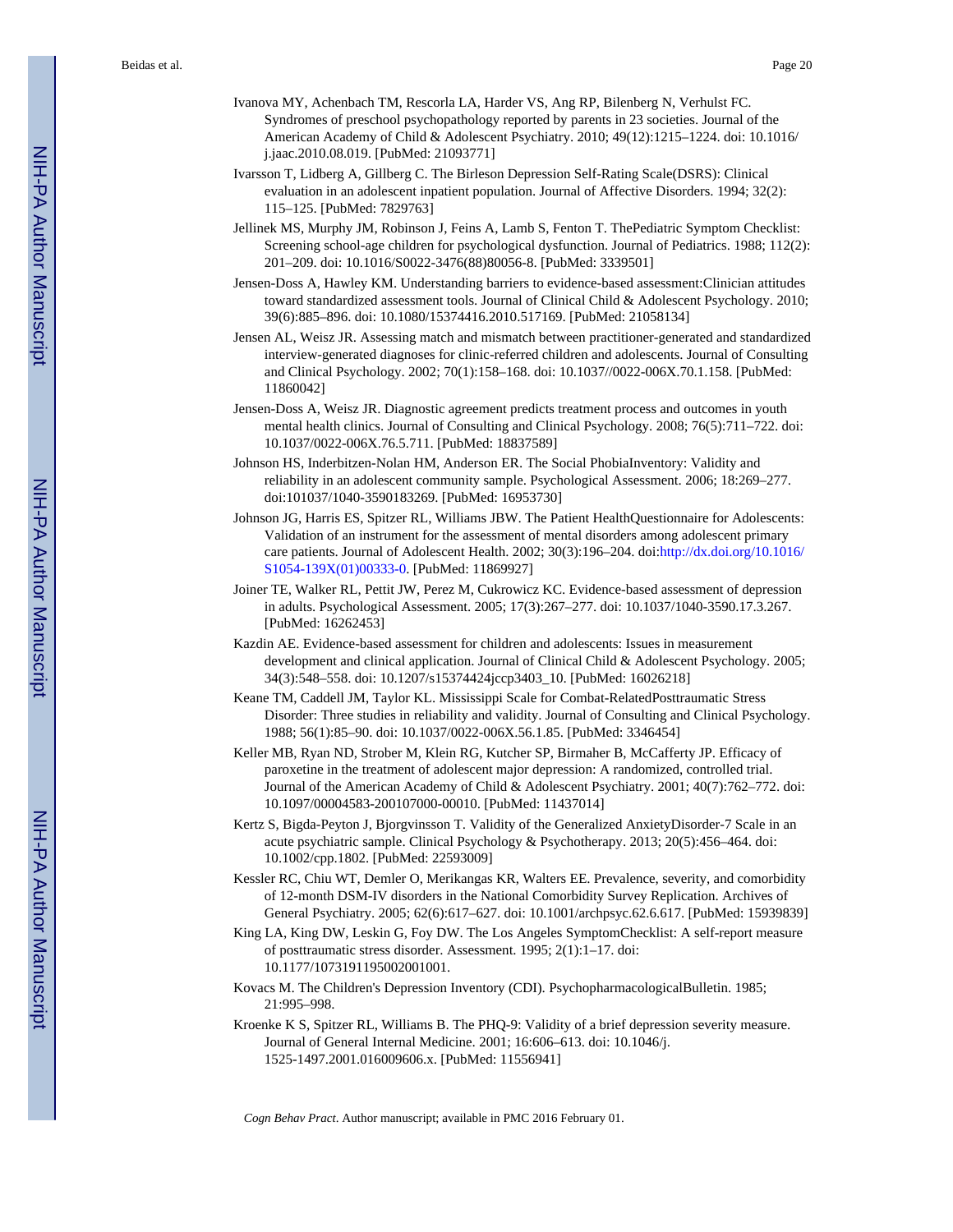- Kroenke K, Spitzer RL, Williams JB. The Patient Health Questionnaire-2: Validity of a two-item depression screener. Medical Care. 2003; 41(11):1284–1292. doi: 10.1097/01.MLR. 0000093487.78664.3C. [PubMed: 14583691]
- Kubany ES, Haynes SN, Leisen MB, Owens JA, Kaplan AS, Watson SB, Burns K. Development and preliminary validation of a brief broad-spectrum measure of trauma exposure: The Traumatic Life Events Questionnaire. Psychological Assessment. 2000; 12(2):210–224. doi: 10.1037/1040-3590.12.2.210. [PubMed: 10887767]
- Lambert MJ, Hansen N, Finch E. Patient-focused research: Using patient outcome data to enhance treatment effects. Journal of Consulting and Clinical Psychology. 2001; 69:159–172. [PubMed: 11393594]
- Liebowitz MR. Social phobia. Modern Problems of Pharmacopsychiatry. 1987; 22:141–173. [PubMed: 2885745]
- Lim YJ, Yu BH, Kim JH. Korean panic disorder severity scale: Construct validity by confirmatory factor analysis. Depression and Anxiety. 2007; 24(2):95–102. doi: 10.1002/da.20206. [PubMed: 16845647]
- Lomas J. Diffusion, dissemination, and implementation: Who should do what? Annals of the New York Academy of Sciences. 1993; 703:226–235. doi: 10.1111/j.1749-6632.1993.tb26351.x. [PubMed: 8192299]
- Los Angeles County Department of Mental Health. RCADS quick guide Child. 2011. Retrieved from <http://lausdsmh.net/wp-content/uploads/2012/03/RCADS-Child-Quick-Guide1.pdf>
- Löwe B, Unützer J, Callahan CM, Perkins AJ, Kroenke K. Monitoring depression treatment outcomes with the Patient Health Questionnaire-9. Medical Care. 2004; 42(12):1194–1201. [PubMed: 15550799]
- Luck AJ, Morgan JF, Reid F, O'Brien A, Brunton J, Price C, Lacy JH. The SCOFF questionnaire and clinical interview for eating disorders in general practice: Comparitive study. British Medical Journal. 2002; 325:755. doi: 10.1136/bmj.325.7367.755. [PubMed: 12364305]
- Maier W, Buller R, Philipp M, Heuser I. The Hamilton Anxiety Scale: Reliability, validity and sensitivity to change in anxiety and depressive disorders. Journal of Affective Disorders. 1988; 14(1):61–68. doi: 10.1016/0165-0327(88)90072-9. [PubMed: 2963053]
- Maloney MJ, McGuire JB, Daniels SR. Reliability testing of a children's version of the Eating Attitude Test. Journal of the American Academy of Child & Adolescent Psychiatry. 1988; 27(5):541–543. doi: 10.1097/00004583-198809000-00004. [PubMed: 3182615]
- March JS, Parker JD, Sullivan K, Stallings P, Conners CK. TheMultidimensional Anxiety Scale for Children (MASC): Factor structure, reliability, andvalidity. Journal of the American Academy of Child & Adolescent Psychiatry. 1997; 36(4):554–565. doi: 10.1097/00004583-199704000-00019. [PubMed: 9100431]
- Marks IM, Mathews AM. Brief standard self-rating for phobic patients. BehaviourResearch and Therapy. 1979; 17(3):263–267. doi: 0005-7967(79)90041-X.
- Mash E, Hunsley J. Evidence-based assessment of child and adolescent disorders: Issues and challenges [Special Issue]. Journal of Clinical Child & Adolescent Psychology. 2005; 34(3): 1537–4416.
- Masia-Warner C, Storch EA, Pincus DB, Klein RG, Heimberg RG, Liebowitz MR. The Liebowitz Social Anxiety Scale for Children and Adolescents: An initial psychometric investigation. Journal of the American Academy of Child & Adolescent Psychiatry. 2003; 42(9):1076–1084. [PubMed: 12960707]
- MassHealth. PSD-Pediatric Symptom Checklist, Y-PSC-Pediatric Symptom Checklist-Youth Report. 2013. Retrieved from [http://www.mass.gov/eohhs/gov/commissions-and-initiatives/cbhi/](http://www.mass.gov/eohhs/gov/commissions-and-initiatives/cbhi/screening-for-behavioral-health-conditions/the-masshealth-approved-screening-tools/y-psc.html) [screening-for-behavioral-health-conditions/the-masshealth-approved-screening-tools/y-psc.html](http://www.mass.gov/eohhs/gov/commissions-and-initiatives/cbhi/screening-for-behavioral-health-conditions/the-masshealth-approved-screening-tools/y-psc.html)
- Mathai J, Anderson P, Bourne A. Use of the Strengths and DifficultiesQuestionnaire as an outcome measure in a child and adolescent mental health service. Australasian Psychiatry. 2003; 11:334– 337.
- Mattick RP, Clarke JC. Development and validation of measures of social phobia scrutiny fear and social interaction anxiety. Behaviour Research and Therapy. 1998; 36(4):455–470. doi: S0005-7967(97)10031-6. [PubMed: 9670605]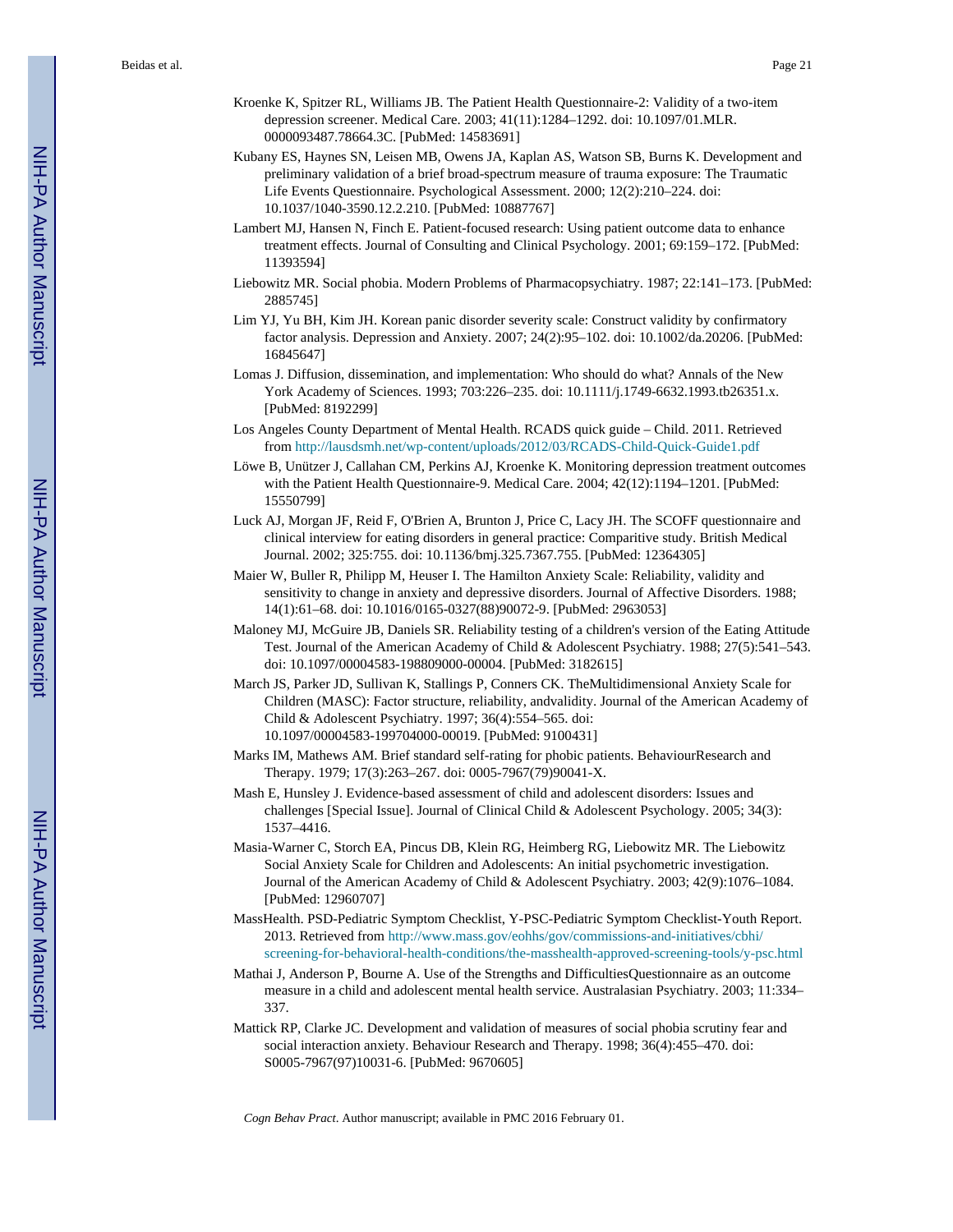- Mazure CM, Halmi KA, Sunday SR, Romano SJ, Einhorn AM. Yale-Brown-Cornell Eating Disorder Scale: Development, use, reliability, and validity. Journal of Psychiatric Research. 1994; 28(5): 425–445. doi: 10.1016/0022-3956(94)90002-7. [PubMed: 7897615]
- McHugh RK, Barlow DH. The dissemination and implementation of evidence-based psychological treatments. A review of current efforts. The American Psychologist. 2010; 65(2):73–84. doi: 10.1037/a0018121. [PubMed: 20141263]
- McIntyre RS, Mancini DA, Srinivasan J, McCann S, Konarski JZ, Kennedy SH. The antidepressant effects of risperidone and olanzapine in bipolar disorder. Canadian Journal of Clinical Pharmacology. 2004; 11:218–226.
- McMahon RJ, Frick PJ. Evidence-based assessment of conduct problems in children and adolescents. Journal of Clinical Child & Adolescent Psychology. 2005; 34(3):477–505. doi: 10.1207/ s15374424jccp3403\_6. [PubMed: 16026215]
- Merikangas KR, He JP, Brody D, Fisher PW, Bourdon K, Koretz DS. Prevalence and treatment of mental disorders among US children in the 2001-2004 NHANES. Pediatrics. 2010; 125(1):75– 81. doi: 10.1542/peds.2008-2598. [PubMed: 20008426]
- Meyer TJ, Miller ML, Metzger RL, Borkovec TD. Development and validation of the Penn State Worry Questionnaire. Behaviour Research and Therapy. 1990; 28(6):487–495. doi: 10.1016/0005-7967(90)90135-6. [PubMed: 2076086]
- Michelson L, Mavissakalian M. Temporal stability of self-report measures in agoraphobia research. Behaviour Research and Therapy. 1983; 21(6):695–698. doi: 10.1016/0005-7967(83)90089-X. [PubMed: 6661155]
- Miranda J, Chung JY, Green BL, Krupnick J, Siddique J, Revicki DA, Belin T. Treating depression in predominantly low-income young minority women: A randomized controlled trial. JAMA. 2003; 290(1):57–65. doi: 10.1001/jama.290.1.57 290/1/57. [PubMed: 12837712]
- Moberg PJ, Lazarus LW, Mesholam RI, Bilker W, Chuy IL, Neyman I, Markvart V. Comparison of the standard and structured interview guide for the Hamilton Depression Rating Scale in depressed geriatric inpatients. The American Journal of Geriatric Psychiatry. 2001; 9(1):35–40. [PubMed: 11156750]
- Monga S, Birmaher B, Chiappetta L, Brent D, Kaufman J, Bridge J, Cully M. Screen for Child Anxiety-Related Emotional Disorders (SCARED): Covergent and divergent validity. Depression and Anxiety. 2000; 12(2):85–91. [PubMed: 11091931]
- Monkul ES, Tural U, Onur E, Fidaner H, Alkin T, Shear MK. Panic DisorderSeverity Scale: Reliability and validity of the Turkish version. Depression and Anxiety. 2004; 20(1):8–16. doi: 10.1002/da.20011. [PubMed: 15368591]
- Monson CM, Gradus JL, Young-Xu Y, Schnurr PP, Price JL, Schumm JA. Change in posttraumatic stress disorder symptoms: Do clinicians and patients agree? Psychological Assessment. 2008; 20(2):131–138. doi: 10.1037/1040-3590.20.2.131 2008-06771-005. [PubMed: 18557690]
- Montgomery SA, Asberg M. A new depression scale designed to be sensitive to change. British Journal of Psychiatry. 1979; 134:382–389. [PubMed: 444788]
- Morgan JF, Reid F, Lacey JH. The SCOFF questionnaire: Assessment of a new screening tool for eating disorders. British Medical Journal. 1999; 319(7223):1467–1468. [PubMed: 10582927]
- Motooka H, Tanaka-Matsumi J, Hayashi K. The reliability and validity of a Japanese version of the Penn State Worry Questionnaire (PSWQ): A self-report inventory of "worry". Japanese Journal of Counseling Science. 2009; 42(3):247–255.
- Mueser KT, Rosenberg SD, Fox L, Salyers MP, Ford JD, Carty P. Psychometric evaluation of trauma and posttraumtic stress disorder assessments in persons with severe mental illness. Psychological Assessment. 2001; 13(1):110–117. doi: 10.1037/1040-3590.13.1.110. [PubMed: 11281032]
- Muris P, Mayer B, Bartelds E, Tierney S, Bogie N. The revised version of the Screen for Child Anxiety Related Emotional Disorders (SCARED-R): Treatment sensitivity in an early intervention trial for childhood anxiety disorders. British Journal of Clinical Psychology. 2001; 40(3):323–36. [PubMed: 11593959]
- Murphy JM, Jellinek MS. Screening for psychological dysfunction in economically disadvangted and minority group children: Further validation of the Pediatric Symptom Checklist. American Journal of Orthopsychiatry. 1988; 58(3):450–456. [PubMed: 3407735]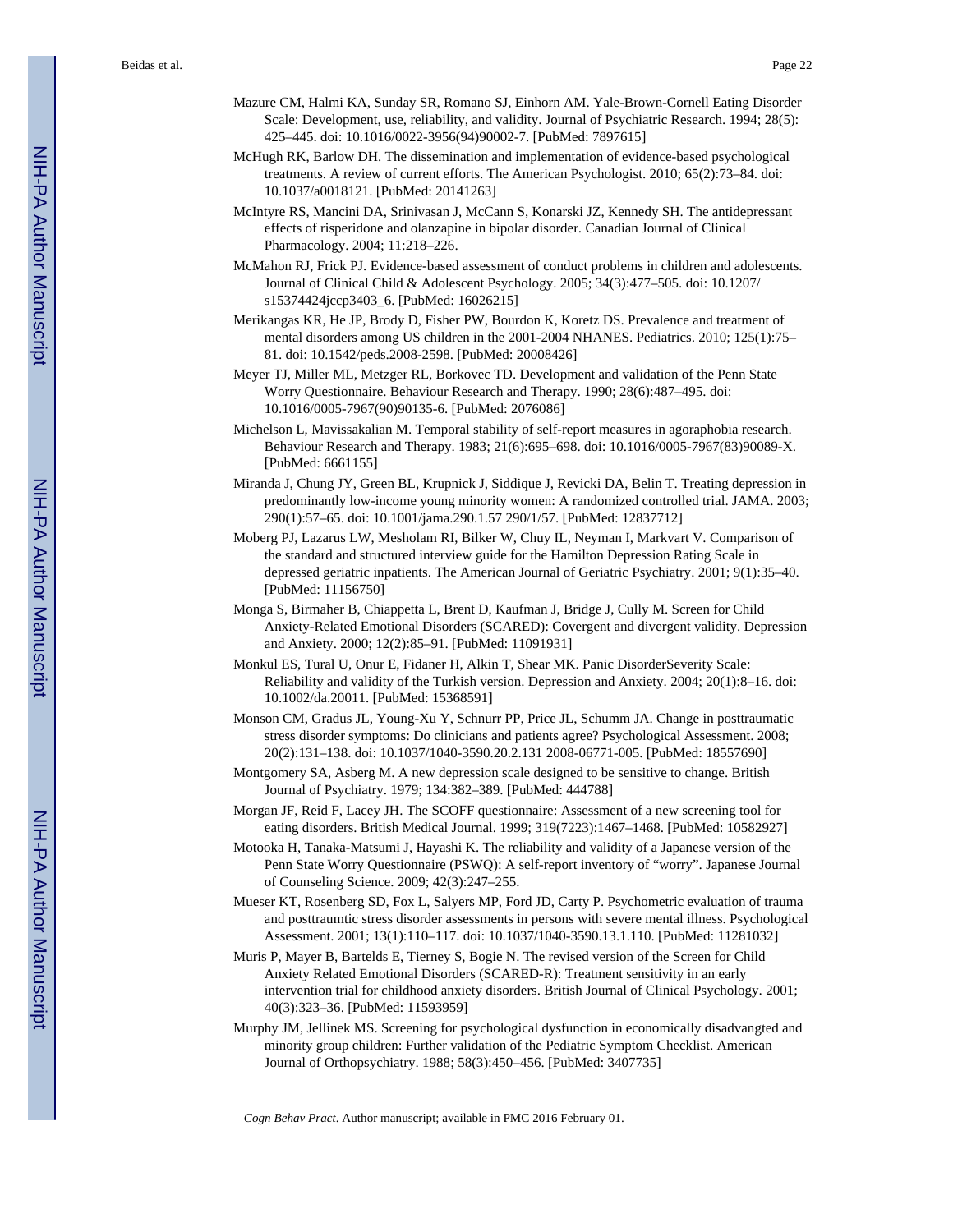- Murphy JM, Kamin H, Masek B, Vogeli C, Caggiano R, Sklar K, Jellinek MS. Using brief clinician and parent measures to track outcomes in outpatient child psychiatry: Longer term follow-up and comparative effectiveness. Child and Adolescent Mental Health. 2012; 17(4):222–230. doi: 10.1111/j.1475-3588.2011.00642.x.
- Nauta MH, Scholing A, Rapee RM, Abbott M, Spence SH, Waters A. A parent-report measure of children's anxiety: Psychometric properties and comparison with child-report in a clinic and normal sample. Behaviour Research and Therapy. 2004; 42(7):813–839. [PubMed: 15149901]
- NIH-PROMIS. PROMIS: Dynamic tools to measure health outcomes from the patient perspective. 2013. Retrieved from<http://nihpromis.org>
- Nunno M. The effects of the ARC organizational intervention on caseworker turnover, climate, and culture in children's services systems: Commentary. Child Abuse and Neglect. 2006; 30(8):849– 854.
- Oei TP, Moylan A, Evans L. Validity and clinical utility of the Fear Questionnaire for anxiety-disorder patients. Psychological Assessment. 1991; 3(3):391–397. doi: 10.1037/1040-3590.3.3.391.
- Ogles B, Melendez G, Davis DC, Lunnen KM. The Ohio Scales: Practical outcome assessment. Journal of Child and Family Studies. 2001; 10(2):199–212. doi:10.1023/A:1016651508801.
- Orsillo, SM. Measures for acute stress disorder and posttraumatic stress disorder.. In: Antony, MM.; Orsillo, SM.; Roemer, L., editors. Practitioner's guide to empirically based measures of anxiety. Springer; New York: 2001. p. 255-307.
- Osman A, Bagge CL, Guitierrez PM, Konick LC, Kooper BA, Barrios FX. The Suicidal Behaviors Questionnaire-Revised (SBQ-R): Validation with clinical and non clinical samples. Assessment. 2001; 8(4):443–454. [PubMed: 11785588]
- Osman A, Barrios FX, Osman JR, Markway K. Further psychometric evaluation of the Fear Questionnaire: Responses of college-students. Psychological Reports. 1993; 73(3 Pt. 2):1259– 1266. [PubMed: 8115580]
- Pavot W, Diener E. Review of the Satisfaction with Life Scale. Psychological Assessment. 1993; 5(2): 164–172.
- Pavuluri MN, Henry DB, Devineni B, Carbray JA, Birmaher B. Child Mania Rating Scale: Development, reliability, and validity. Journal of the American Academy of Child and Adolescent Psychiatry. 2006; 45(5):550–560. doi: 10.1097/01.chi.0000205700.40700.50. [PubMed: 16601399]
- Perry L, Morgan J, Reid F, Brunton J, O'Brien A, Luck A, Lacey H. Screening for symptoms of eating disorders: Reliability of the SCOFF screening tool with written compared to oral delivery. International Journal of Eating Disorders. 2002; 32(4):466–472. doi: 10.1002/eat.10093. [PubMed: 12386911]
- Pestle SL, Chorpita BF, Schiffman J. Psychometric properties of the Penn StateWorry Questionnaire for Children in a large clinical sample. Journal of Clinical Child and Adolescent Psychology. 2008; 37(2):465–471. doi: 10.1080/15374410801955896. [PubMed: 18470782]
- Pfohl B, Blum N, St John D, McCormick B, Allen J, Black DW. Reliability and validity of the Borderline Evaluation of Severity over Time (BEST): A self-rated scale to measure severity and change in persons with borderline personality disorder. Journal of Personality Disorders. 2009; 23(3):281–293. doi: 10.1521/pedi.2009.23.3.281 10.1521/pedi.2009.23.3.281. [PubMed: 19538082]
- PHQ Screeners. PHQ-9 and GAD-7 Instruction Manual. 2010. Retrieved from: [http://](http://www.phqscreeners.com/instructions/instructions.pdf) [www.phqscreeners.com/instructions/instructions.pdf](http://www.phqscreeners.com/instructions/instructions.pdf)
- Pogge DL, Wayland-Smith D, Zaccario M, Borgaro S, Stokes J, Harvey PD. Diagnosis of manic episodes in adolescent inpatients: Structured diagnostic procedures compared to clinical chart diagnoses. Psychiatry Research. 2001; 101(1):47–54. doi: 10.1016/S0165-1781(00)00248-1. [PubMed: 11223119]
- Posner K, Brown GK, Stanley B, Brent DA, Yershova KV, Oquendo MA, Mann JJ. The Columbia-Suicide Severity Rating Scale (C-SSRS): Initial validity and internal consistency findings from three multi-site studies with adolescents and adults. American Journal of Psychiatry. 2011; 168(12):1266–1277. doi: 10.1176/appi.ajp.2011.10111704. [PubMed: 22193671]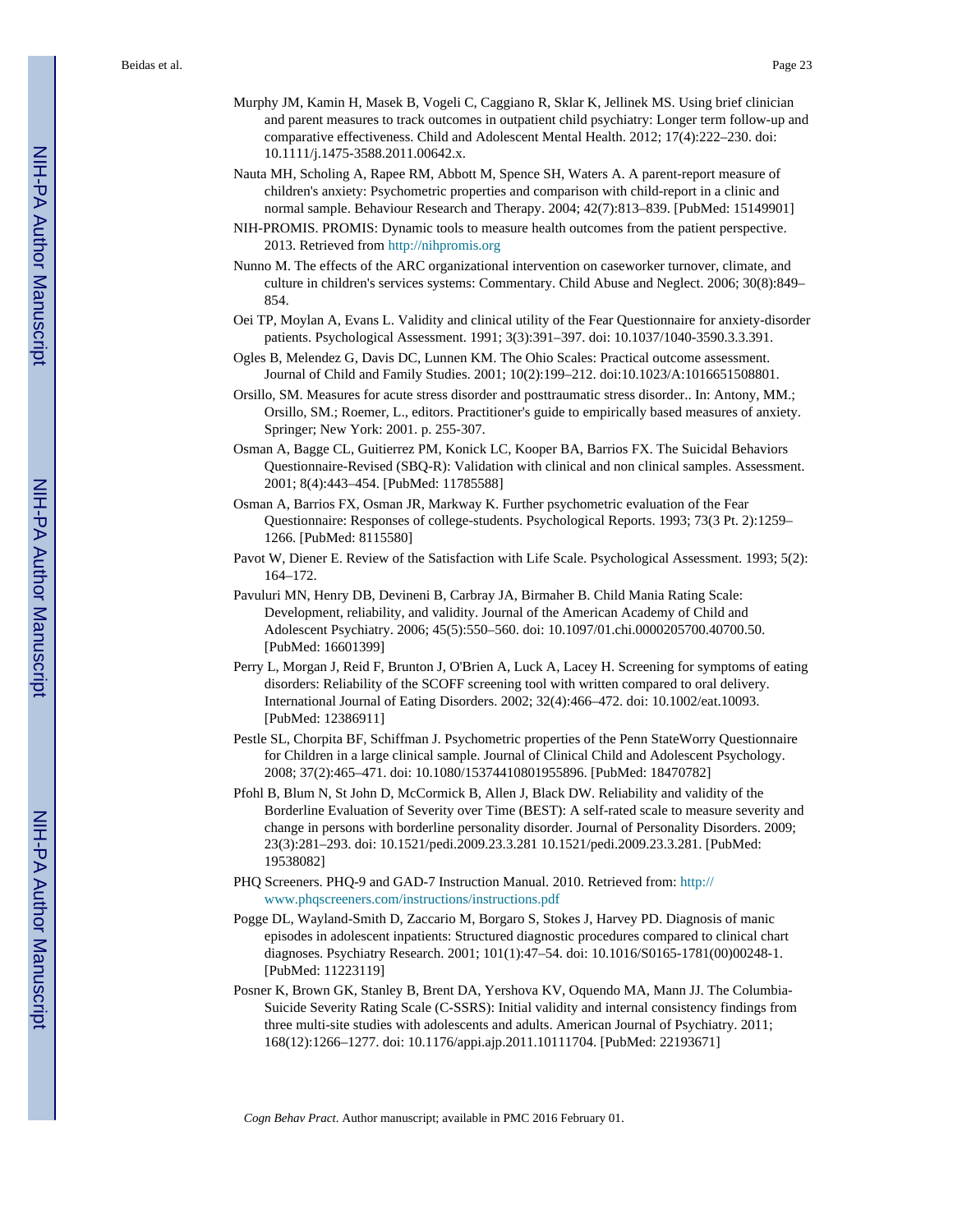Powell BJ, McMillen JC, Proctor EK, Carpenter CR, Griffey RT, Bunger AC, York JL. A compilation of strategies for implementing clinical innovations in health and mental health. Medical Care Research and Review. 2012; 69(2):123–157. doi:

10.1177/10775587114306901077558711430690. [PubMed: 22203646]

- President's New Freedom Commission on Mental Health. Report of the President's NewFreedom Commission on Mental Health. Washington, DC.: 2003.
- Psych Congress Network. Hamilton Depression Rating Scale (HAM-D). 2013. Retrieved from: [http://](http://www.psychcongress.com/saundras-corner/scales-screeners/depression/hamilton-depression-rating-scale-ham-d) [www.psychcongress.com/saundras-corner/scales-screeners/depression/hamilton-depression](http://www.psychcongress.com/saundras-corner/scales-screeners/depression/hamilton-depression-rating-scale-ham-d)[rating-scale-ham-d](http://www.psychcongress.com/saundras-corner/scales-screeners/depression/hamilton-depression-rating-scale-ham-d)
- Radloff LS. The CES-D scale: A self-report depression scale for research in the general population. Applied Psychological Measurement. 1977; 1(3):385–401.
- Radloff LS. The use of the Center for Epidemiologic Studies Depression Scale in adolescents and young adults. Journal of Youth and Adolescence. 1991; 20(2):149–166. [PubMed: 24265004]
- Ranta K, Kaltiala-Heino R, Rantanen P, Marttunen M. The Mini-Social PhobiaInventory: Psychometric properties in an adolescent general population sample. Comprehensive Psychiatry. 2012; 53(5):630–637. doi: 10.1016/j.comppsych.2011.07.007. [PubMed: 21944882]
- Reynolds CR, Richmond BO. What I think and feel: A revised measure of children's manifest anxiety. Journal of Abnormal Child Psychology. 1978; 6(2):271–280. [PubMed: 670592]
- Riemer M, Athay MM, Bickman L, Breda C, Kelley SD, Vides de Andrade AR. The Peabody Treatment Progress Battery: History and methods for developing a comprehensive measurement battery for youth mental health. Administration and Policy in Mental Health and Mental Health Services Research. 2012; 39(1-2):3–12. doi: 10.1007/s10488-012-0404-1. [PubMed: 22421933]
- Riemer M, Kearns MA. Description and psychometric evaluation of the Youth Counseling Impact Scale. Psychological Assessment. 2010; 22(2):259–268. doi: 10.1037/a0018507. [PubMed: 20528053]
- Rush AJ, Giles DE, Schlesser MA, Fulton CL, Weissenburger J, Burns C. The Inventory for Depressive Symptomatology (IDS): Preliminary findings. Psychiatry Research. 1986; 18(1):65– 87. [PubMed: 3737788]
- Rush AJ, Gullion CM, Basco MR, Jarrett RB, Trivedi MH. The Inventory of Depressive Symptomatology (IDS): Psychometric properties. Psychological Medicine. 1996; 26(3):477–486. [PubMed: 8733206]
- Rush AJ, Trivedi M, Carmody TJ, Biggs MM, Shores-Wilson K, Ibrahim H, Crismon ML. One-year clinical outcomes of depressed public sector outpatients: A benchmark for subsequent studies. Biological Psychiatry. 2004; 56(1):46–53. doi: 10.1016/j.biopsych. 2004.04.005S0006322304004779. [PubMed: 15219472]
- Rush AJ, Trivedi MH, Ibrahim HM, Carmody TJ, Arnow B, Klein DN, Keller MB. The 16-Item Quick Inventory of Depressive Symptomatology (QIDS), Clinician rating (QIDS-C), and Self-Report (QIDS-SR): A psychometric evaluation in patients with chronic major depression. Biological Psychiatry. 2003; 54(5):573–583. doi: 10.1016/S0006-3223(02)01866-8. [PubMed: 12946886]
- Stable Resource Toolkit, SAMHSA. The Patient Health Questionnaire (PHQ-9)-Overview. 1999. Retrieved from: [http://www.cqaimh.org/pdf/tool\\_phq9.pdf](http://www.cqaimh.org/pdf/tool_phq9.pdf)
- Saylor CF, Swenson CC, Reynolds SS, Taylor M. The Pediatric EmotionalDistress Scale: A brief screening measure for young children exposed to traumatic events. Journal of Clinical Child Psychology. 1999; 28(1):70–81. [PubMed: 10070608]
- Scahill L, Riddle MA, McSwiggin-Hardin M, Ort SI, King RA, Goodman WK, Leckman JF. Children's Yale-Brown Obsessive Compulsive Scale: Reliability and validity. Journal of the American Academy of Child & Adolescent Psychiatry. 1997; 36(6):844–852. [http://dx.doi.org/](http://dx.doi.org/10.1097/00004583-199706000-00023) [10.1097/00004583-199706000-00023.](http://dx.doi.org/10.1097/00004583-199706000-00023) [PubMed: 9183141]
- Seligson JE, Huebner ES, Valois RF. Preliminary validation of the BriefMultidimensional Students' Life Satisfaction Scale (BMSLSS). Social Indicators Research. 2003; 61(2):121–145.
- Shachar I, Aderka IM, Gilboa-Schechtman E. The factor structure of theLiebowitz Social Anxiety Scale for children and adolescents: Development of a brief version. Child Psychiatry and Human Development. 2013 doi: 10.1007/s10578-013-0398-2.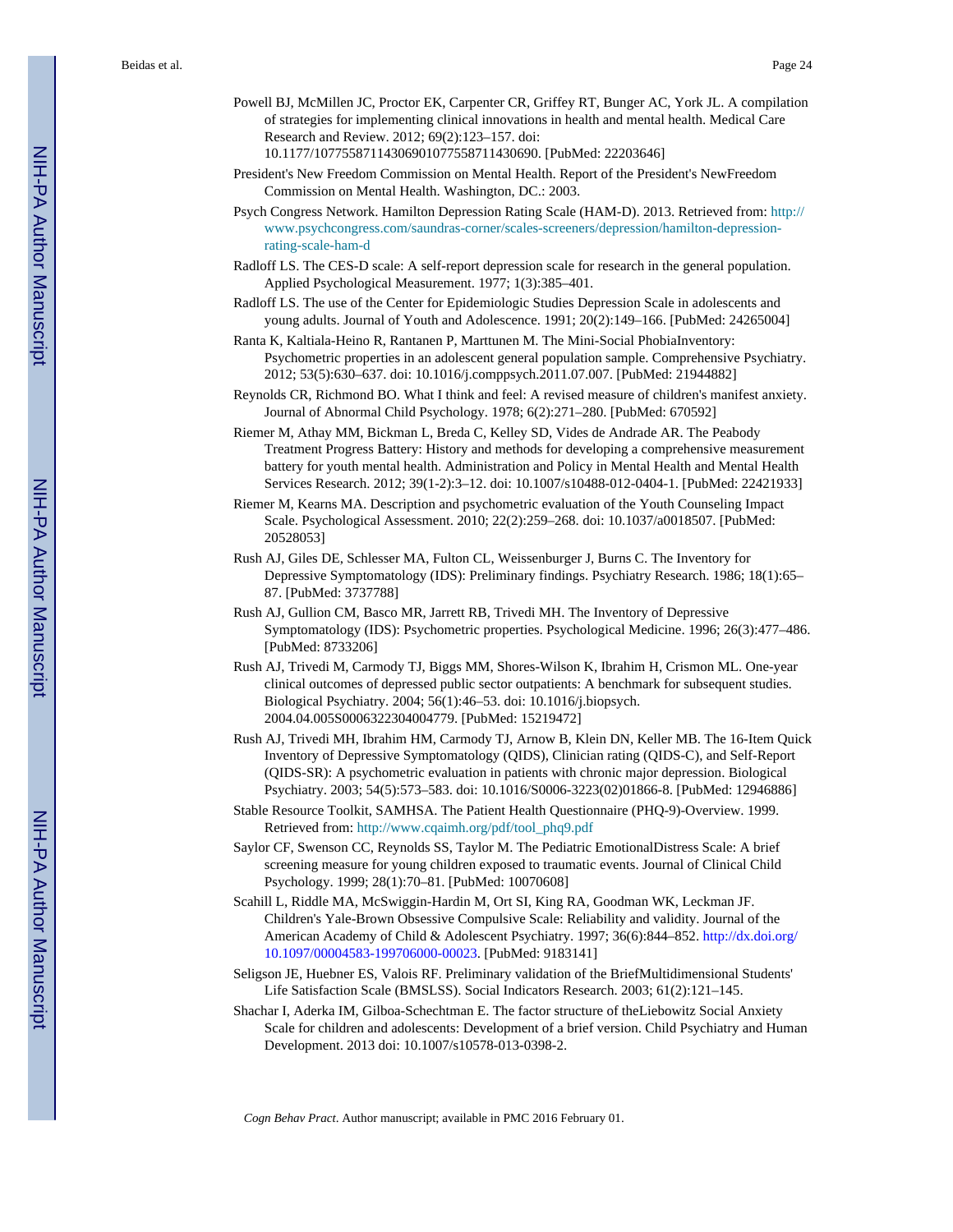- Sharp LK, Lipsky MS. Screening for depression across the lifespan: A review of measures for use in primary care settings. American Family Physician. 2002; 66(6):1001–1008. [PubMed: 12358212]
- Shear MK, Brown TA, Barlow DH, Money R, Sholomskas DE, Woods SW, Papp LA. Multicenter collaborative Panic Disorder Severity Scale. The American Journal of Psychiatry. 1997; 154(11): 1571–1575. [PubMed: 9356566]
- Shear MK, Rucci P, Williams J, Frank E, Grochocinski V, Vander Bilt J, Wang T. Reliability and validity of the Panic Disorder Severity Scale: Replication andextenstion. Journal of Psychiatric Research. 2001; 35(5):293–296. doi: 10.1016/S0022-3956(01)00028-0. [PubMed: 11591432]
- Silverman, WK.; Albano, AM. The Anxiety Disorders Interview Schedule for Children for DSM-IV: Child and Parent Version. Psychological Corporation; San Antonio, TX: 1996.
- Silverman WK, Ollendick TH. Evidence-based assessment of anxiety and its disorders in children and adolescents. Journal of Clinical Child & Adolescent Psychology. 2005; 34(3):380–411. doi: 10.1207/s15374424jccp3403\_2. [PubMed: 16026211]
- Smith P, Perrin S, Dyregrov A, Yule W. Principal components analysis of theImpact of Event Scale with children in war. Personality and Individual Differences. 2003; 34:315–322. doi:10.1016/ S0191-8869(02)00047-8.
- Smolak L, Levine MP. Psychometric properties of the Children's Eating AttitudesTest. International Journal of Eating Disorders. 1994; 16(3):275–282. [PubMed: 7833961]
- Snyder CR, Hoza B, Pelham WE, Rapoff M, Ware L, Danovsky M, Stahl KJ. The development and validation of the Children's Hope Scale. Journal of Pediatr Psychology. 1997; 22(3):399–421.
- Spence SH. A measure of anxiety symptoms among children. Behaviour Research and Therapy. 1998; 36(5):545–566. doi: S0005-7967(98)00034-5. [PubMed: 9648330]
- Spence SH, Rapee R, McDonald C, Ingram M. The structure of anxiety symptoms among preschoolers. Behaviour Research and Therapy. 2001; 39:1293–1316. [PubMed: 11686265]
- Spence Children's Anxiety Scale Website. Overview: Use of the scale. 2013. Retrieved from: [http://](http://www.scaswebsite.com/index.php?p=1_12) [www.scaswebsite.com/index.php?p=1\\_12](http://www.scaswebsite.com/index.php?p=1_12)
- Spitzer RL, Kroenke K, Williams JB. Validation and utility of a self-report version of PRIME-MD: the PHQ primary care study. JAMA. 1999; 282(18):1737–1744. doi: 10.1001/jama.282.18.1737. [PubMed: 10568646]
- Spitzer RL, Kroenke K, Williams JB, Löwe B. A brief measure for assessing generalized anxiety disorder: The GAD-7. Archives of Internal Medicine. 2006; 166(10):1092–1097. doi: 10.1001/ archinte.166.10.1092. [PubMed: 16717171]
- Spitzer, RL.; Williams, JB.; Gibbon, M.; First, MB. Structured Clinical Interview for DSM-Ill-R (SCID). American Psychiatric Press; Washington, D.C.: 1990.
- Stice E, Fisher M, Martinez E. Eating Disorder Diagnostic Scale: Additional evidence of reliability and validity. Psychological Assessment. 2004; 16(1):60–71. doi: 10.1037/1040-3590.16.1.60. [PubMed: 15023093]
- Stice E, Hayward C, Cameron R, Killen JD, Taylor CB. Body image and eating related factors predict onset of depression in female adolescents: A longitudinal study. Journal of Abnormal Psychology. 2000; 109:438–444. [PubMed: 11016113]
- Stice E, Telch CF, Rizvi SL. Development and validation of the Eating DisorderDiagnostic Scale: A brief self-report measure of anorexia, bulimia, and binge-eating disorder. Psychological Assessment. 2000; 12(2):123–131. doi: 10.1037/1040-3590.12.2.123. [PubMed: 10887758]
- Stöber J, Bittencourt J. Weekly assessment of worry: An adaptation of the PennState Worry Questionnaire for monitoring changes during treatment. Behaviour Research and Therapy. 1998; 36:645–656. [PubMed: 9648338]
- Storch EA, Murphy TK, Geffken GR, Soto O, Sajid M, Allen P, Goodman WK. Psychometric evaluation of the Children's Yale-Brown Obsessive-Compulsive Scale. Psychiatry Research. 2004; 129(1):91–98. doi: 10.1016/j.psychres.2004.06.009. [PubMed: 15572188]
- Strober M, DeAntonio M, Schmidt-Lackner S, Freeman R, Lampert C, Diamond J. Early childhood attention deficit hyperactivity disorder predicts poorer response to acute lithium therapy in adolescent mania. Journal of Affective Disorders. 1998; 51(2):145–151. Retrieved from [http://](http://search.proquest.com/docview/619416075?accountid=14707) [search.proquest.com/docview/619416075?accountid=14707.](http://search.proquest.com/docview/619416075?accountid=14707) [PubMed: 10743847]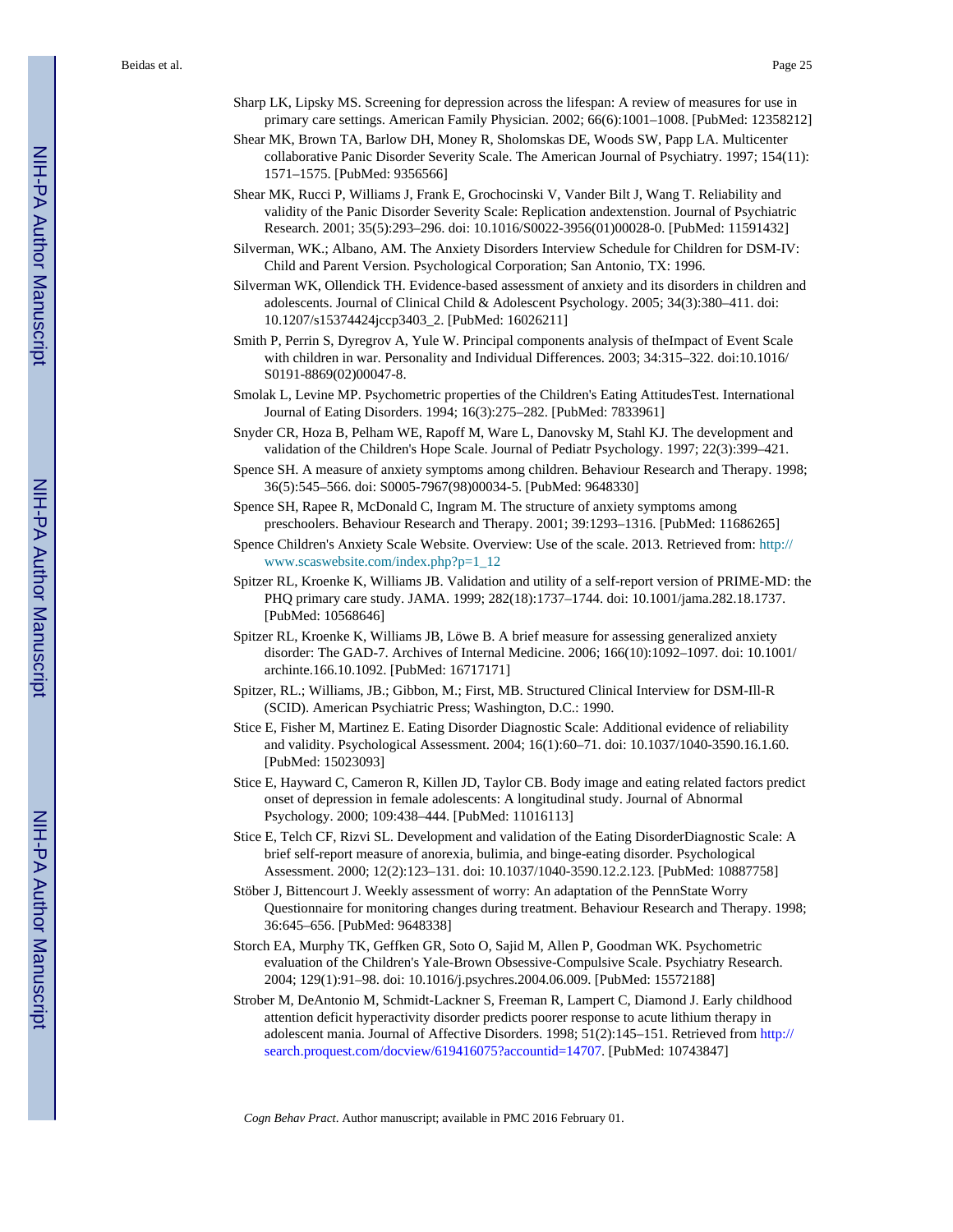- Stunkard AJ, Messick S. The three-factor eating questionnaire to measure dietary restraint, disinhibition, and hunger. Journal of Psychosomatic Research. 1985; 29(1):71–83. [PubMed: 3981480]
- Substance Abuse and Mental Health Services Administration. Stable Resource Toolkit. 1999. Retrieved from: [http://www.integration.samhsa.gov/images/res/STABLE\\_toolkit.pdf](http://www.integration.samhsa.gov/images/res/STABLE_toolkit.pdf)
- Swenson CC, Brown EJ, Sheidow AJ. Medical, legal, and mental health service utilization by physically abused children and their caregivers. Child Maltreatment. 2003; 8(2):138–144. [PubMed: 12735716]
- Tangen Haug T, Blomhoff S, Hellstrom K, Holme I, Humble M, Petter Madsu H, Egil Wood J. Exposure therapy and sertraline in social phobia: I-year follow-up of a randomised controlled trial. The British Journal of Psychiatry. 2003; 182:312–318. doi: 10.1192/bjp.02.229. [PubMed: 12668406]
- Taylor TK, Burns GL, Rusby JC, Foster EM. Oppositional defiant disorders towards adults and oppositional defiant disorders towards peers: Initial evdience for two separate constructs. Psychological Assessment. 2006; 18(4):439–443. [PubMed: 17154765]
- The National Child Traumatic Stress Network. Pediatric Emotional Distress Scale. 2012. Retrieved from <http://www.nctsn.org/content/pediatric-emotional-distress-scale>
- Trivedi MH, Rush AJ, Ibrahim HM, Carmody TJ, Biggs MM, Suppes T, Kashner TM. The Inventory of Depressive Symptomatology, Clinician Rating (IDS-C) and Self-Report (IDS-SR), the Quick Inventory of Depressive Symtomatology,Clinician Rating (QIDS-C) and Self-Report (QIDS-SR) in public sector patients with mood disorders: A psychometric evaluation. Psychological Medicine. 2004; 34(1):73–82. [PubMed: 14971628]
- Trull TJ, Hillerbrand E. Psychometric properties and factor structure of the FearQuestionnaire phobia subscale items in two normative samples. Journal of Psychopathology and Behavioral Assessment. 1990; 12(4):285–297.
- United States Department of Health and Human Services, National Institutes of Health. The National Institute of Mental Health Strategic Plan. National Institutes of Health; Rockville, MD: 2008. (NIH Publication No. 08–6368Retrieved from<http://www.nimh.nih.gov/about/>
- Verhulst, FC.; van der Ende, J. Assessment Scales in Child and Adolescent Psychiatry. Taylor & Francis; Boca Raton, FL: 2006.
- Wagnild GM, Young HM. Development and psychometric evaluation of the Resilience Scale. Journal of Nursing Measurement. 1993; 1(2):165–178. [PubMed: 7850498]
- Wang R, Su J, Bi X, Wei Y, Mo L, You Y. Application of the chinesePosttraumatic Stress Disorder Checklist to adolescent earthquake survivors in China. Social Behavior and Personality. 2012; 40(3):415–424. doi: 10.2224/sbp.2012.40.3.415.
- Ware JE Jr. Sherbourne CD. The MOS 36-item short-form health survey (SF-36). I. Conceptual framework and item selection. Medical Care. 1992; 30(6):473–483. [PubMed: 1593914]
- Watson, D.; Clark, AL. The Mood and Anxiety Symptom Questionnaire (MASQ).Unpublished manuscript. University of Iowa, Department of Psychology; Iowa City, IA: 1991.
- Watson D, Friend R. Measurement of social-evaluative anxiety. Journal ofConsulting and Clinical Psychology. 1969; 33(4):448–457. doi: 10.1037/h0027806.
- Weathers, FW.; Litz, BT.; Herman, DS.; Huska, JA.; Keane, TM. The PTSD Checklist (PCL): Reliability, validity, and diagnostic utility.. Paper presented at the 9th Annual Conference of the International Society for Traumatic Stress Studies; San Antonio, TX.: 1993.
- Weiss, DS.; Marmar, CR. The Impact of Event Scale—Revised.. In: Wilson, JPK.; Keane, TM., editors. Assessing psychological trauma and PTSD: A handbook for practitioners. Guilford Press; New York: 1997. p. 399-411.
- Weisz JR, Chorpita BF, Frye A, Ng MY, Lau N, Bearman SK, Hoagwood KE. Youth Top Problems: Using idiographic, consumer-guided assessment to identify treatment needs and to track change during psychotherapy. Journal of Consulting and Clinical Psychology. 2001; 79(3):369–380. doi: 10.1037/a0023307. [PubMed: 21500888]
- West AE, Ceilo CI, Henry DB, Pavuluri MN. Child Mania Rating Scale-Parent Version: A valid measure of symptom change due to pharmacotherapy. Journal of Affective Disorders. 2011; 128(1-2):112–119. doi: 10.1016/j.jad.2010.06.013. [PubMed: 20858565]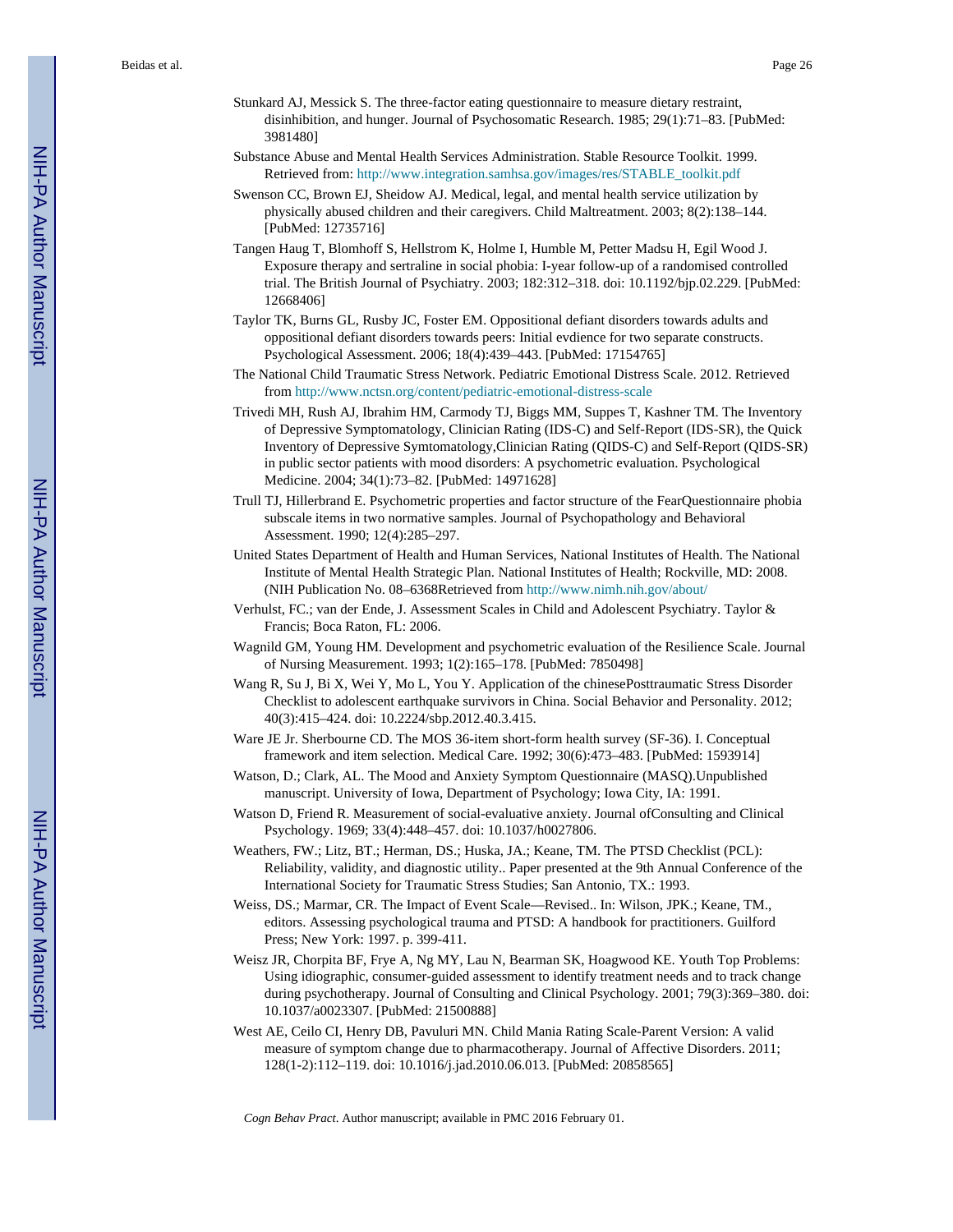- Wilkins KC, Lang AJ, Norman SB. Synthesis of the psychometric properties of the PTSD checklist (PCL) military, civilian, and specific versions. Depression and Anxiety. 2011; 28(7):596–606. doi: 10.1002/da.20837. [PubMed: 21681864]
- Williams JBW. A structured interview guide for the Hamilton Depression RatingScale. Archives of General Psychiatry. 1988; 45(8):742–747. doi:10.1001/archpsyc.1988.01800320058007. [PubMed: 3395203]
- Williamson DA, Prather RC, McKenzie SJ, Blouin DC. Behavioral assessment procedures can differentiate bulimia nervosa, compulsive overeater, obese, and normal. Behavioral Assessment. 1990; 12:239–252.
- Wilson KA, Hayward C. Unique contributions of anxiety sensitivity to avoidance:A prospective study in adolescents. Behaviour Research and Therapy. 2006; 44(4):601–609. doi: 10.1016/j.brat. 2005.04.005. [PubMed: 16023074]
- Wittkampf KA, Naeije L, Schene AH, Huyser J, van Weert HC. Diagnostic accuracy of the mood module of the Patient Health Questionnaire: A systematic review. General Hospital Psychiatry. 2007; 29(5):388–395. doi: 10.1016/j.genhosppsych.2007.06.004. [PubMed: 17888804]
- Yamamoto I, Nakano Y, Watanabe N, Noda Y, Furukawa TA, Kanai T, Kamijima K. Cross-cultural evaluation of the Panic Disorder Severity Scale in Japan. Depression and Anxiety. 2004; 20(1): 17–22. doi: 10.1002/da.20029. [PubMed: 15368592]
- Xia L, Ding C. The relationship between interpersonal traits and posttraumatic stress disorder symptoms: Analyses from wenchuan earthquake adolescent survivors in China. Journal of Traumatic Stress. 2011; 24(4):487–490. doi: 10.1002/jts.20655. [PubMed: 21755544]
- Young RC, Biggs JT, Ziegler VE, Meyer DA. A rating scale for mania:Reliability, validity and sensitivity. The British Journal of Psychiatry. 1978; 133:429–435. [PubMed: 728692]
- Young, SL.; Bullock, WA. The Mental Health Recovery Measure. Department of Psychology, University of Toledo; Toledo, Ohio: 2003.
- Youngstrom EA, Findling RL, Youngstrom JK, Calabrese JR. Toward an evidence-based assessment of pediatric bipolar disorder. Journal of Clinical Child & Adolescent Psychology. 2005; 34(3): 433–448. doi: 10.1207/s15374424jccp3403\_4. [PubMed: 16026213]
- Youngstrom EA, Choukas-Bradley S, Calhoun C, Jensen-Doss A. Clinical guide to the evidence-based medicine approach to diagnosis. Cognitive and Behavioral Practice. this issue.
- Zanarini MC. Zanarini Rating Scale for Borderline Personality Disorder (ZAN-BPD): A continuous measure of DSM-IV borderline psychopathology. Journal of Personality Disorders. 2003; 17(3): 233–242. [PubMed: 12839102]
- Zhong J, Wang C, Li J, Liu J. Penn State Worry Questionnaire: Structure and psychometric properties of the Chinese version. Journal of Zhejiang University Science B. 2009; 10(3):211–218. doi: 10.1631/jzus.B0820189. [PubMed: 19283876]
- Zimmerman M, Chelminski I, McGlinchey JB, Posternak MA. A clinically useful depression outcome scale. Comprehensive Psychiatry. 2008; 49(2):131–140. doi: 10.1016/j.comppsych.2007.10.006. [PubMed: 18243884]
- Zimmerman M, McGlinchey JB, Chelminski I. An inadequate community stand of care: Lack of measurement of outcome when treating depression in clinical practice. Primary Psychiatry. 2008; 13(6):67–75.
- Zimmerman M, Chelminski I, Young D, Dalrymple K. A clinically useful anxiety outcome scale. The Journal of Clinical Psychiatry. 2010; 71(5):534–542. doi:10.4088/JCP.09m05264blu. [PubMed: 20361914]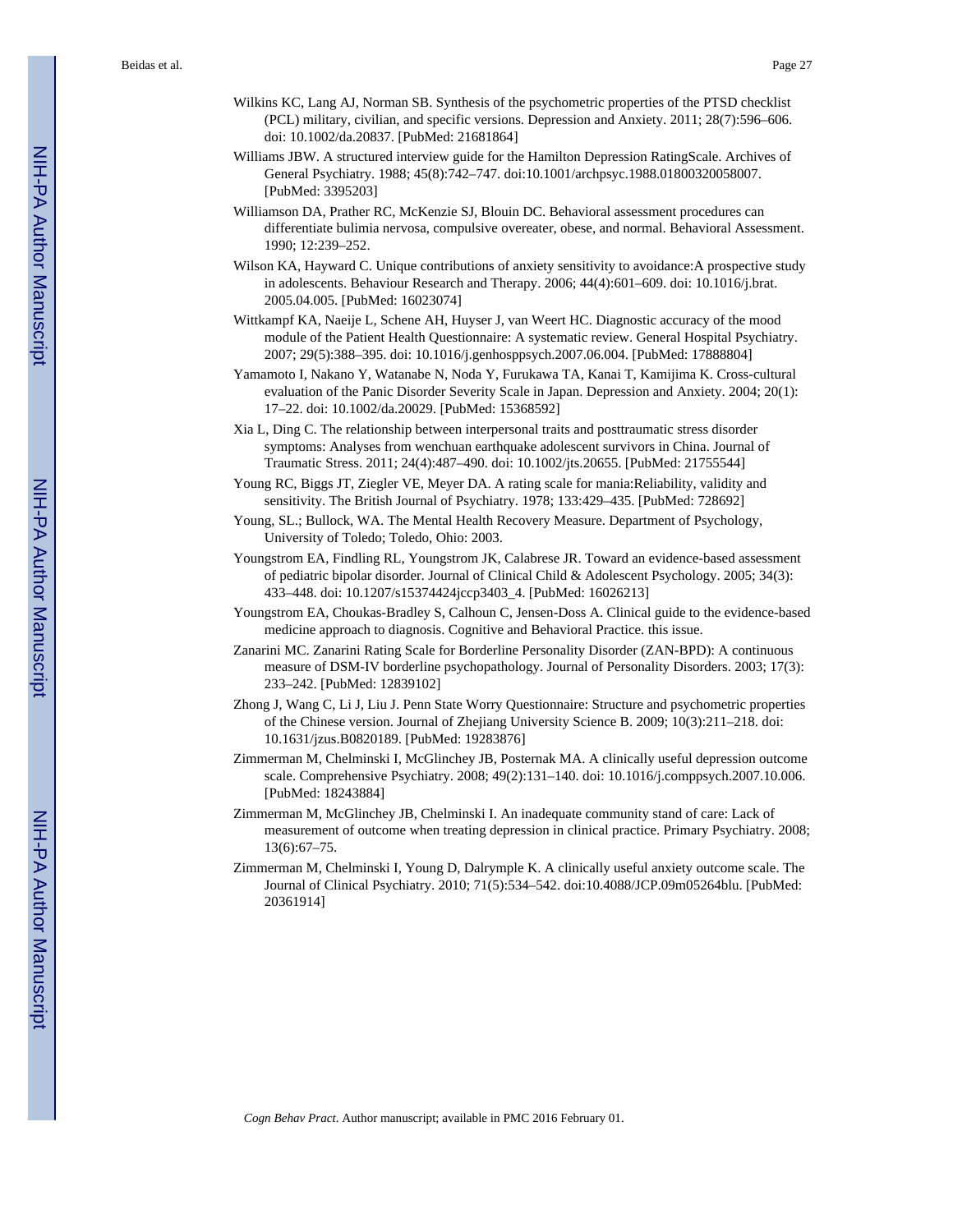264 instruments initially identified:

- 1. 134 adult
- 2. 130 youth

215 excluded (105 Adult, 110 Youth) 1. Cost: 25 Adult & 54 Youth 2. Inadequate psychometrics: 11 Adult & 10 Youth 3. Difficulty in accessing: 15 Adult & 9 Youth 4. Over 50 items: 18 Adult & 12 Youth 5. For relevance: 36 Adult & 25 Youth

29 Adult and 20 Child Instruments Included:

- 1. From ABCT Listserv: 8 Adult & 6 Youth
- 2. From Databases (PsycINFO, GoogleScholar, & PubMed): 11 Adult & 9 Youth
- 3. From Hunsley & Mash (2008): 10 Adult
- 4. Used in previous research projects: 5 Youth

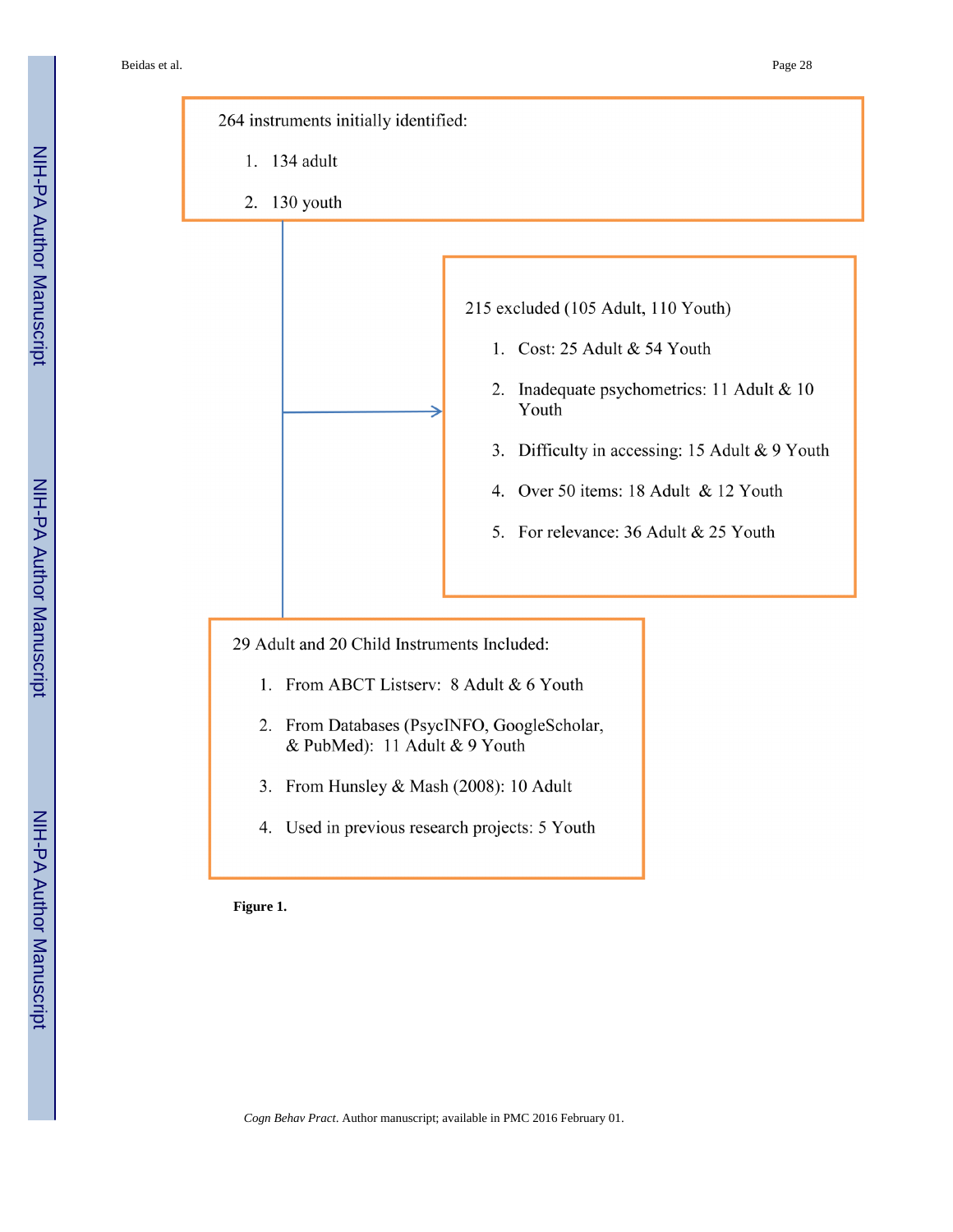# **Table 1**

Criteria at a Glance: Reproduced from Hunsley & Mash (2005) Criteria at a Glance: Reproduced from Hunsley & Mash (2005)

| Criteria                | Preponderance of evidence indicates:                                                    |
|-------------------------|-----------------------------------------------------------------------------------------|
| Internal Consistency    |                                                                                         |
| Adequate                | a values of .70-.79                                                                     |
| Good                    | a values of .80-.89                                                                     |
| Excellent               | $\mathcal{S}$<br>a values                                                               |
| Inter-rater reliability |                                                                                         |
| Adequate                | k values of .60-.74, or Pearson correlation or intraclass correlation values of .70-.79 |
| Good                    | k values of .75-.84, or Pearson correlation or intraclass correlation values of .80-.89 |
| Excellent               | $\tilde{e}$<br>k values .85, or Pearson correlation or intraclass correlation values    |
| Test-retest reliability |                                                                                         |
| Adequate                | test-retest correlations of at least .70 over a period of several days to several weeks |
| Good                    | test-retest correlations of at least .70 over a period of several months                |
| Excellent               | test-retest correlations of at least .70 over a period of a year or longer              |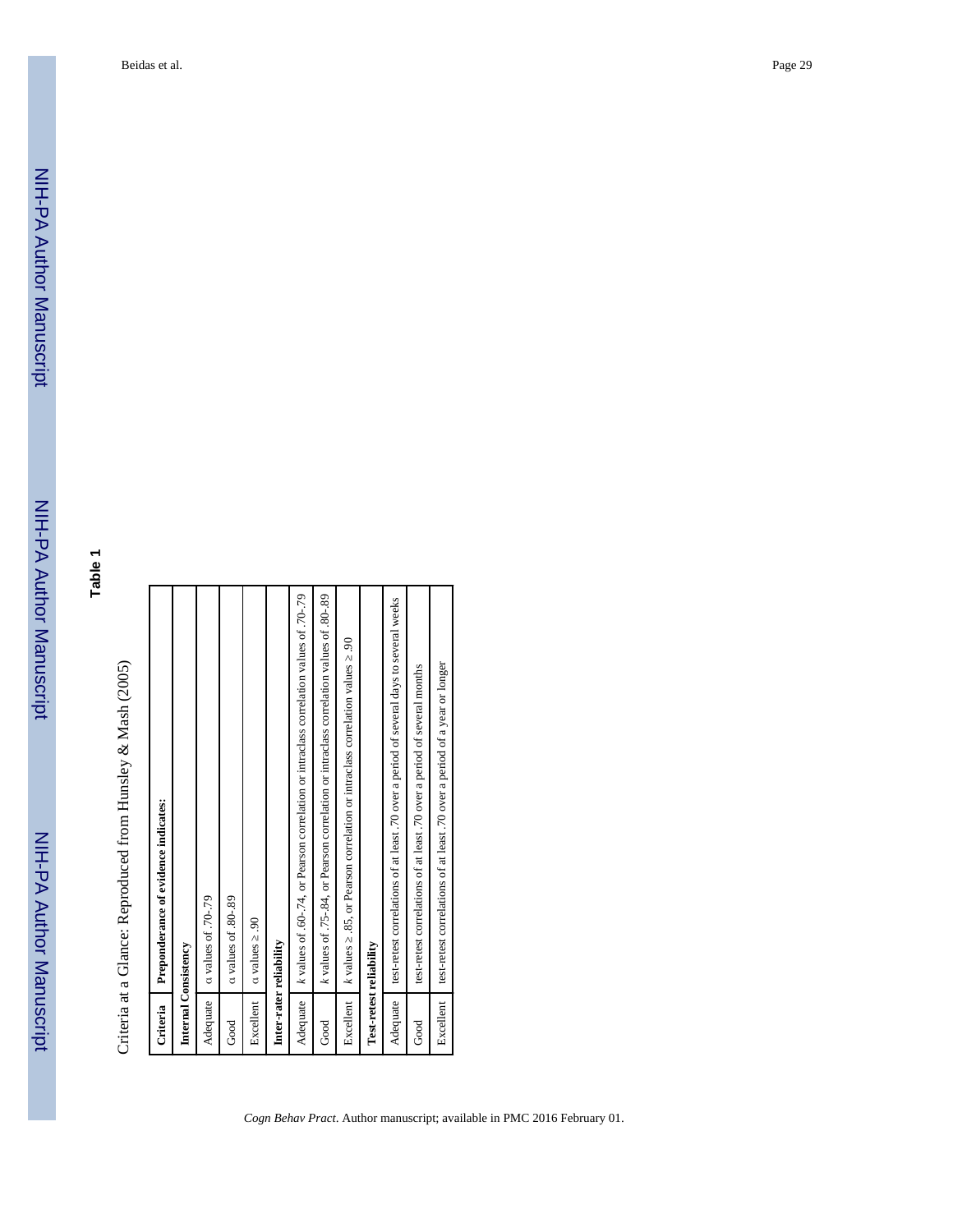| $\ddot{\phantom{a}}$ |
|----------------------|
|                      |
|                      |
| <b>Alcune</b>        |
|                      |
|                      |
|                      |
|                      |
|                      |
|                      |
|                      |
|                      |
|                      |
|                      |
|                      |
|                      |

<u>ipt</u>

**Table 2**

Adult Instruments Adult Instruments

| <b>Adult Instruments</b>                                                                              |                                                                                                      |                    |                     |                       |                        |           |           |                                      |
|-------------------------------------------------------------------------------------------------------|------------------------------------------------------------------------------------------------------|--------------------|---------------------|-----------------------|------------------------|-----------|-----------|--------------------------------------|
| Measure                                                                                               | Where to obtain                                                                                      | Number<br>of Items | Ages                | Reporter              | Sensitive to<br>change | Screening | Diagnosis | <b>Tx Monitoring</b><br>& Evaluation |
| Anxiety                                                                                               |                                                                                                      |                    |                     |                       |                        |           |           |                                      |
| The Clinically Useful Anxiety Outcome Scale (CUXOS)                                                   | http://www.outcometracker.org                                                                        | $\overline{Q}$     | $\ddot{\mathbf{8}}$ | S                     | ×                      | ×         |           | ×                                    |
| Generalized Anxiety Disorder Screener (GAD-7)                                                         | http://www.phqscreeners.com                                                                          | $\overline{ }$     | $18 +$              | S                     | ×                      | ×         | ×         | ×                                    |
| Hamilton Rating Scale for Anxiety (HAM-A)                                                             | http://www.outcometracker.org                                                                        | $\overline{15}$    | $18 +$              | ပ                     | ×                      | ×         |           | ×                                    |
| Liebowitz Social Anxiety Scale Clinician-Report (LSAS-CR)                                             | http://healthnet.umassmed.edu/mhealth/LiebowitzSocialAnxiet yScale.pdf                               | $\overline{z}$     | $18 +$              | ◡<br>and<br>S         | ×                      | ×         |           | ×                                    |
| Liebowitz Social Anxiety Scale Self-Report (LSAS-SR)                                                  | http://asp.cumc.columbia.edu/S AD/                                                                   |                    |                     |                       |                        |           |           |                                      |
| Panic Disorder Severity Scale (PDSS)                                                                  | http://www.outcometracker.org                                                                        | $\overline{r}$     | $18 +$              | $\cup$                | ×                      | ×         | ×         | ×                                    |
| Fear Questionnaire (FQ)                                                                               | http://www.outcometracker.org                                                                        | $\overline{z}$     | $18 +$              | S                     | ×                      |           |           | ×                                    |
| Penn State Worry Questionnaire (PSWQ)                                                                 | http://www.outcometracker.org                                                                        | $\overline{16}$    | $18 +$              | $\boldsymbol{\infty}$ | ×                      | ×         |           | ×                                    |
| Social Phobia Inventory (SPIN)                                                                        | http://www.psychtoolkit.com                                                                          | $\overline{17}$    | $18 +$              | S                     | ×                      | ×         |           | ×                                    |
| Worry and Anxiety Questionnaire (WAQ)                                                                 | http://www.psychology.concor dia.ca/fac/dugas/downloads/en/WAQ.pdf                                   | $\equiv$           | $18 +$              | S                     | ×                      | ×         | ×         | ×                                    |
| Depression                                                                                            |                                                                                                      |                    |                     |                       |                        |           |           |                                      |
| The Clinically Useful Depression Outcome Scale (CUDOS)                                                | http://www.outcometracker.org                                                                        | $\frac{8}{18}$     | $18 +$              | S                     | ×                      | ×         | ×         | ×                                    |
| Hamilton Rating Scale for Depression (HAM-D)                                                          | http://www.outcometracker.org                                                                        | $\overline{17}$    | $\dot{\mathbf{8}}$  | $\cup$                |                        | ×         |           |                                      |
| The Inventory of Depressive Symptoms and the Quick Inventory of<br>Depressive Symptoms (IDS and QIDS) | http://www.ids-qids.org                                                                              | $\frac{91}{6}$     | $18 +$              | ပ<br>and<br>S         | ×                      | ×         | ×         | ×                                    |
| Patient Health Questionnaire-9 (PHQ-9)                                                                | http://www.phqscreeners.com/                                                                         | $\sigma$           | $\dot{\mathbf{8}}$  | S                     | ×                      | ×         | ×         | ×                                    |
| <b>Eating Disorders</b>                                                                               |                                                                                                      |                    |                     |                       |                        |           |           |                                      |
| Eating Disorder Diagnostic Scale (EDDS)                                                               | http://homepage.psy.utexas.edu/homepage/group/sticelab/scales/#edds                                  | 22                 | $\overline{8}$ +    | S                     | ×                      | ×         | ×         | ×                                    |
| Sick, Control, One, Fat, Food Screening Tool (SCOFF)                                                  | QuickAssessmentforEatingConcerns.pdf<br>http://www.marquette.edu/coun seling/documents/A             | $\overline{5}$     | $18+$               | S                     |                        | ×         |           |                                      |
| Mania                                                                                                 |                                                                                                      |                    |                     |                       |                        |           |           |                                      |
| Altman Self-Rating Mania Scale (ASRM)                                                                 | http://www.cqaimh.org/pdf/tool asrm.pdf                                                              | 5                  | $\frac{1}{8}$       | S                     | ×                      | ×         |           | ×                                    |
| Bech-Rafaelsen Mania Scale (MAS)                                                                      | http://opapc.com/images/pdfs/ MRS.pdf                                                                | $\equiv$           | $18 +$              | O                     | ×                      | ×         |           | ×                                    |
| Young Mania Rating Scale (YMRS)                                                                       | ania-Rating-Scale-Measure-with-background.pdf<br>http://dcf.psychiatry.ufl.edu/files/2011/05/Young-M | $\equiv$           | $18 +$              | $\cup$                | ×                      | ×         |           | ×                                    |
| <b>Overall Mental Health</b>                                                                          |                                                                                                      |                    |                     |                       |                        |           |           |                                      |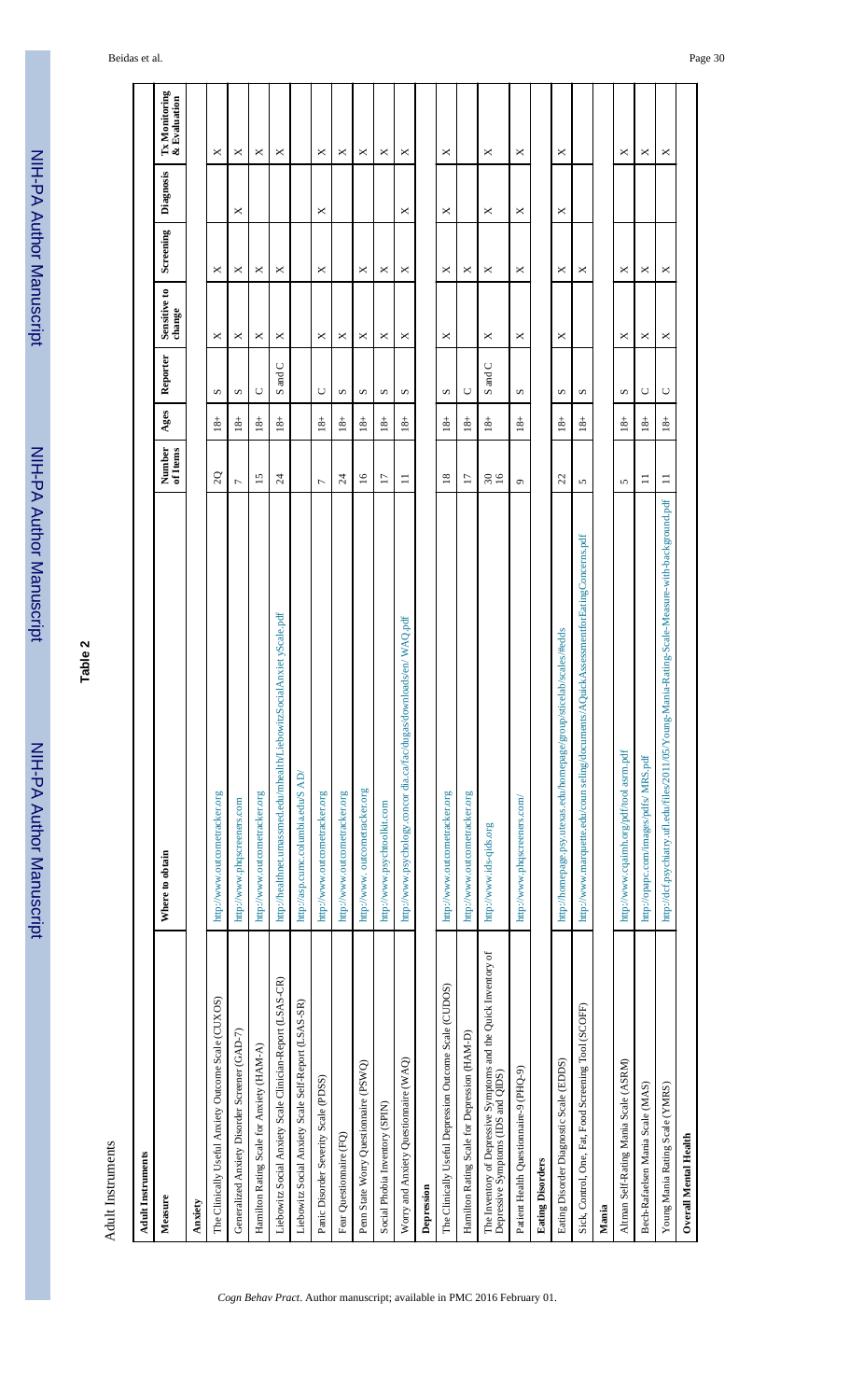| ،<br>;<br>; |
|-------------|
|             |
|             |
|             |
|             |
|             |
|             |
|             |
|             |
|             |
| ļ           |
|             |
| Ì           |
|             |
|             |
|             |
|             |
|             |
|             |
|             |
|             |
|             |
| $rac{1}{2}$ |
|             |
|             |

| <b>Adult Instruments</b>                                                                           |                                                           |                          |                          |          |                        |           |           |                                      |
|----------------------------------------------------------------------------------------------------|-----------------------------------------------------------|--------------------------|--------------------------|----------|------------------------|-----------|-----------|--------------------------------------|
| Measure                                                                                            | Where to obtain                                           | Number<br>of Items       | Ages                     | Reporter | Sensitive to<br>change | Screening | Diagnosis | <b>Tx</b> Monitoring<br>& Evaluation |
| National Institutes of Health Patient Reported Outcomes Measurement<br>Information System (PROMIS) | https://www.assessmentcenter.net/promisforms.aspx         | $4 - 30$                 | $18+$                    | S        |                        | ×         |           |                                      |
| Patient Health Questionnaires (PHQ)                                                                | http://www.phqscreeners.com/                              | $\equiv$                 | $18 +$                   | S        | ×                      | ×         | ×         | ×                                    |
| Recovery Assessment Scale (RAS)                                                                    | http://www.power2u.org/downloads/pn-55.pdf                | $\frac{4}{3}$            | $18 +$                   | S and C  | ×                      |           |           | ×                                    |
| <b>Personality Disorders</b>                                                                       |                                                           |                          |                          |          |                        |           |           |                                      |
| Borderline Evaluation of Severity over Time (BEST)                                                 | http://psychiatry.ucsd.edu/bord erlineServices.html       | $\overline{15}$          | $18 +$                   | S        | ×                      | ×         | ×         | ×                                    |
| Suicidality                                                                                        |                                                           |                          |                          |          |                        |           |           |                                      |
| Columbia-Suicide Severity Rating Scale (C- SSRS)                                                   | http://www.cssrs.columbia.edu                             | $\overline{\mathcal{L}}$ | $18+$                    | C        | ×                      | ×         | *<br>≿ّ   | ×                                    |
| The Suicide Behaviors Questionnaire - Revised (SBQ-R)                                              | h.pdf<br>http://www.integration.samhsa.gov/images/res/SBC | 4                        | $18+$                    | S        |                        | ×         | ั้≯<br>≥ี |                                      |
| Trauma                                                                                             |                                                           |                          |                          |          |                        |           |           |                                      |
| Impact of Event Scale-Revised (IES-R)                                                              | daniel.weiss@ucsf.edu                                     | 22                       | $\overline{\phantom{a}}$ | S        |                        | ×         |           |                                      |
| Los Angeles Symptom Checklist (LASC)                                                               | dfoy@pepperdine.edu                                       | 43                       | $\frac{1}{8}$            | S        |                        | ×         | ×         |                                      |
| The Post-Traumatic Stress Disorder Checklist - Civilian Version<br>(PCL-C)                         | http://www.ptsd.va.gov                                    | $\overline{17}$          | $^{18+}$                 | S        |                        | ×         | ×         |                                      |
| The Trauma History Screen (THS)                                                                    | http://www.istss.org/AssessmentResources/5347.htm         | 4                        | $18+$                    | S        |                        | ×         |           |                                      |
| The Trauma History Questionnaire (THQ)                                                             | http://ctc.georgetown.edu/toolkit/                        | 24                       | $18 +$                   | S and C  |                        | ×         |           |                                      |

 $S = self, C = chinician, * = not a diagonal be disorder; cannot be a diagnostic tool.$ S = self, C = clinician, \* = not a diagnosable disorder; cannot be a diagnostic tool.

Note.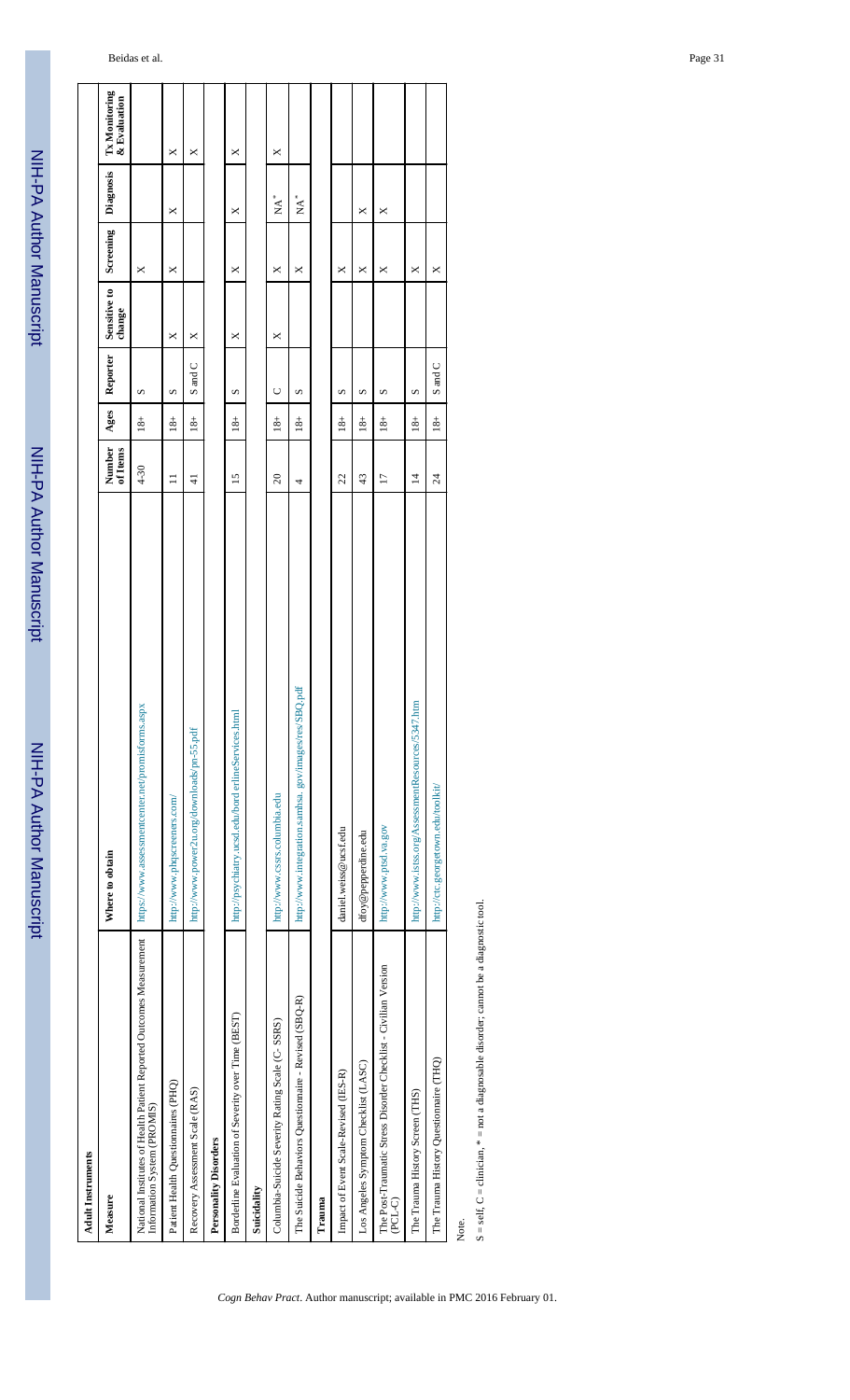Youth Instruments Youth Instruments

**Table 3**

| <b>Youth Instruments</b>                                                                            |                                                                                                                       |                    |                |                         |                        |           |           |                               |
|-----------------------------------------------------------------------------------------------------|-----------------------------------------------------------------------------------------------------------------------|--------------------|----------------|-------------------------|------------------------|-----------|-----------|-------------------------------|
| Measure                                                                                             | Where to obtain                                                                                                       | Number<br>of Items | Ages           | Reporter                | Sensitive to<br>Change | Screening | Diagnosis | Tx Monitoring<br>& Evaluation |
| Anxiety                                                                                             |                                                                                                                       |                    |                |                         |                        |           |           |                               |
| Obsessive Compulsive Scale<br>Children Yale-Brown<br>(CY-BOCS)                                      | http://icahn.mssm.edu/research/centers/center-of-excellence-for-ocd/rating-scales                                     | $\approx$          | $6 - 17$       | $\mathbf{r}$            | ×                      | ×         |           | ×                             |
| Questionnaire for Children<br>Penn State Worry<br>(PSWO-C)                                          | http://www.childfirst.ucla.edu/Resources.html                                                                         | $\overline{16}$    | $7 - 17$       | S                       |                        | ×         |           |                               |
| and Parent Versions (RCADS/<br>and Depression Scale Youth<br>Revised Children's Anxiety<br>RCADS-P) | http://www.childfirst.ucla.edu/Resources.html                                                                         | 47                 | $6 - 18$       | S and P                 | ×                      | ×         | ×         | ×                             |
| Related Emotion Disorders<br>Screen for Child Anxiety<br>(SCARED)                                   | http://psvchiatrv.pitt.edu/sites/default/files/Documents/assessments/SCARED%20Child.pdf                               | $\frac{4}{3}$      | $6 - 18$       | S and P                 | ×                      | ×         |           | ×                             |
| Spence Children's Anxiety<br>Scale (SCAS)                                                           | http://www.scaswebsite.com                                                                                            | $\ddot{4}$         | $7-19$         | S and P                 | ×                      | ×         | ×         | ×                             |
| Depression                                                                                          |                                                                                                                       |                    |                |                         |                        |           |           |                               |
| Studies Depression Scale for<br>Children (CES-DC)<br>Center for Epidemiologic                       | http://www.bri2htfutures.or2/rnentalhealth/pdf/professionals/bridges/cesdc.pdf                                        | $\overline{c}$     | $6 - 23$       | S                       | ×                      | ×         |           | ×                             |
| Depression Self Rating Scale<br>for Children (DSRSC)                                                | http://www.scalesandmeasures.net/files/files/Birleson%20Self-Rating%20Scale%20for%20Child%20Depressive%20Disorder.pdf | $18\,$             | $8 - 14$       | S                       |                        | ×         |           |                               |
| Disruptive Behavior                                                                                 |                                                                                                                       |                    |                |                         |                        |           |           |                               |
| Inventory-Parent & Teacher<br>Child and Adolescent<br>Disruptive Behavior<br>Version (CADBI)        | http://measures.earlvadolescence.org/measures/view/40/                                                                | 25                 | Not specifi-ed | ${\bf P}$ and ${\bf T}$ |                        | ×         | ×         |                               |
| <b>Eating Disorder</b>                                                                              |                                                                                                                       |                    |                |                         |                        |           |           |                               |
| Child Eating Attitudes Test<br>(ChEAT)                                                              | http://www.1000livesplus.wales.nhs.uk/sitesplus/documents/1011/ChEAT.pdf                                              | 26                 | $8 - 13$       | S                       |                        | ×         |           |                               |
| Eating Attitudes Test-26<br>(EAT-26)                                                                | http://eat-26.com                                                                                                     | 26                 | 16-18          | S and C                 |                        | ×         |           |                               |
| Mania                                                                                               |                                                                                                                       |                    |                |                         |                        |           |           |                               |